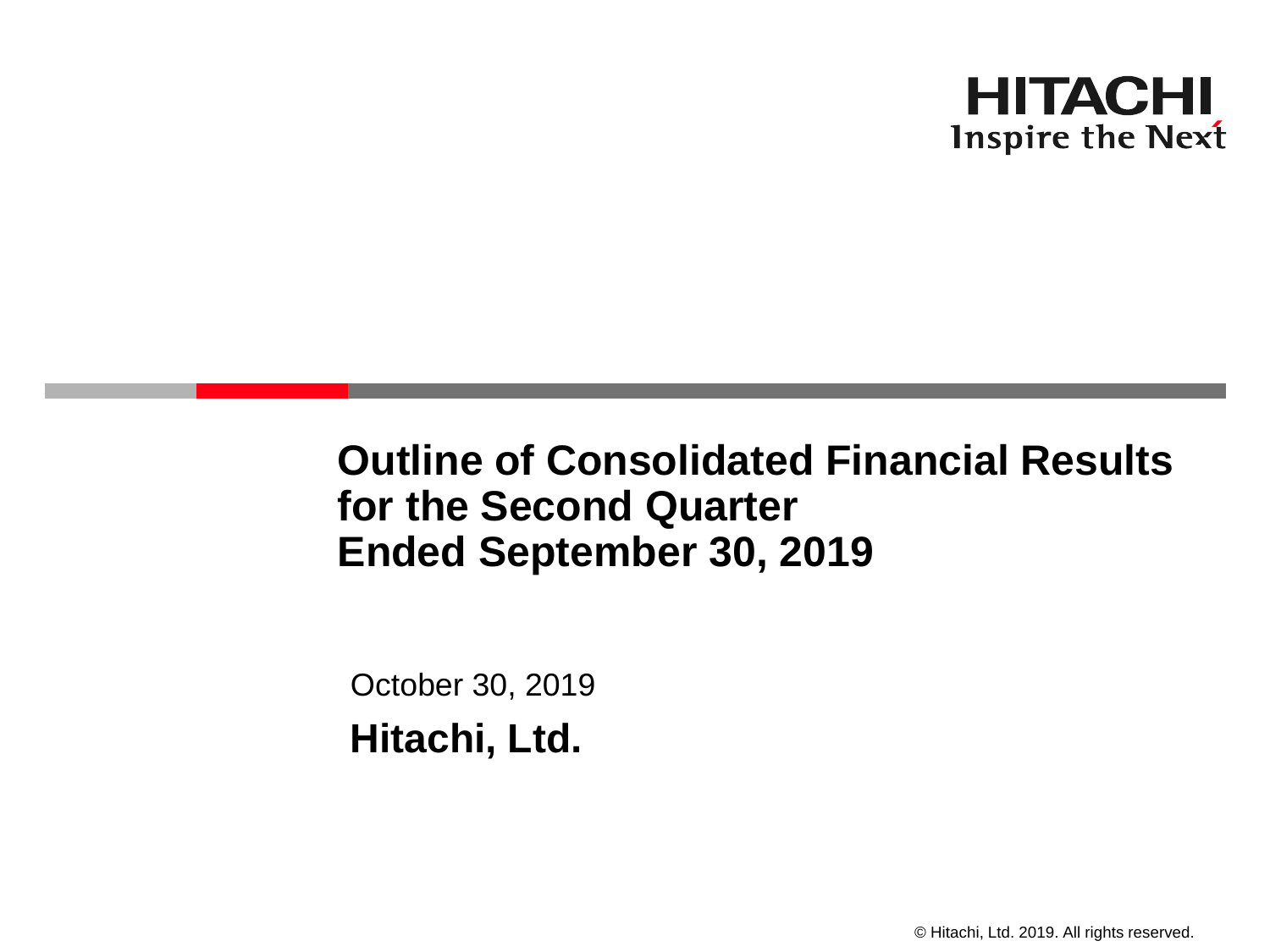

# **Contents**

- **1. Outline of Consolidated Financial Results for the Second Quarter Ended September 30, 2019**
- **2. Outlook for Fiscal 2019**
- **3. Supplemental Information**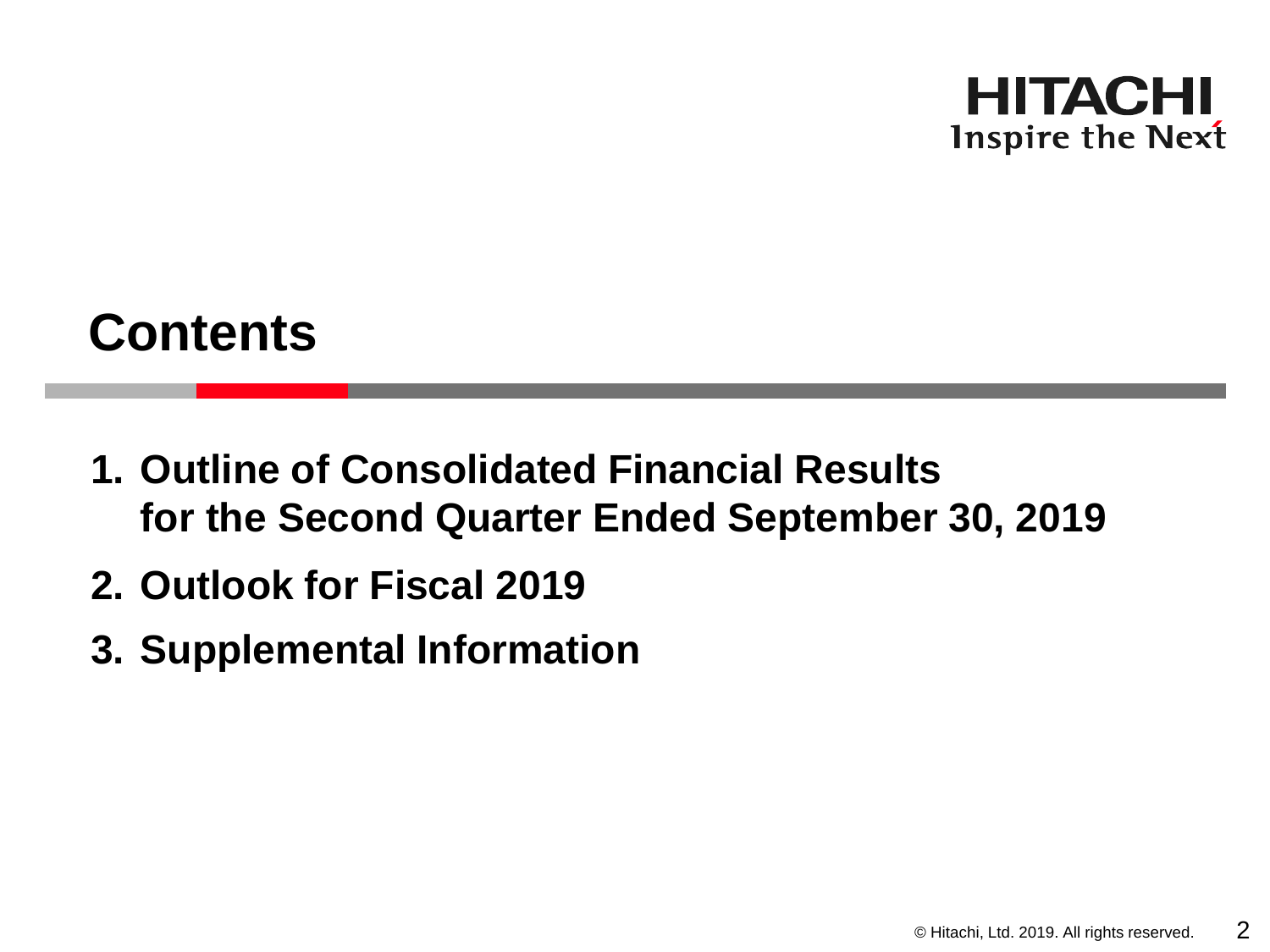

**1. Outline of Consolidated Financial Results for the Second Quarter Ended September 30, 2019**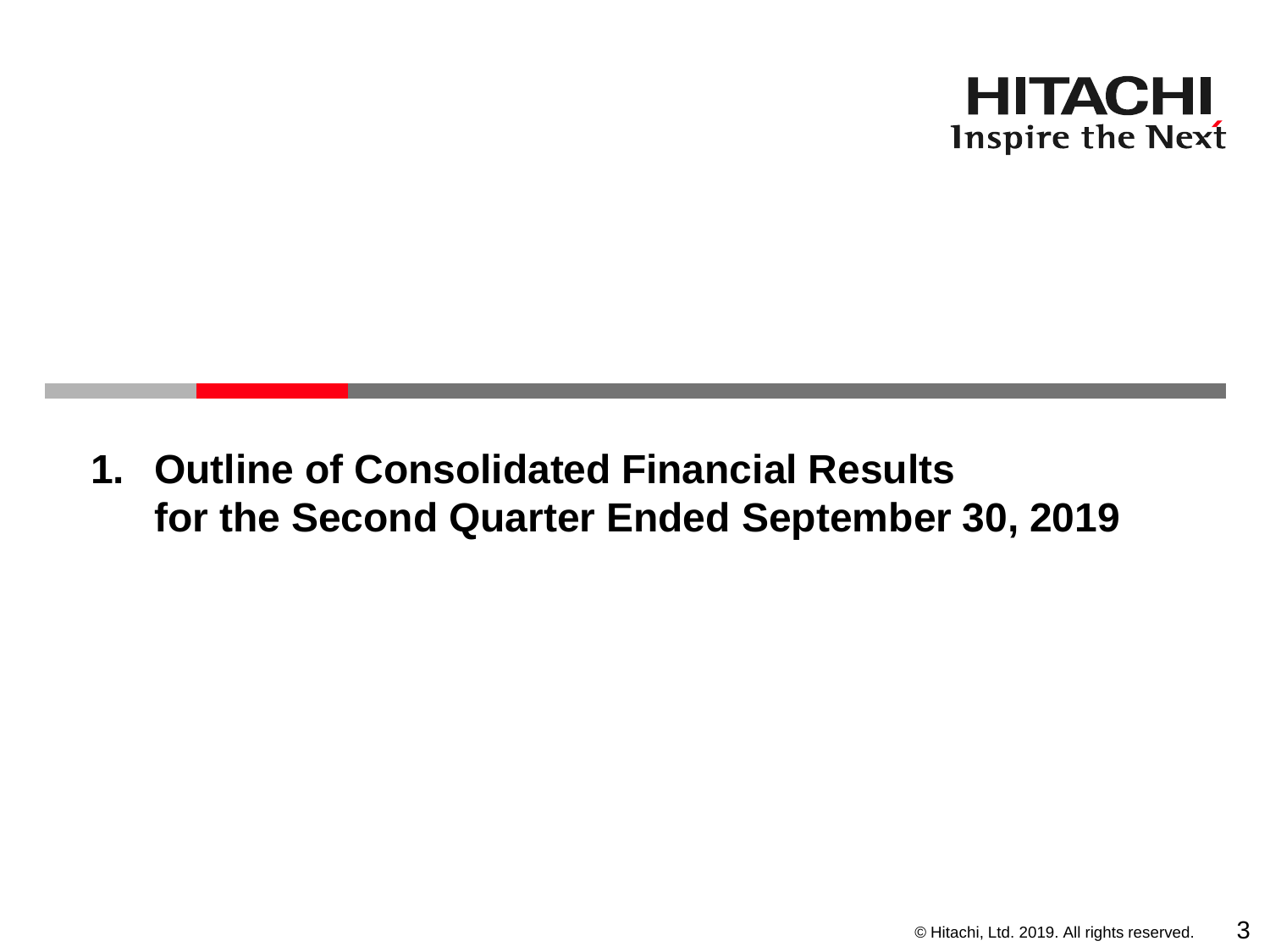| <b>Revenues</b>                                          | 4,221.3 billion yen | down 6% / 270.5 billion yen year over year<br>• Increased in IT and Industry segments<br>• Decreased in Smart Life segment due to divestitures,<br>Mobility segment, Hitachi Metals and Hitachi Chemical               |
|----------------------------------------------------------|---------------------|------------------------------------------------------------------------------------------------------------------------------------------------------------------------------------------------------------------------|
| Adjusted operating income <sup>*1</sup>                  | 297.2 billion yen   | down 14% / 47.3 billion yen year over year<br>• Increased in IT and Smart Life segments<br>• Decreased in Hitachi Construction Machinery, Hitachi Metals<br>and Hitachi Chemical                                       |
| $EBIT^2$                                                 | 290.5 billion yen   | down 18% / 61.8 billion yen year over year<br>• Increased by selling a part of Agility Trains West stocks<br>• Posted Impairment loss on fixed assets and goodwill<br>in magnetic materials business of Hitachi Metals |
| Net income attributable to<br>Hitachi, Ltd. stockholders | 189.2 billion yen   | down 2% / 3.7 billion yen year over year                                                                                                                                                                               |
| Free cash flows                                          | $(1.3)$ billion yen | down 70.9 billion yen year over year                                                                                                                                                                                   |
| The interim dividend for FY2019                          | 45 yen per share    |                                                                                                                                                                                                                        |

\*1 "Adjusted operating income" is presented as revenues less selling, general and administrative expenses as well as cost of sales .

\*2 "EBIT" is presented as income from continuing operations, before income taxes less interest income plus interest charges.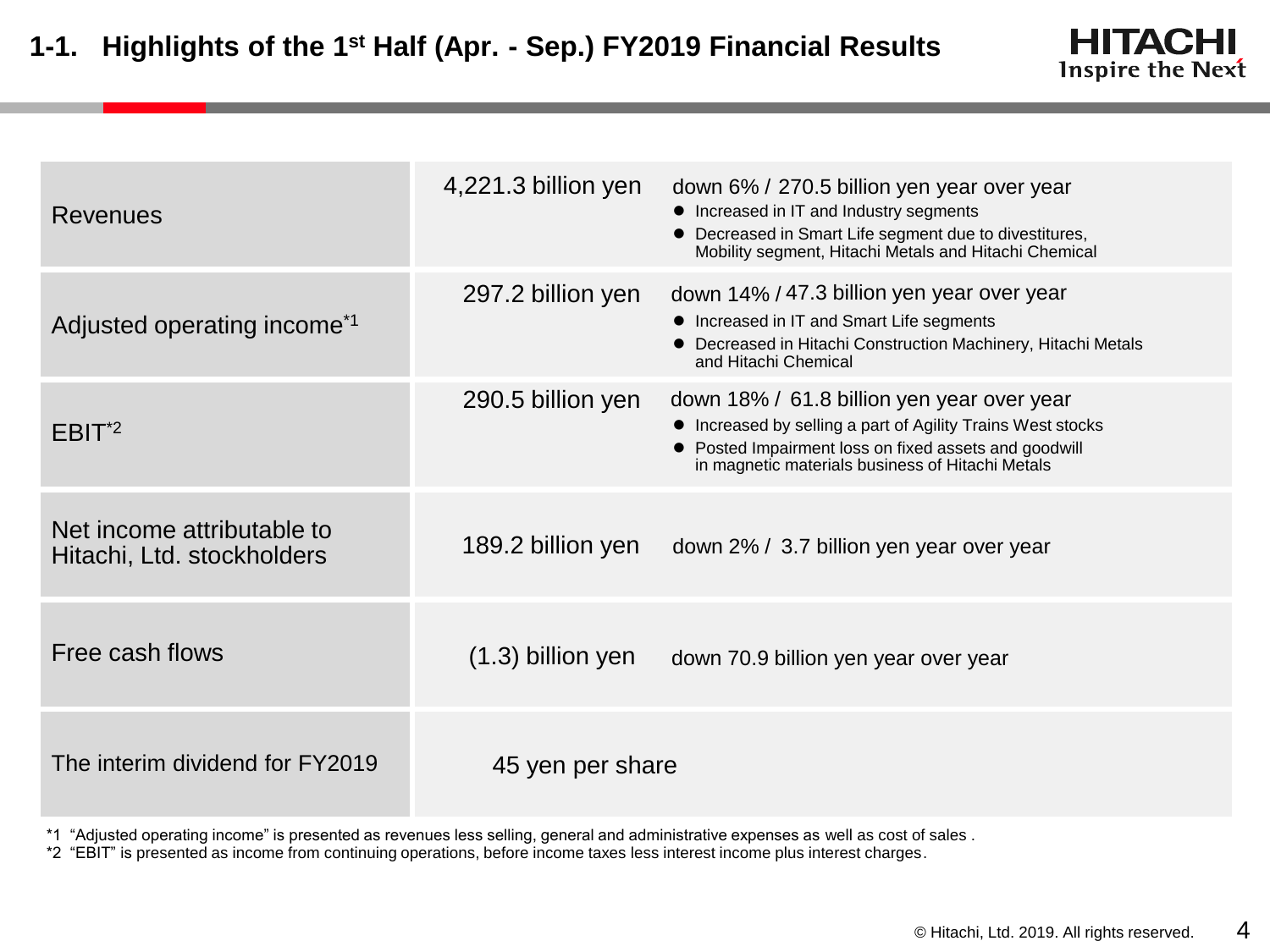|                                                           | H1 FY2018 | H1 FY2019 | Year over year   |
|-----------------------------------------------------------|-----------|-----------|------------------|
| <b>Revenues</b>                                           | 4,491.8   | 4,221.3   | (270.5)<br>[94%] |
| Adjusted operating income ratio                           | 7.7%      | 7.0%      | (0.7%)           |
| Adjusted operating income                                 | 344.5     | 297.2     | (47.3)           |
| EBIT ratio                                                | 7.8%      | 6.9%      | (0.9%)           |
| <b>EBIT</b>                                               | 352.3     | 290.5     | (61.8)           |
| Income from continuing operations,<br>before income taxes | 352.9     | 288.9     | (63.9)           |
| Income taxes                                              | (92.7)    | (90.6)    | $+2.1$           |
| Income from continuing operations                         | 260.1     | 198.3     | (61.8)           |
| Loss from discontinued operations <sup>*</sup>            | (4.0)     | (0.7)     | $+3.2$           |
| Net income                                                | 256.1     | 197.5     | (58.6)           |
| Net income attributable to<br>Hitachi, Ltd. stockholders  | 192.9     | 189.2     | (3.7)            |

\* A part of the thermal power generation systems business is classified as discontinued operations in accordance with the provision of IFRS 5, "Non-current Assets Held for Sale and Discontinued Operations," which was not transferred to Mitsubishi Hitachi Power Systems, Ltd. as part of the business integration in the thermal power generation systems with Mitsubishi Heavy Industries, Ltd. The results of the discontinued operations are reported separately from continuing operations.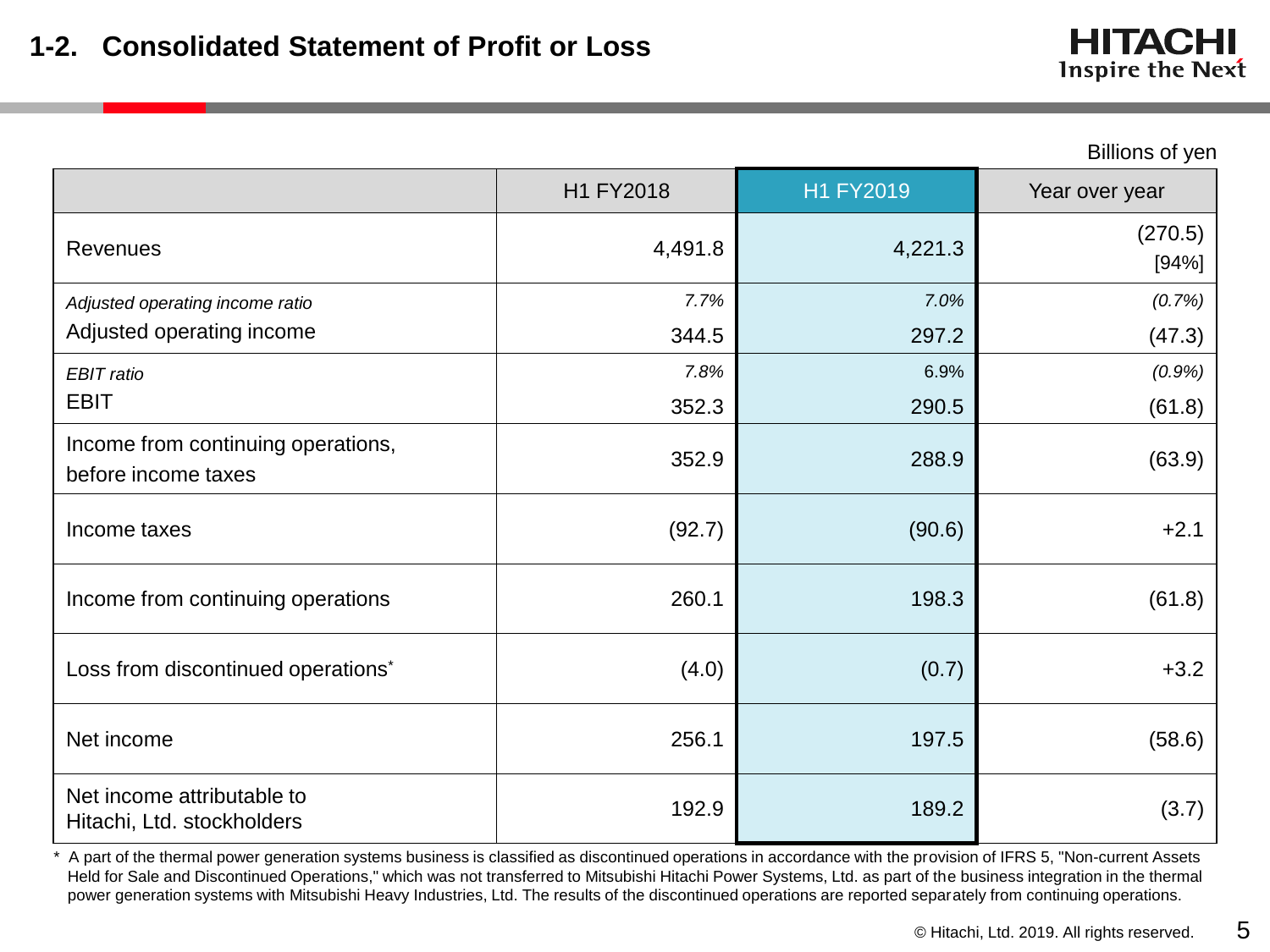Billions of yen

|                                                                          |                                                          |                                                                                   | H1 FY2018*4 |      | H1 FY2019 <sup>*4</sup> |         | Year over year |
|--------------------------------------------------------------------------|----------------------------------------------------------|-----------------------------------------------------------------------------------|-------------|------|-------------------------|---------|----------------|
|                                                                          | Revenues                                                 |                                                                                   | 2,749.0     |      | 2,620.8                 |         | 95%            |
| Five sectors total*1,2,3<br>(IT/Energy/Industry/                         | Adjusted operating income                                | 7.0%                                                                              | 193.6       | 7.6% | 199.0                   | $+0.6%$ | $+5.4$         |
| Mobility/ Smart Life)                                                    | <b>EBIT</b>                                              | 202.7<br>257.7<br>$+2.4%$<br>7.4%<br>9.8%<br>138.4<br>192.1<br>1,742.8<br>1,600.4 | $+54.9$     |      |                         |         |                |
|                                                                          | Net income attributable to<br>Hitachi, Ltd. stockholders |                                                                                   |             |      |                         |         | $+53.7$        |
|                                                                          | Revenues                                                 |                                                                                   |             |      |                         |         | 92%            |
| Listed subsidiaries total <sup>*1,3</sup><br>(Hitachi High-Technologies/ | Adjusted operating income                                | 8.7%                                                                              | 150.9       | 6.1% | 98.1                    | (2.6%)  | (52.8)         |
| Hitachi Construction Machinery/<br>Hitachi Metals/ Hitachi Chemical)     | <b>EBIT</b>                                              | 8.6%                                                                              | 149.5       | 2.1% | 32.8                    | (6.5%)  | (116.7)        |
|                                                                          | Net income attributable to<br>Hitachi, Ltd. stockholders |                                                                                   | 54.5        |      | (2.8)                   |         | (57.4)         |

\*1 Business segment changed on the beginning of FY2019, and figures for H1 FY2018 using the new segment classification are shown.

\*2 "Five sectors total" is presented as the financial results subtracted listed subsidiaries total from consolidated total. It includes others and corporate items & eliminations.

\*3 Figures for H1 FY2018 of listed subsidiaries total include financial results of Hitachi Kokusai Electric.

\*4 Figures of percentage indicate adjusted operating income ratio or EBIT ratio.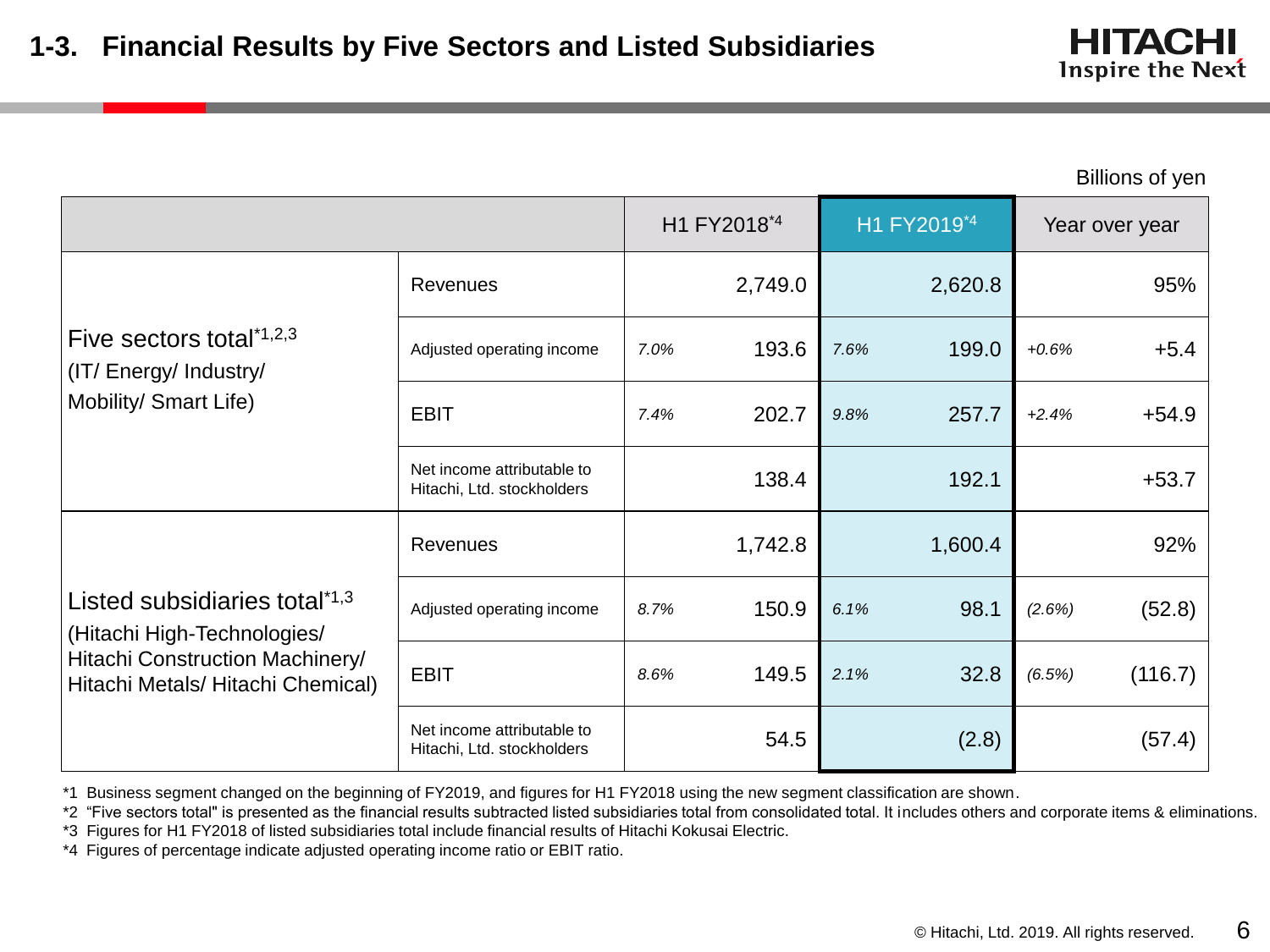### **Factors Affecting Changes in Revenues and Adjusted Operating Income (Year over Year) 1-4.**





- **Impact of reorganization** 
	- Deconsolidation of Hitachi Kokusai Electric
	- Divestitures on automotive systems business

[ ]:Adjusted operating income ratio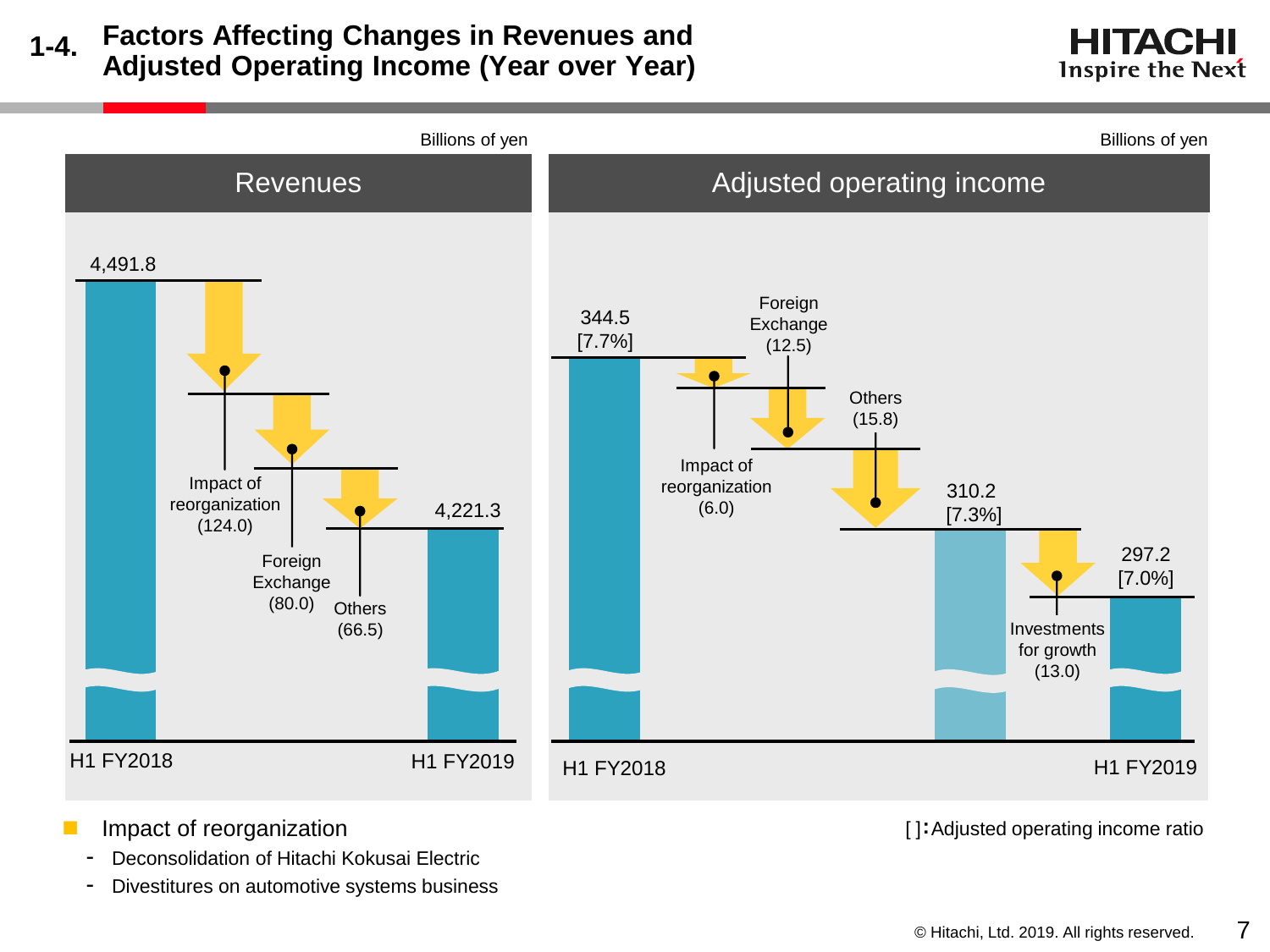|               |        |                              |           |       |           |       | Billions of yen |
|---------------|--------|------------------------------|-----------|-------|-----------|-------|-----------------|
|               |        |                              | H1 FY2018 |       | H1 FY2019 |       |                 |
|               |        |                              |           | Ratio |           | Ratio | Year over year  |
| Japan         |        |                              | 2,121.8   | 47%   | 2,125.9   | 50%   | 100%            |
| Outside Japan |        |                              | 2,369.9   | 53%   | 2,095.3   | 50%   |                 |
|               | Asia   |                              | 1,031.5   | 23%   | 876.4     | 21%   | 85%             |
|               |        | China                        | 519.1     | 12%   | 446.6     | 11%   | 86%             |
|               |        | ASEAN, India,<br>other areas | 512.4     | 11%   | 429.7     | 10%   | 84%             |
|               |        | North America                | 595.5     | 13%   | 563.0     | 13%   | 95%             |
|               | Europe |                              | 494.2     | 11%   | 440.8     | 11%   | 89%             |
|               |        | <b>Other Areas</b>           | 248.6     | 6%    | 214.9     | $5%$  | 86%             |
| Total         |        |                              | 4,491.8   | 100%  | 4,221.3   | 100%  | 94%             |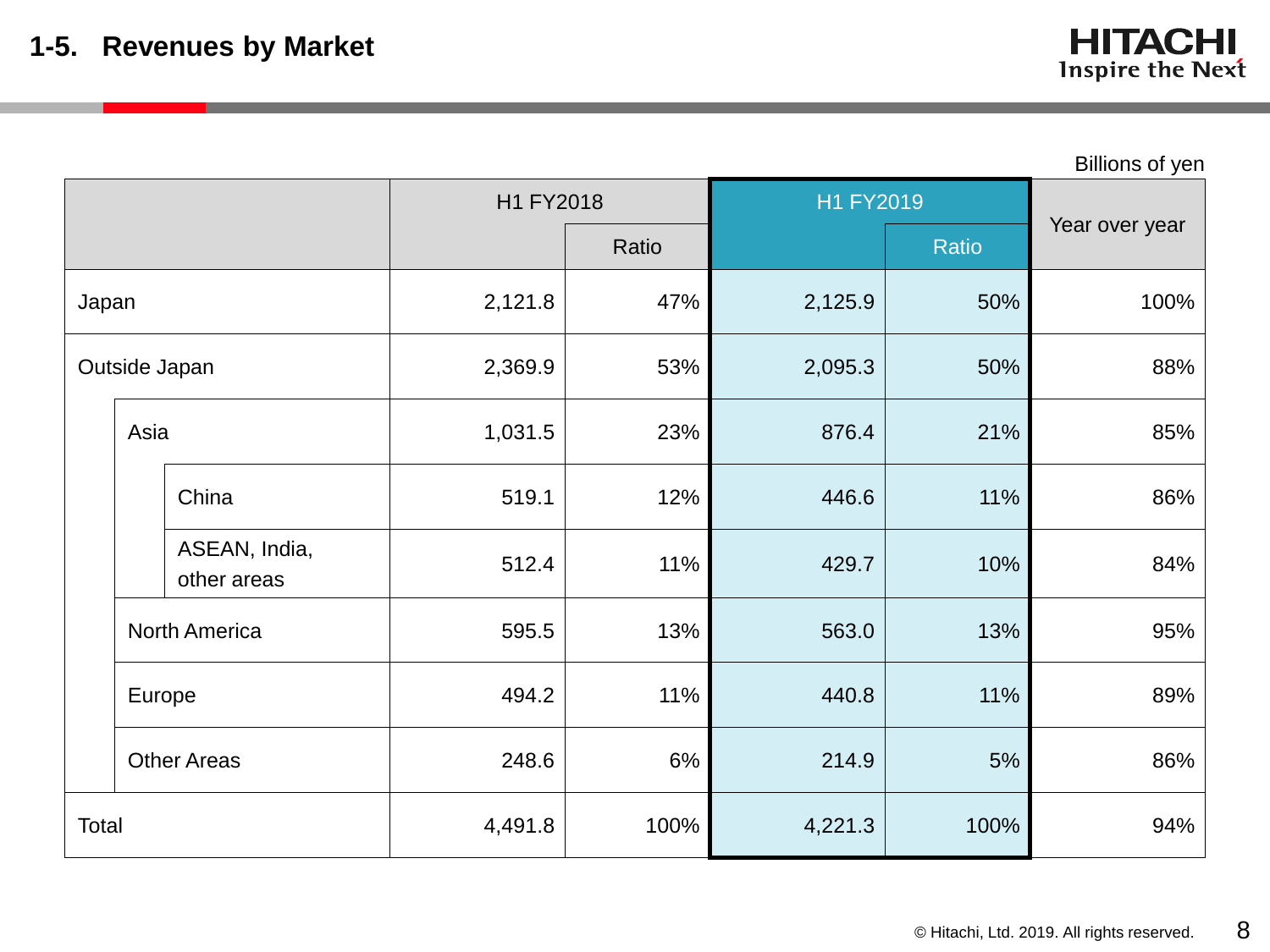#### ■ Summary of Consolidated Financial Position Billions of yen

|                                                |                                                 | As of March 31, 2019 | As of<br>September 30, 2019 | Change from<br>March 31, 2019 |
|------------------------------------------------|-------------------------------------------------|----------------------|-----------------------------|-------------------------------|
|                                                | Total assets                                    | 9,719.5<br>9,626.5   |                             | $+93.0$                       |
|                                                | Trade receivables and contract assets           | 2,399.9              | 2,156.7                     | (243.1)                       |
| <b>Total liabilities</b>                       |                                                 | 5,212.1              | 5,273.7                     | $+61.5$                       |
|                                                | Interest-bearing debt                           | 1,004.7              | 1,387.3                     | $+382.5$                      |
|                                                | Total Hitachi, Ltd. stockholders' equity        | 3,262.6              | 3,341.2                     | $+78.6$                       |
|                                                | Non-controlling interests                       | 1,151.8              | 1,104.6                     | (47.1)                        |
| <b>Cash Conversion Cycle</b>                   |                                                 | 69.3 days            | 71.6 days                   | 2.3 days increase             |
| Total Hitachi, Ltd. stockholders' equity ratio |                                                 | 33.9%                | 34.4%                       | 0.5 points increase           |
|                                                | D/E ratio (Including non-controlling interests) | 0.23 times           | 0.31 times                  | 0.08 points increase          |

### Summary of Consolidated Statements of Cash Flows Billions of yen

| <u>– Udifficity of Obtiobilidated Olaterretite of Odbit i fowo</u> |           | ווט עווטוווט     |                |
|--------------------------------------------------------------------|-----------|------------------|----------------|
|                                                                    | H1 FY2018 | <b>H1 FY2019</b> | Year over year |
| Cash flows from operating activities                               | 211.9     | 205.6            | (6.3)          |
| Cash flows from investing activities                               | (142.4)   | (207.0)          | (64.6)         |
| Free cash flows                                                    | 69.5      | (1.3)            | (70.9)         |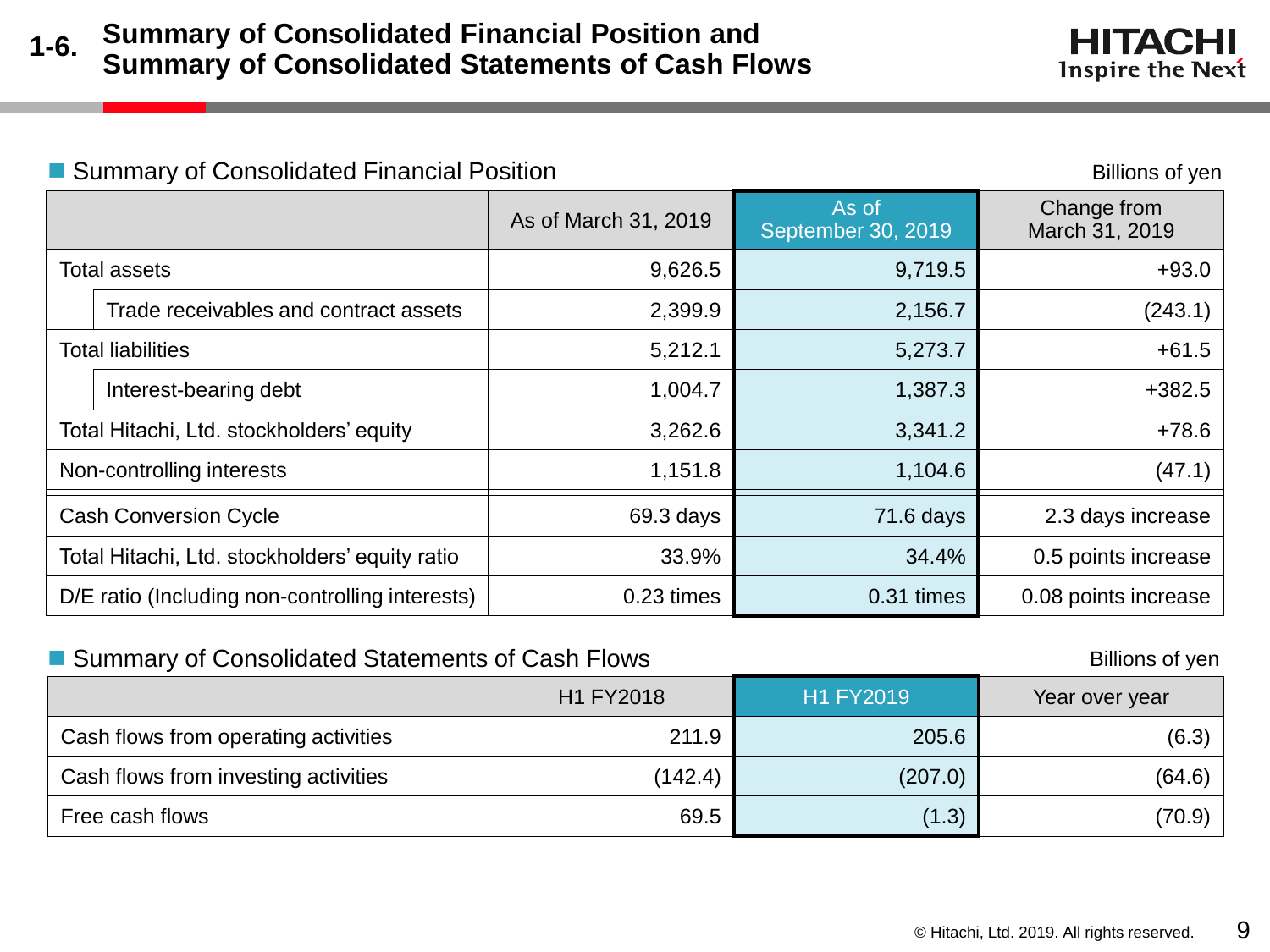H1 FY2018<sup>\*2</sup> H1 FY2019<sup>\*2</sup> Year over year Network Dynamics IT Revenues | 976.1 995.2 102% (+) Expansion of systems integration business (+) Sales increase of storage and PC servers in Japan Adjusted operating income *10.1%* 98.2 *11.0%* 109.1 *+0.9%* +10.8 (+) Increase in revenues  $\left( \cdot \right)$  Increase of strategic investment for expansion of digital solution business EBIT *9.0%* 88.3 *10.6%* 105.8 *+1.6%* +17.5 (+) Increase in adjusted operating income  $(+)$  Gains by selling the land of former production base Energy Revenues 177.1 161.6 91% (-) Decrease in revenues due to the business transfer of power receiving and transforming facilities business for industry field (-) Decrease of projects related to new regulations in Nuclear Energy BU\*3 Adjusted operating income *3.0%* 5.3 *0.1%* 0.2 *(2.9%)* (5.1) (-) Decrease in revenues EBIT *(2.7%)* (4.7) *0.7%* 1.0 *+3.4%* +5.8 (+) Improvement in profit of equity-method associates

\*1 Business segment changed on the beginning of FY2019, and figures for H1 FY2018 using the new segment classification are shown.

\*2 Figures of percentage indicate adjusted operating income ratio or EBIT ratio.

\*3 Business Unit

HITACHI Inspire the Next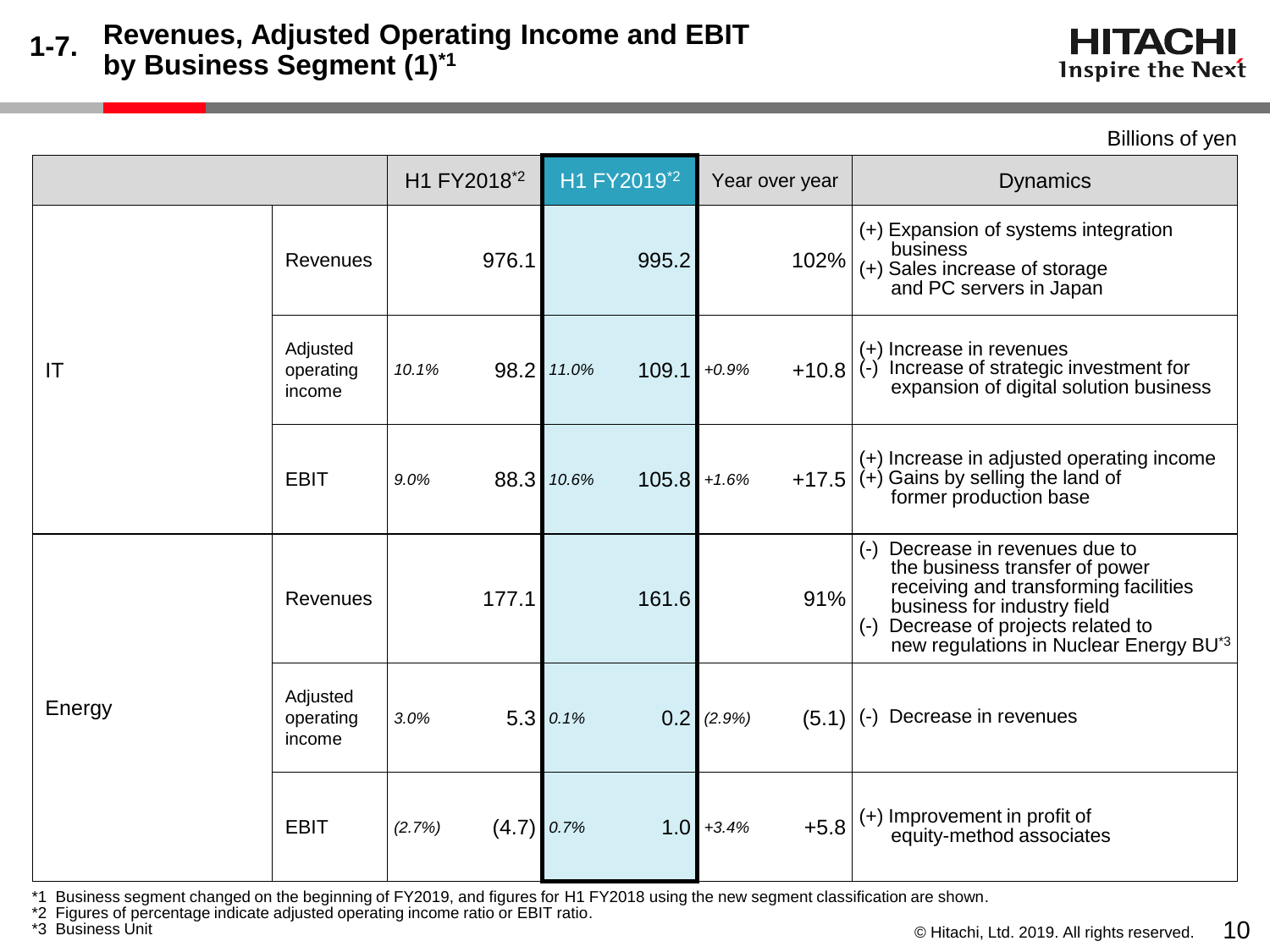|                 |                                 | H1 FY2018           | H1 FY2019  | Year over year            | <b>Dynamics</b>                                                                                                                                                                  |
|-----------------|---------------------------------|---------------------|------------|---------------------------|----------------------------------------------------------------------------------------------------------------------------------------------------------------------------------|
|                 | Revenues                        | 359.9               | 366.7      | 102%                      | (+) Sales increase in air conditioning<br>systems business for industry field                                                                                                    |
| Industry        | Adjusted<br>operating<br>income | 13.6 3.8%<br>3.8%   | 13.8       | ±0.0%<br>$+0.2$           | (+) Increase in revenues                                                                                                                                                         |
|                 | <b>EBIT</b>                     | 15.2 5.6%<br>4.2%   |            | $+5.4$<br>$20.6$ + 1.4%   | (+) Improvement in profit of<br>an equity-method associate                                                                                                                       |
|                 | Revenues                        | 581.0               | 529.9      | 91%                       | Impact of foreign exchange<br>(-)<br>(-)<br>Decrease in revenues in the UK market<br>of Railway Systems BU<br>(-) Sales price down in the China market<br>of Building Systems BU |
| <b>Mobility</b> | Adjusted<br>operating<br>income | $38.5$ 7.3%<br>6.6% |            | $38.6$ +0.7%<br>$+0.0$    | Decrease in revenues<br>$(-)$<br>$(+)$ Profitability improvement in Building<br>Systems BU due to cost reduction, etc.                                                           |
|                 | <b>EBIT</b>                     | 6.1%                | 35.1 12.1% | $+28.7$<br>$63.9 + 6.0\%$ | (+) Gains by selling a part of<br>Agility Trains West stocks                                                                                                                     |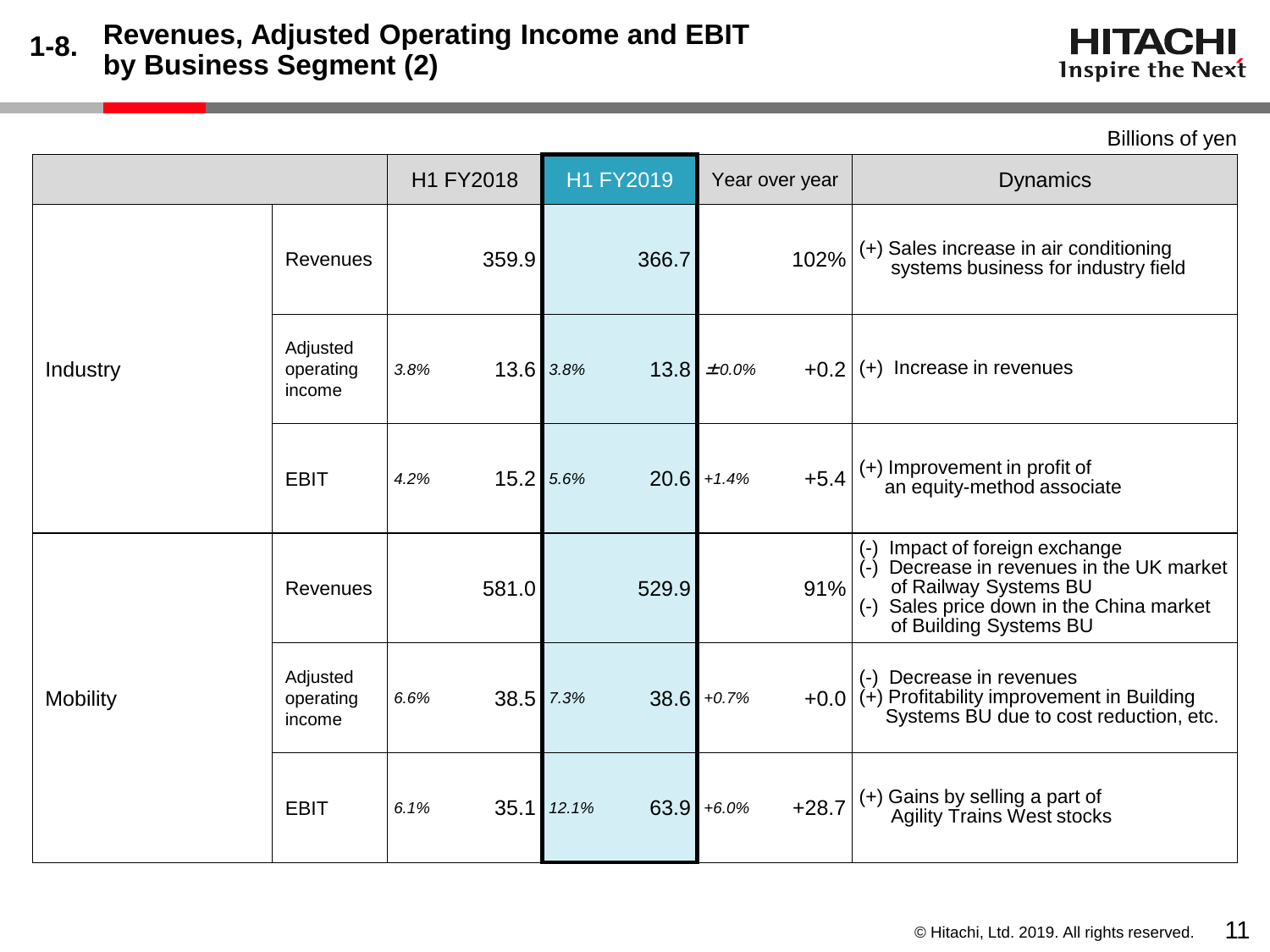H1 FY2018 H1 FY2019 Year over year Dynamics Smart Life Revenues 806.8 708.9 88% (-) Impact of divestitures of car information systems business, etc. in automotive systems business Adjusted operating income *2.3%* 18.4 *4.1%* 28.8 *+1.8%* +10.3 (+) Profitability improvement in automotive systems business, home appliances business and Healthcare BU due to cost reduction EBIT *0.1%* 1.1 *3.9%* 27.9 *+3.8%* +26.8 (+) Increase in adjusted operating income (+) Posting of structural reform expenses in automotive systems business in the previous fiscal year Hitachi High-Technologies Revenues 363.0 346.3 95% (-) Sales decrease of liquid crystal display exposure systems (-) Impact of foreign exchange (+) Sales increase of semiconductor processing equipment Adjusted operating income 9.8% 35.7 8.9% 30.8 (0.9%) (4.8) (-) Decrease in revenues Impact of foreign exchange EBIT *9.4%* 33.9 *8.9%* 30.7 *(0.5%)* (3.1) (-) Decrease in adjusted operating income

HITACHI Inspire the Next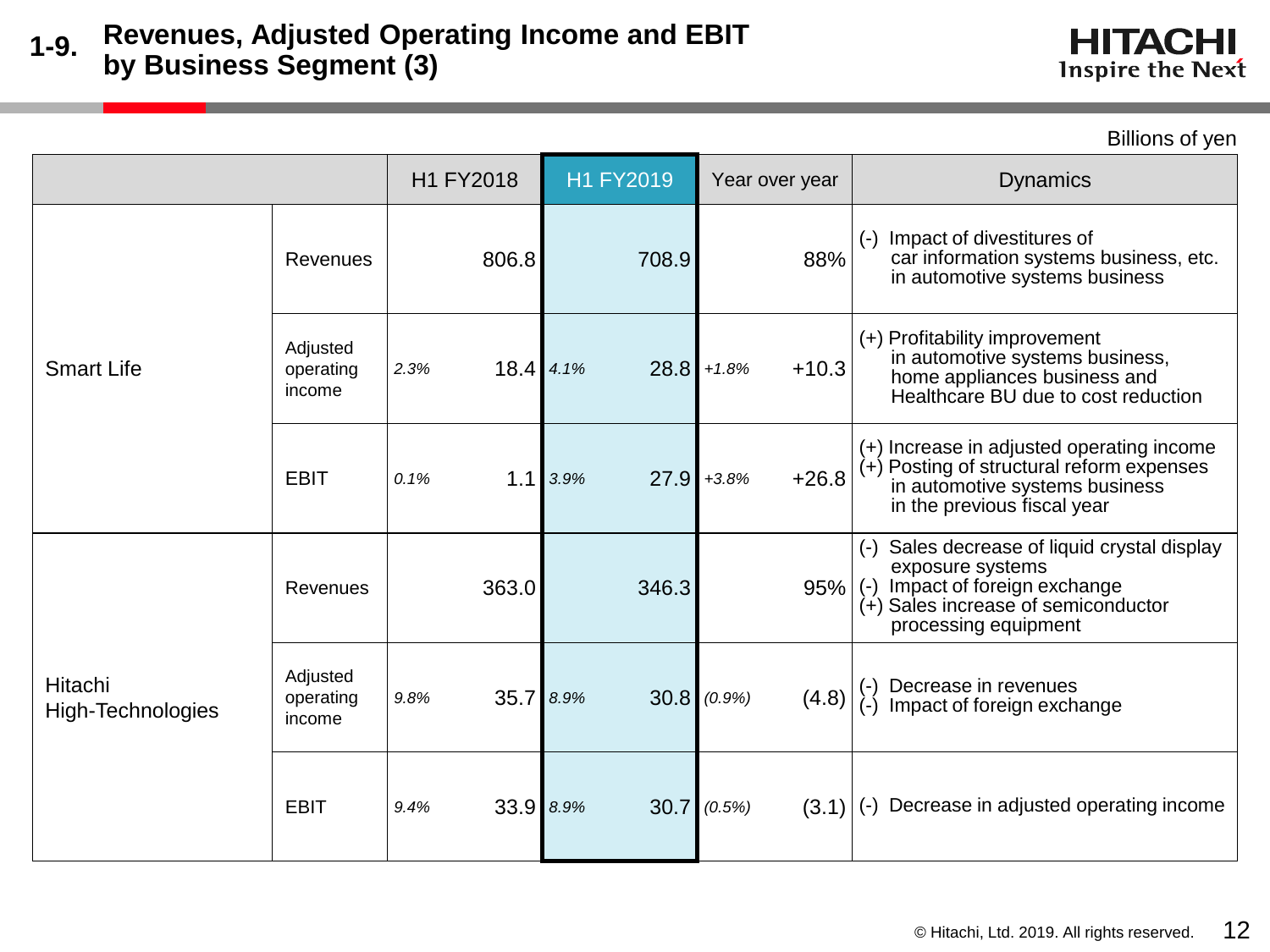H1 FY2018 H1 FY2019 Year over year Dynamics Hitachi Construction **Machinery** Revenues | 490.4 480.5 480.5 Impact of foreign exchange (+) Sales increase in North America, Japan and Europe, etc. Adjusted operating income *10.8%* 52.8 *9.2%* 44.4 *(1.6%)* (8.3) (-) Increase in indirect expenses Impact of foreign exchange EBIT *10.1%* 49.3 *8.9%* 42.8 *(1.2%)* (6.5) (-) Decrease in adjusted operating income Posting of structural reform expenses (+) Gains on business reorganization Hitachi Metals Revenues | 518.9 456.8 88% (-) Decrease in demand for automobile, semiconductor and FA\* (-) Impact of business transfer of aluminum wheels business Adjusted operating income *6.4%* 33.0 *1.3%* 5.9 *(5.1%)* (27.1) (-) Decrease in revenues (-) Revaluation loss on inventories EBIT *7.3%* 38.1 *(12.3%)* (56.3) *(19.6%)* (94.4) (-) Decrease in adjusted operating income (-) Posting of impairment loss on fixed assets and goodwill in magnetic materials business Hitachi Chemical Revenues  $343.5$   $316.6$   $92\%$  ( $\cdot$ ) Decrease in demand for semiconductor and automobile Adjusted operating income *7.2%* 24.8 *5.3%* 16.8 *(1.9%)* (7.9) (-) Decrease in revenues EBIT *6.9%* 23.5 *4.9%* 15.5 *(2.0%)* (8.0) (-) Decrease in adjusted operating income

\* Factory Automation

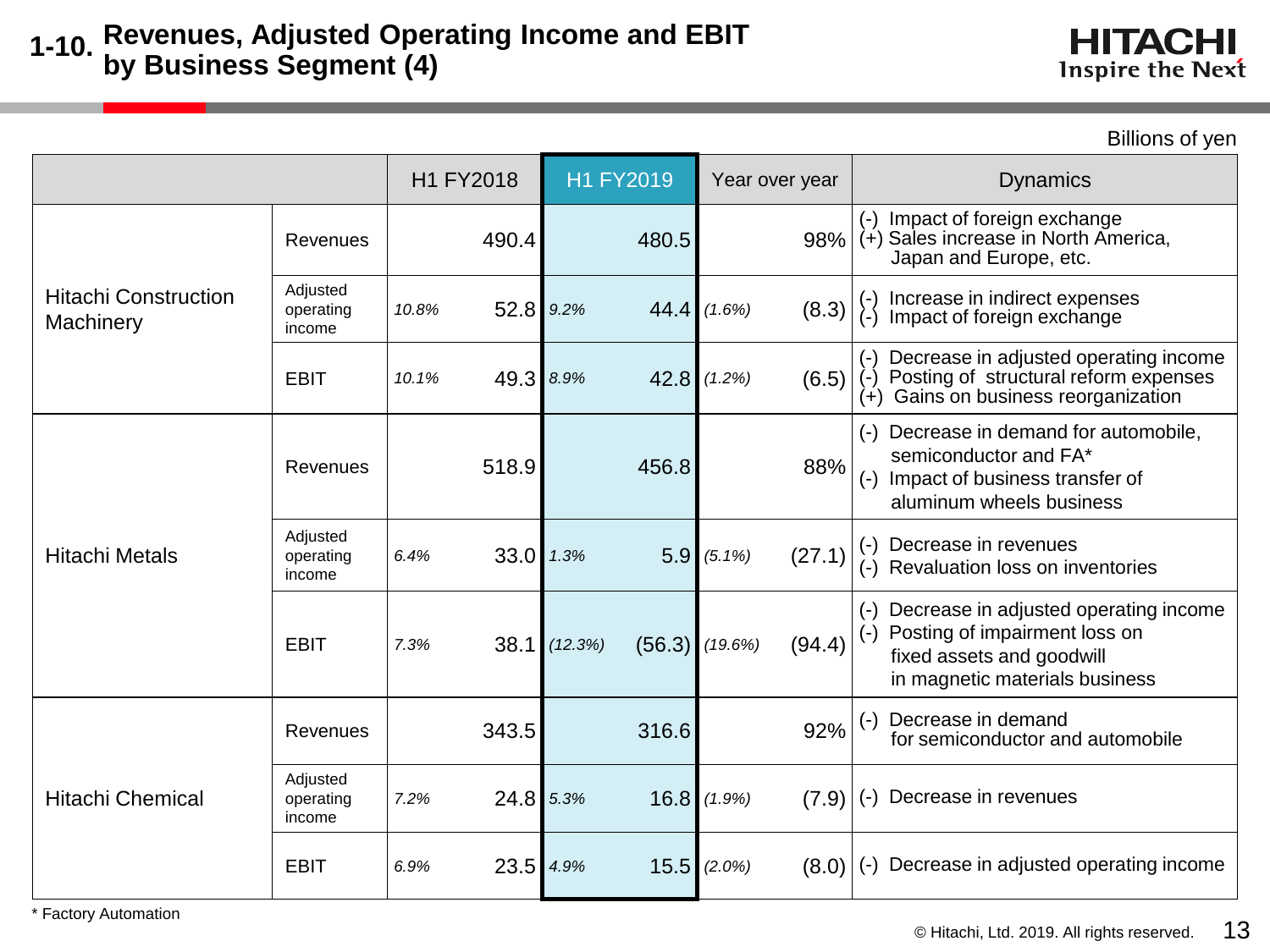| Billions of yen                   |                                 |                    |                |                         |                                                                                                                |  |
|-----------------------------------|---------------------------------|--------------------|----------------|-------------------------|----------------------------------------------------------------------------------------------------------------|--|
|                                   |                                 | H1 FY2018          | H1 FY2019      | Year over year          | <b>Dynamics</b>                                                                                                |  |
|                                   | Revenues                        | 292.6              | 236.3          | 81%                     |                                                                                                                |  |
| <b>Others</b>                     | Adjusted<br>operating<br>income | 17.8 5.0%<br>6.1%  |                | (5.9)<br>11.8 $(1.1\%)$ | (-) Impact of deconsolidation<br>of Hitachi Kokusai Electric                                                   |  |
|                                   | <b>EBIT</b>                     | 19.4 6.0%<br>6.7%  |                | 14.2   (0.7%)<br>(5.2)  |                                                                                                                |  |
|                                   | Revenues                        | (417.9)            | (377.9)        |                         |                                                                                                                |  |
| Corporate items &<br>Eliminations | Adjusted<br>operating<br>income | 6.0                | (3.4)          | (9.4)                   |                                                                                                                |  |
|                                   | <b>EBIT</b>                     | 52.7               | 24.0           | (28.7)                  | Absence of gains by selling<br>$(-)$<br>Hitachi Kokusai Electric stock<br>recorded in the previous fiscal year |  |
|                                   | Revenues                        | 4,491.8            | 4,221.3        | 94%                     |                                                                                                                |  |
| Total                             | Adjusted<br>operating<br>income | 344.5 7.0%<br>7.7% | 297.2   (0.7%) | (47.3)                  |                                                                                                                |  |
|                                   | <b>EBIT</b>                     | 352.3 6.9%<br>7.8% | $290.5$ (0.9%) | (61.8)                  |                                                                                                                |  |

© Hitachi, Ltd. 2019. All rights reserved. 14

**HITACHI** Inspire the Next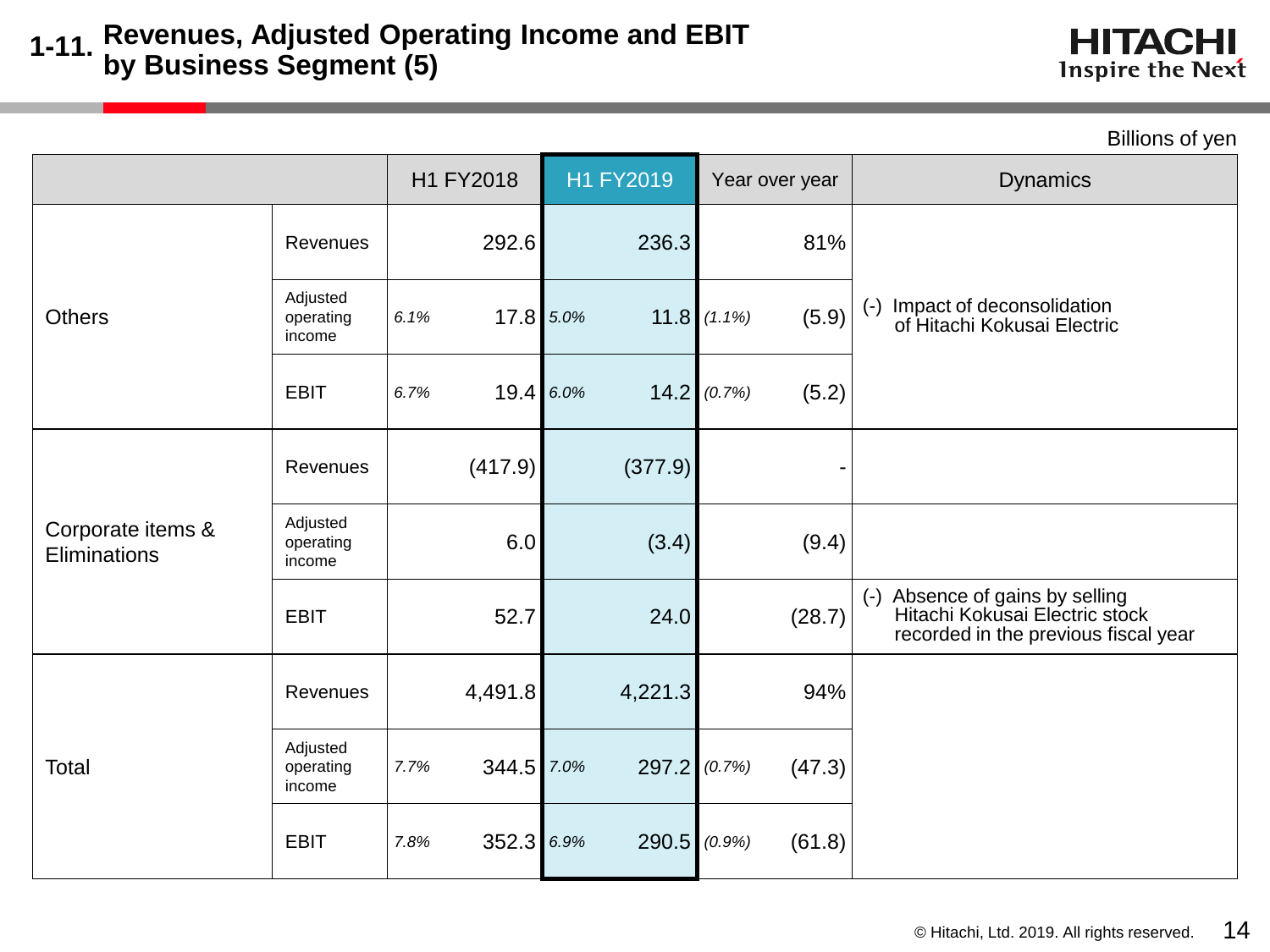### **Progress of Lumada Business** Billions of yen

|  |                             | FY2018 |         | FY2019 |                   |         |                   |                                                 |  |  |
|--|-----------------------------|--------|---------|--------|-------------------|---------|-------------------|-------------------------------------------------|--|--|
|  |                             |        |         | H1     |                   |         | Total (Forecast)  |                                                 |  |  |
|  |                             | H1     | Total   |        | Year over<br>year |         | Year over<br>year | Previous<br>forecast <sup>*</sup><br>comparison |  |  |
|  | Revenues of Lumada business | 500.0  | 1,127.0 | 558.0  | 112%              | 1,170.0 | 104%              | 100%                                            |  |  |
|  | 1) Lumada core business     | 131.0  | 335.0   | 166.0  | 127%              | 370.0   | 110%              | 100%                                            |  |  |
|  | 2) Lumada SI business       | 369.0  | 792.0   | 392.0  | 106%              | 800.0   | 101%              | 100%                                            |  |  |

1) Lumada core business: Service business that converts customers data into valuable insight through AI and analytics, and improves management indicators or offers problem solutions

2) Lumada SI business: SI business which is deployed within the IoT area (industry / manufacturing and social infrastructure area) that is led by the Lumada core business

- $\checkmark$  Decided to integrate Hitachi Vantara Corporation and Hitachi Consulting Corporation (To be completed in January 2020) The new company will lead the Lumada business globally by playing key role in front line and delivery capabilities
- $\checkmark$  Started to provide an elevator remote monitoring and maintenance service in Southeast Asia
- $\checkmark$  Started to implement collaborative creation initiatives with Sumitomo Rubber Industries, Ltd. and PTC Japan to deploy a high-quality and high-efficiency tire production system by leveraging AI and IoT

### ■ Business Strengthening toward Growth

- Agreed with Frasers Property Limited on collaborative creation to digitalize cities and buildings in the Asia Pacific region toward human-centered smart city
- Hitachi Vantara Corporation announced a strategic alliance with Disney Parks to help enhance the operational efficiency of shows and attractions in the U.S.
- Completed the acquisition of Chassis Brakes International B.V. to strengthen the automotive safety solutions business (on October 11)

Announced on July 29, 2019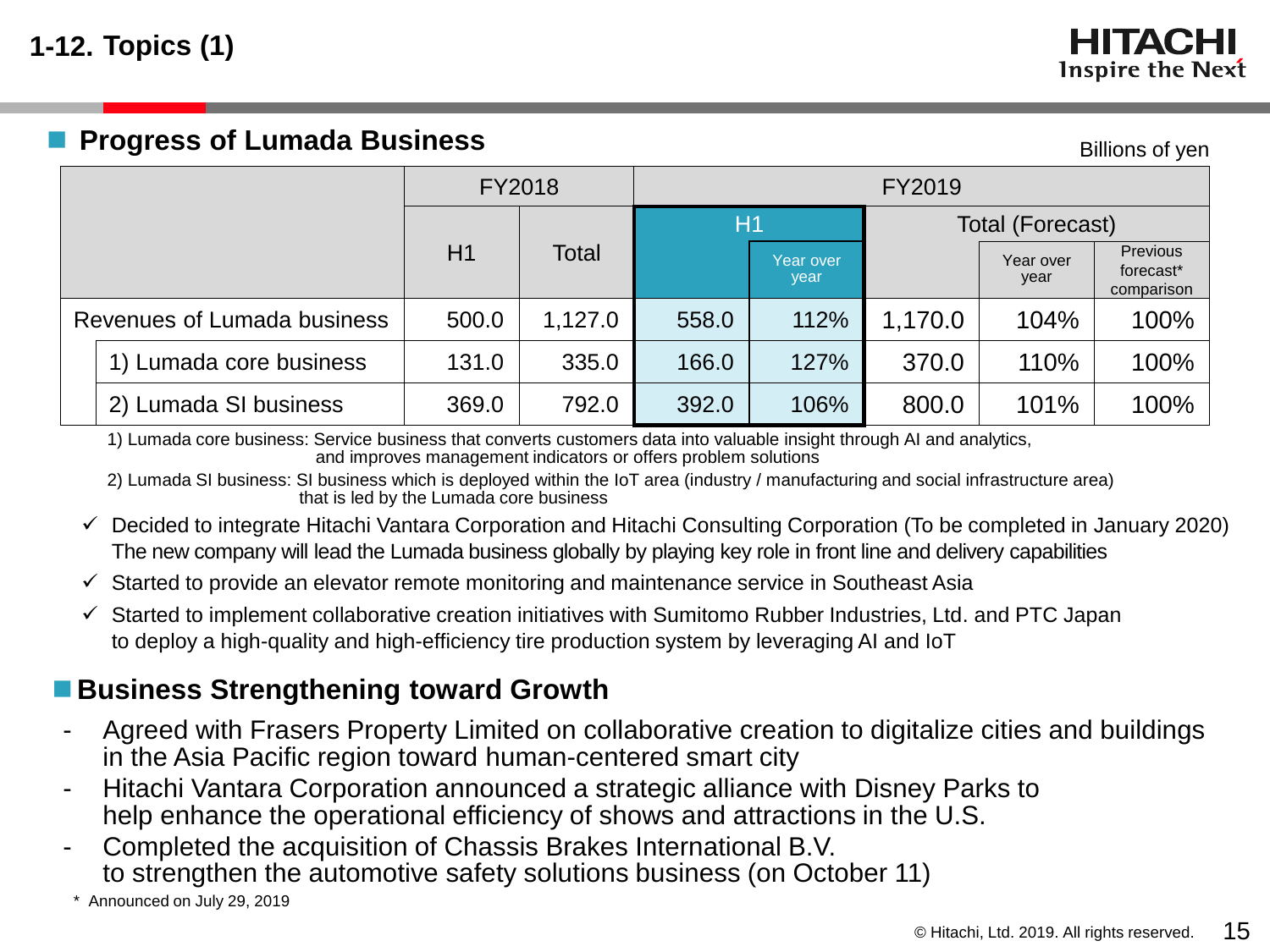**1-13. Topics (2)**

EITACEI Inspire the Next

### **ROIC<sup>\*</sup>** Improvement Activities

- Promote business in accordance to targets of each action items settled through ROIC tree.
- Increase employees consciousness of improving ROIC in their daily work by introducing e-learning in Japanese, English and Chinese.



© Hitachi. Ltd. 2019. All rights reserved.  $16$ \* ROIC(Return on Invested Capital)=(NOPAT + Share of profits(losses) of investments accounted for using the equity method) / "Invested Capital" x 100 NOPAT(Net Operating Profit after Tax) = Adjusted Operating Income x (1 – Tax burden rate), Invested Capital = Interest-bearing debt + Total equity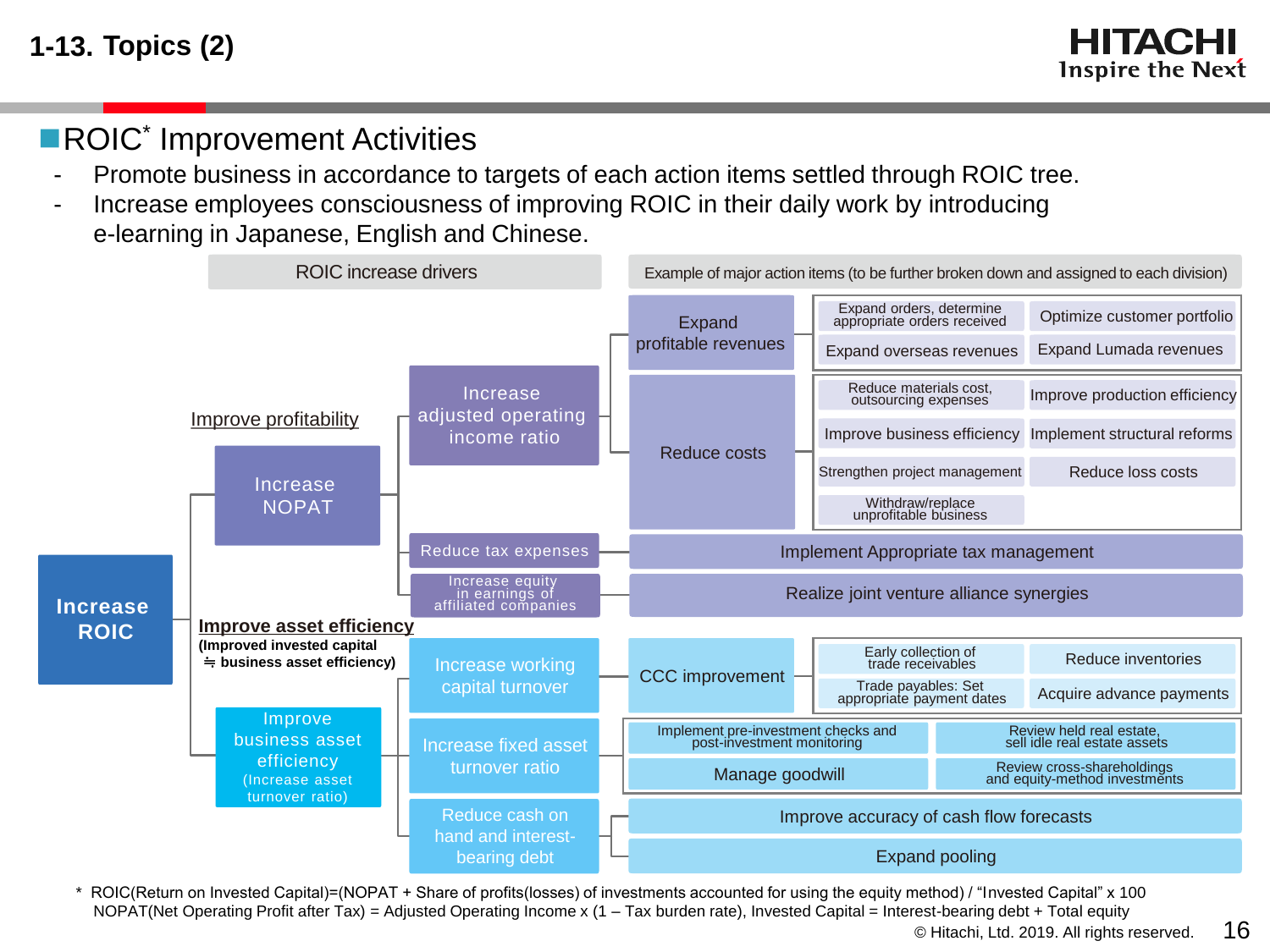

## **2. Outlook for Fiscal 2019**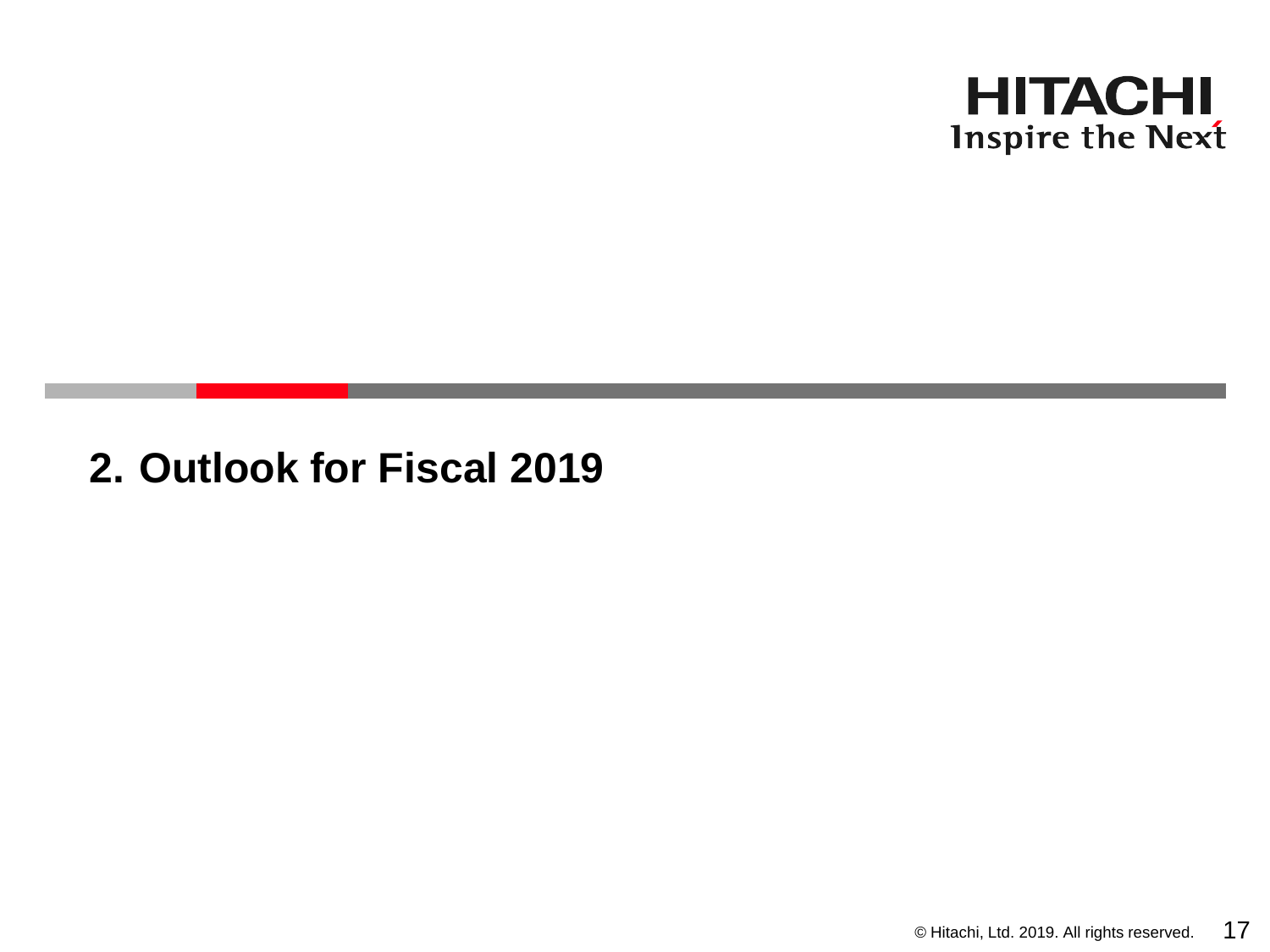Projections for the H2 (Oct.-Mar.) FY2019 assume an exchange rate of 105 yen to the U.S. dollar and 115 yen to the euro (Previous projections\*1: assumed exchange rate of 110 yen to the U.S. dollar and 125 yen to the euro)

Billions of yen

|                                                           |               | FY2019                             |                 |                  |                                        |  |  |  |  |
|-----------------------------------------------------------|---------------|------------------------------------|-----------------|------------------|----------------------------------------|--|--|--|--|
|                                                           | <b>FY2018</b> | Previous<br>forecast <sup>*1</sup> | <b>Forecast</b> | Year over year   | <b>Previous forecast</b><br>comparison |  |  |  |  |
| <b>Revenues</b>                                           | 9,480.6       | 9,000.0                            | 8,700.0         | (780.6)<br>[92%] | (300.0)<br>[97%]                       |  |  |  |  |
| Adjusted operating income ratio                           | 8.0%          | 8.5%                               | 7.9%            | $(0.1\%)$        | (0.6%)                                 |  |  |  |  |
| Adjusted operating income                                 | 754.9         | 765.0                              | 685.0           | (69.9)           | (80.0)                                 |  |  |  |  |
| EBIT ratio                                                | 5.4%          | 8.3%                               | 7.0%            | $+1.6%$          | (1.3%)                                 |  |  |  |  |
| <b>EBIT</b>                                               | 513.9         | 750.0                              | 605.0           | $+91.0$          | (145.0)                                |  |  |  |  |
| Income from continuing operations,<br>before income taxes | 516.5         | 740.0                              | 593.0           | $+76.4$          | (147.0)                                |  |  |  |  |
| Income taxes                                              | (186.3)       | (195.0)                            | (180.0)         | $+6.3$           | $+15.0$                                |  |  |  |  |
| Income from continuing operations                         | 330.1         | 545.0                              | 413.0           | $+82.8$          | (132.0)                                |  |  |  |  |
| Loss from discontinued operations                         | (9.1)         | (2.0)                              | (2.0)           | $+7.1$           | ±0.0                                   |  |  |  |  |
| Net income                                                | 321.0         | 543.0                              | 411.0           | $+89.9$          | (132.0)                                |  |  |  |  |
| Net income attributable to<br>Hitachi, Ltd. stockholders  | 222.5         | 435.0                              | 360.0           | $+137.4$         | (75.0)                                 |  |  |  |  |
| Earnings per share <sup>*2,3</sup>                        | 230.47 yen    | 450.45 yen                         | 372.78 yen      | $+142.31$ yen    | $(77.67 \,\text{yen})$                 |  |  |  |  |
| <b>ROIC</b>                                               | 8.5%          | 10.3%                              | 9.1%            | $+0.6%$          | $(1.2\%)$                              |  |  |  |  |

\*1 Announced on July 29, 2019

\*2 On October 1, 2018, Hitachi completed the share consolidation of every five shares into one share for its common stock. Earnings per share are calculated on the assumption that the company conducted consolidation at the beginning of FY2018.

\*3 Forecast of FY2019 is affected by restricted stocks issued on May 31, 2019, etc.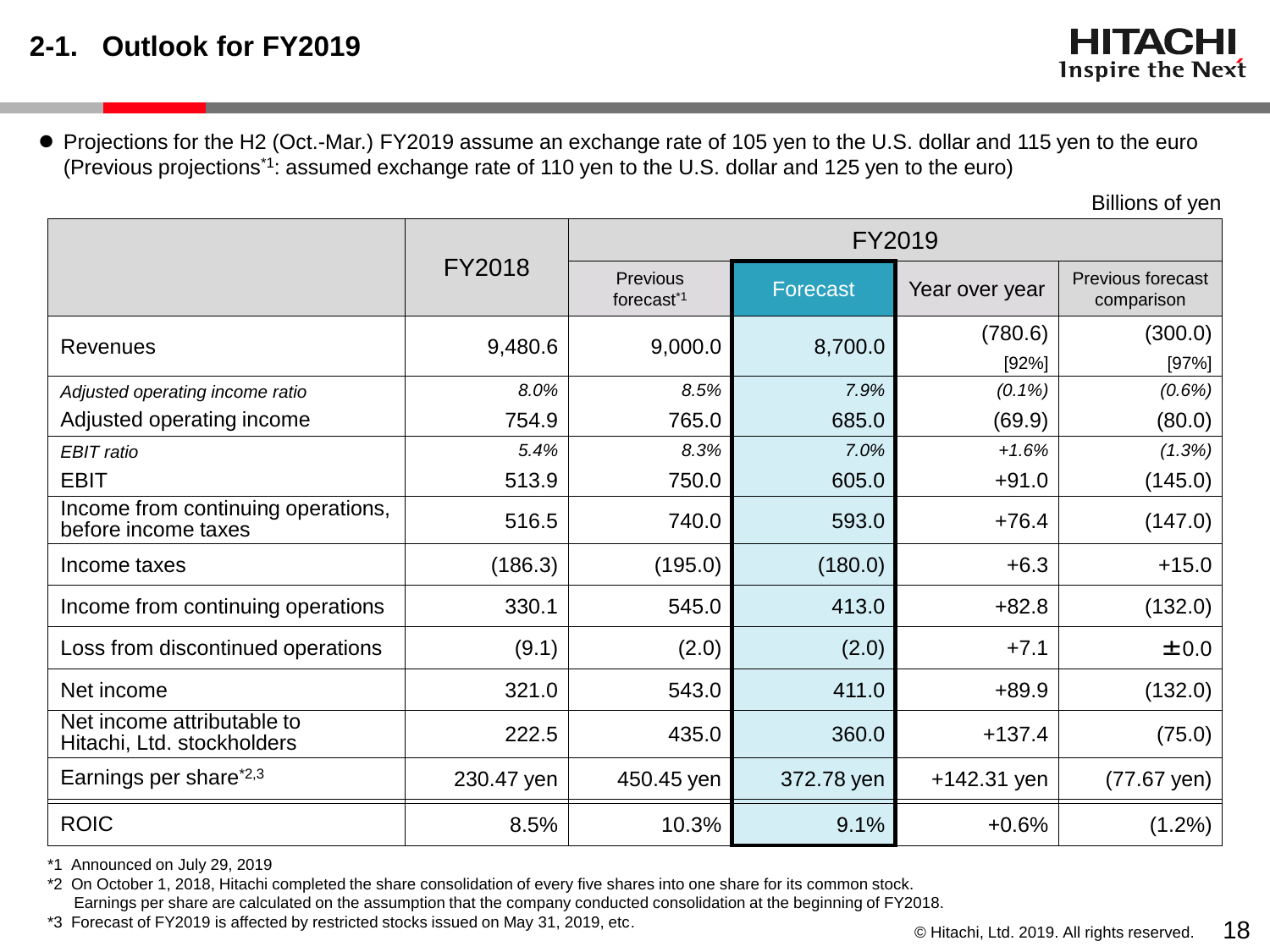Billions of yen

|                                                                      |                                                          |      |          | FY2019 |                                          |         |          |           |                                      |         |                              |
|----------------------------------------------------------------------|----------------------------------------------------------|------|----------|--------|------------------------------------------|---------|----------|-----------|--------------------------------------|---------|------------------------------|
|                                                                      |                                                          |      | FY2018*4 |        |                                          |         |          |           |                                      |         | Previous forecast comparison |
|                                                                      |                                                          |      |          |        | Forecast <sup>*4</sup><br>Year over year |         |          |           | Excluding foreign<br>exchange impact |         |                              |
|                                                                      | Revenues                                                 |      | 5,984.5  |        | 5,495.0                                  |         | 92%      |           | 98%                                  |         | 100%                         |
| Five sectors total*1,2,3<br>(IT/Energy/Industry/                     | Adjusted operating income                                | 7.8% | 468.0    | 8.6%   | 472.5                                    | $+0.8%$ | $+4.4$   | ±0.0%     | (10.5)                               | $+0.1%$ | $+1.5$                       |
| Mobility/ Smart Life)                                                | <b>EBIT</b>                                              | 4.2% | 254.1    | 8.6%   | 470.0                                    | $+4.4%$ | $+215.8$ | $(0.1\%)$ | (19.0)                               |         |                              |
|                                                                      | Net income attributable to<br>Hitachi, Ltd. stockholders |      | 128.1    |        | 331.0                                    |         | $+202.8$ |           | (14.0)                               |         |                              |
|                                                                      | Revenues                                                 |      | 3,496.1  |        | 3,205.0                                  |         | 92%      |           | 94%                                  |         | 96%                          |
| Listed subsidiaries total*1,3<br>(Hitachi High-Technologies/         | Adjusted operating income                                | 8.2% | 286.9    | 6.6%   | 212.5                                    | (1.6%)  | (74.4)   | (1.7%)    | (69.5)                               | (1.3%)  | (53.5)                       |
| Hitachi Construction Machinery/<br>Hitachi Metals/ Hitachi Chemical) | <b>EBIT</b>                                              | 7.4% | 259.7    | 4.2%   | 135.0                                    | (3.2%)  | (124.7)  | (3.5%)    | (126.0)                              |         |                              |
|                                                                      | Net income attributable to<br>Hitachi, Ltd. stockholders |      | 94.3     |        | 29.0                                     |         | (65.3)   |           | (61.0)                               |         |                              |

\*1 Business segment changed on the beginning of FY2019, and figures for FY2018 using the new segment classification are shown.

\*2 "Five sectors total" is presented as the financial results subtracted listed subsidiaries total from consolidated total. It includes others and corporate items & eliminations.

\*3 Figures for FY2018 of listed subsidiaries total include financial results of Hitachi Kokusai Electric.

\*4 Figures of percentage indicate adjusted operating income ratio or EBIT ratio.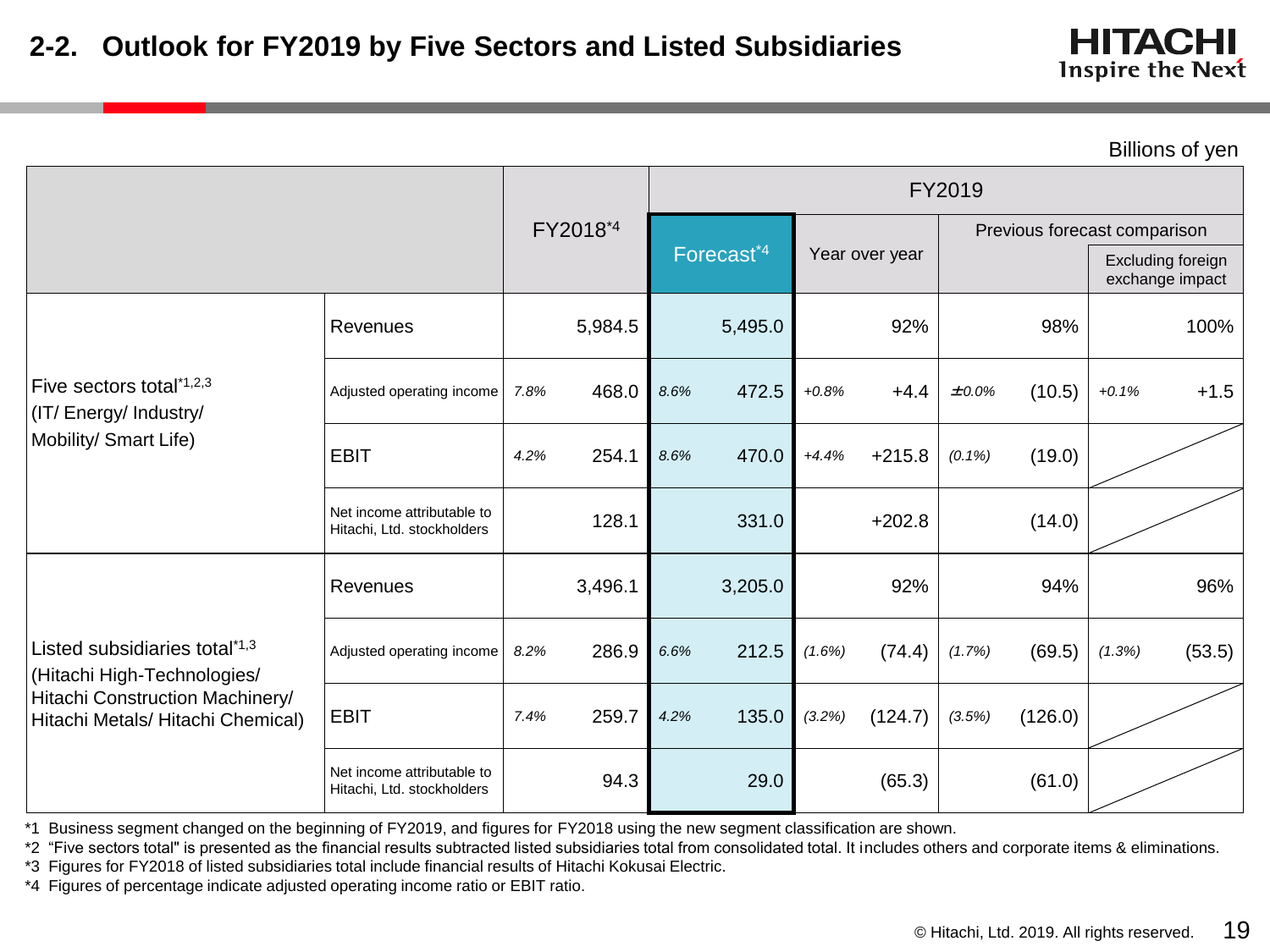### **Outlook for FY2019:**

#### **HITACHI 2-3. Revenues, Adjusted Operating Income and EBIT by Business Segment (1)\*1 Inspire the Next**

Billions of yen

|                        |                           |                           |             |                        |                 |                |           |                                 | FY2019                                                                                               |
|------------------------|---------------------------|---------------------------|-------------|------------------------|-----------------|----------------|-----------|---------------------------------|------------------------------------------------------------------------------------------------------|
|                        |                           | FY2018 <sup>*2</sup>      |             | Forecast <sup>*2</sup> |                 | Year over year |           | Previous forecast<br>comparison | <b>Dynamics</b><br>(Previous forecast comparison)                                                    |
|                        | Revenues                  | 9,480.6                   |             | 8,700.0                |                 | 92%            |           | 97%                             |                                                                                                      |
| Total                  | Adjusted operating income | 754.9 7.9%<br>8.0%        |             | 685.0 $(0.1\%)$        |                 | (69.9)         | $(0.6\%)$ | (80.0)                          |                                                                                                      |
|                        | <b>EBIT</b>               | 513.9 7.0%<br>5.4%        |             | $605.0$ + 1.6%         |                 | $+91.0$        | (1.3%)    | (145.0)                         |                                                                                                      |
|                        | Revenues                  | 2,121.6                   |             | 2,060.0                |                 | 97%            |           | 100%                            | Effects of changes in assumed exchange rates<br>Movement in IT investments is steady, mainly in      |
| $\mathsf{I}\mathsf{T}$ | Adjusted operating income | 10.8%                     | 230.1 10.7% | $220.0$ (0.1%)         |                 | (10.1)         | $±0.0\%$  | ±0.0                            | social infrastructure fields such as power systems<br>and transportation systems                     |
|                        | <b>EBIT</b>               | 10.0%                     | 212.6 10.2% | $210.0 + 0.2%$         |                 | (2.6)          | $±0.0\%$  | ±0.0                            | Promotion of strategic investments aimed at<br>expanding the digital solutions business, as planned  |
|                        | Revenues                  | 453.9                     |             | 370.0                  |                 | 81%            |           | 100%                            |                                                                                                      |
| Energy                 | Adjusted operating income | 7.5%                      | $34.0$ 6.2% |                        | $23.0$ $(1.3%)$ | (11.0)         | ±0.0%     | ±0.0                            | Progressing as planned                                                                               |
|                        | <b>EBIT</b>               | $(298.0)$ 7.3%<br>(65.6%) |             |                        | $27.0$ +72.9%   | $+325.0$       | ±0.0%     | ±0.0                            |                                                                                                      |
|                        | Revenues                  | 895.4                     |             | 800.0                  |                 | 89%            |           | 100%                            | Movement in IT related investments in industry field                                                 |
| Industry               | Adjusted operating income | 2.3%                      | 20.6 7.0%   | 56.0                   | $+4.7%$         | $+35.3$        | ±0.0%     | ±0.0                            | is steady.                                                                                           |
|                        | <b>EBIT</b>               | 19.1<br>2.1%              | 5.9%        | 47.0                   | $+3.8%$         | $+27.8$        | ±0.0%     | ±0.0                            | Progress in industrial products business as planned                                                  |
|                        | Revenues                  | 1,214.1                   |             | 1,130.0                |                 | 93%            |           | 100%                            | Effects of changes in assumed exchange rates                                                         |
| Mobility               | Adjusted operating income | 92.6<br>7.6%              | 8.1%        |                        | $92.0 + 0.5%$   | (0.6)          | $(0.1\%)$ | (1.0)                           | Business scale expansion<br>Posting of structural reform expenses in Building                        |
|                        | <b>EBIT</b>               | 127.4 9.5%<br>10.5%       |             | $107.0$ $(1.0\%)$      |                 | (20.4)         | (0.2%)    | (3.0)                           | Systems BU                                                                                           |
|                        | Revenues                  | 1,649.3                   |             | 1,540.0                |                 | 93%            |           | 99%                             | Acquisition of Chassis Brakes International B.V. and<br>sales decrease in China and North America in |
| <b>Smart Life</b>      | Adjusted operating income | 3.9%                      | 64.9 5.7%   | 88.0                   | $+1.8%$         | $+23.0$        | ±0.0%     | ±0.0                            | automotive systems business<br>Sales decrease of home appliances in Japan                            |
|                        | <b>EBIT</b>               | 7.1%<br>116.9             | 5.4%        |                        | $83.0$ $(1.7%)$ | (33.9)         | (0.4%     | (7.0)                           | Posting of business reorganization expenses in<br>automotive systems business                        |

\*1 Business segment changed on the beginning of FY2019, and figures for FY2018 using the new segment classification are shown.

\*2 Figures of percentage indicate adjusted operating income ratio or EBIT ratio.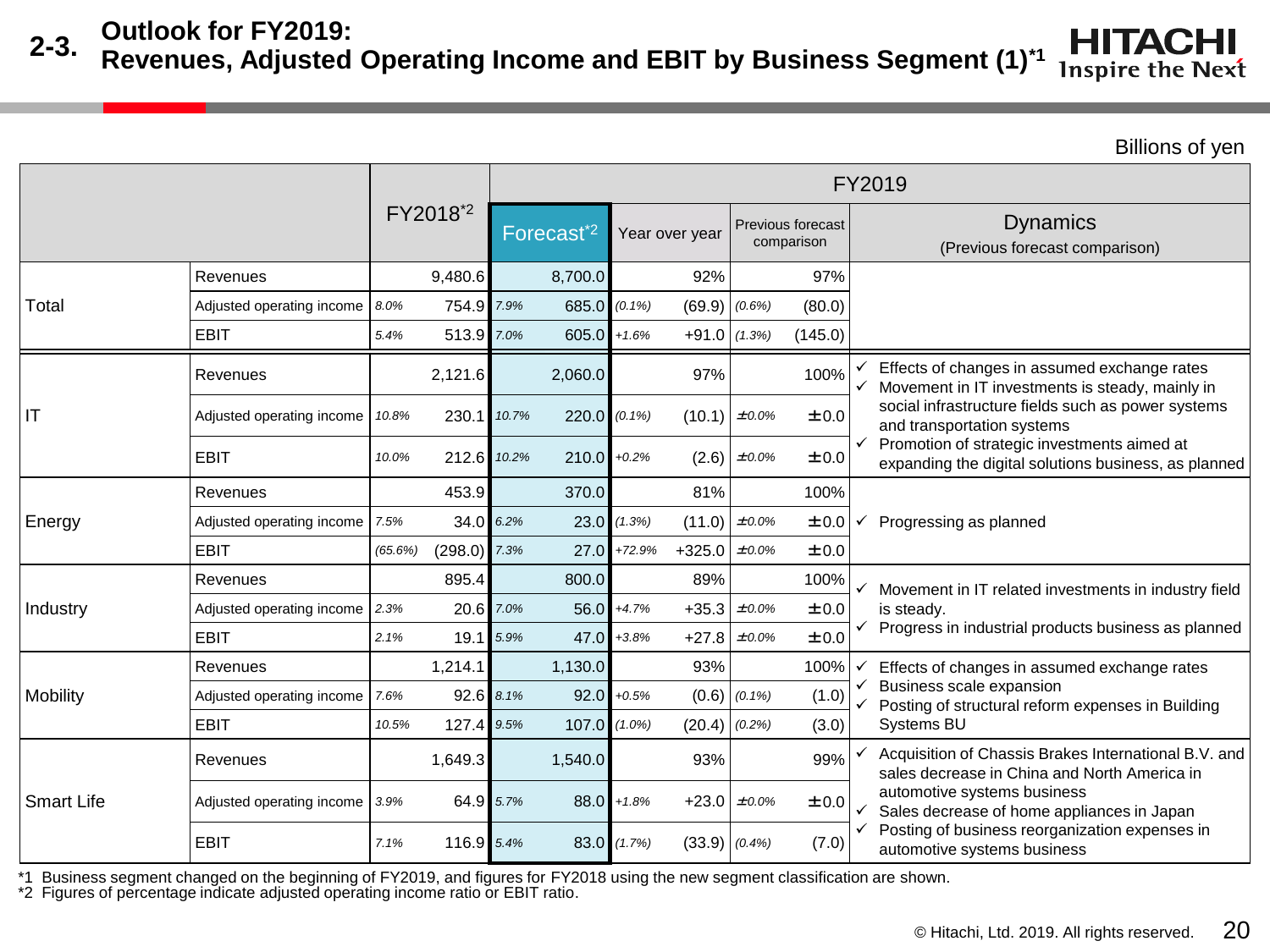#### **2-4. Outlook for FY2019:**

### **Revenues, Adjusted Operating Income and EBIT by Business Segment (2)**

**HITACHI** Inspire the Next

|                                          |                           |                      |                  | FY2019           |                 |                  |                                 |   |                                                                                                        |  |  |  |  |  |
|------------------------------------------|---------------------------|----------------------|------------------|------------------|-----------------|------------------|---------------------------------|---|--------------------------------------------------------------------------------------------------------|--|--|--|--|--|
|                                          |                           | FY2018               | Forecast         | Year over year   |                 |                  | Previous forecast<br>comparison |   | <b>Dynamics</b><br>(Previous forecast comparison)                                                      |  |  |  |  |  |
|                                          | Revenues                  | 731.1                | 700.0            |                  | 96%             |                  | 99%                             | ✓ | Decrease in demand for automobiles                                                                     |  |  |  |  |  |
| Hitachi<br>High-Technologies             | Adjusted operating income | 66.7<br>9.1%         | 8.0%             | $56.0$ $(1.1\%)$ | (10.7)          | $+0.1%$          | ±0.0                            |   | Sales increase of semiconductor processing<br>equipment                                                |  |  |  |  |  |
|                                          | <b>EBIT</b>               | 8.8%                 | 64.2 8.6%        | $60.0$ $(0.2%)$  | (4.2)           | $+0.7%$          | $+4.0$                          |   | $\checkmark$ Posting of profits from the sales of fixed assets                                         |  |  |  |  |  |
|                                          | Revenues                  | 1,033.7              | 970.0            |                  | 94%             |                  | 97%                             |   |                                                                                                        |  |  |  |  |  |
| <b>Hitachi Construction</b><br>Machinery | Adjusted operating income | 115.7 10.7%<br>11.2% |                  | $104.0$ $(0.5%)$ | $(11.7)$ (1.5%) |                  | (18.0)                          |   | Effects of changes in assumed exchange rates                                                           |  |  |  |  |  |
|                                          | <b>EBIT</b>               | 104.5 10.4%<br>10.1% |                  | $101.0 + 0.3%$   | (3.5)           | (1.5%)           | (18.0)                          |   |                                                                                                        |  |  |  |  |  |
|                                          | Revenues                  | 1,023.4              | 895.0            |                  | 87%             |                  | 90%                             | ✓ | Effects of changes in assumed exchange rates<br>Decrease in demand for automobile, semiconductor,      |  |  |  |  |  |
| <b>Hitachi Metals</b>                    | Adjusted operating income | 5.0%                 | 51.4 1.6%        | $14.0$ (3.4%)    | (37.4)          | (3.8%)           | (40.0)                          |   | and FA                                                                                                 |  |  |  |  |  |
|                                          | <b>EBIT</b>               | 45.3<br>4.4%         | (6.7%)<br>(60.0) | $(11.1\%)$       | (105.3)         | (10.7%)          | (100.0)                         |   | $\checkmark$ Posting of impairment loss on fixed assets and<br>goodwill in magnetic materials business |  |  |  |  |  |
|                                          | Revenues                  | 681.0                | 640.0            |                  | 94%             |                  | 93%                             | ✓ | Effects of changes in assumed exchange rates                                                           |  |  |  |  |  |
| <b>Hitachi Chemical</b>                  | Adjusted operating income | 7.1%                 | 48.5 6.0%        | $38.5$ $(1.1\%)$ | (10.0)          | $(1.2\%)$        | (11.5)                          |   | Decrease in demand for semiconductors and                                                              |  |  |  |  |  |
|                                          | <b>EBIT</b>               | 6.0%                 | $41.1$ 5.3%      | $34.0$ $(0.7%)$  |                 | $(7.1)$ $(1.4%)$ | (12.0)                          |   | automobiles                                                                                            |  |  |  |  |  |
|                                          | Revenues                  | 561.3                | 480.0            |                  | 86%             |                  | 96%                             |   |                                                                                                        |  |  |  |  |  |
| Others                                   | Adjusted operating income | 31.3<br>5.6%         | 3.3%             | $16.0$ $(2.3%)$  | (15.3)          | $+0.1%$          | ±0.0                            |   |                                                                                                        |  |  |  |  |  |
|                                          | <b>EBIT</b>               | 5.4%                 | $30.2$ 3.3%      | $16.0$ $(2.1%)$  | (14.2)          | $+0.1%$          | ±0.0                            |   |                                                                                                        |  |  |  |  |  |
|                                          | Revenues                  | (884.5)              | (885.0)          |                  |                 |                  |                                 |   |                                                                                                        |  |  |  |  |  |
| Corporate items &<br>Eliminations        | Adjusted operating income | (1.2)                | (22.5)           |                  | (21.2)          |                  | (9.5)                           |   |                                                                                                        |  |  |  |  |  |
|                                          | <b>EBIT</b>               | 50.3                 | (20.0)           |                  | (70.3)          |                  | (9.0)                           |   |                                                                                                        |  |  |  |  |  |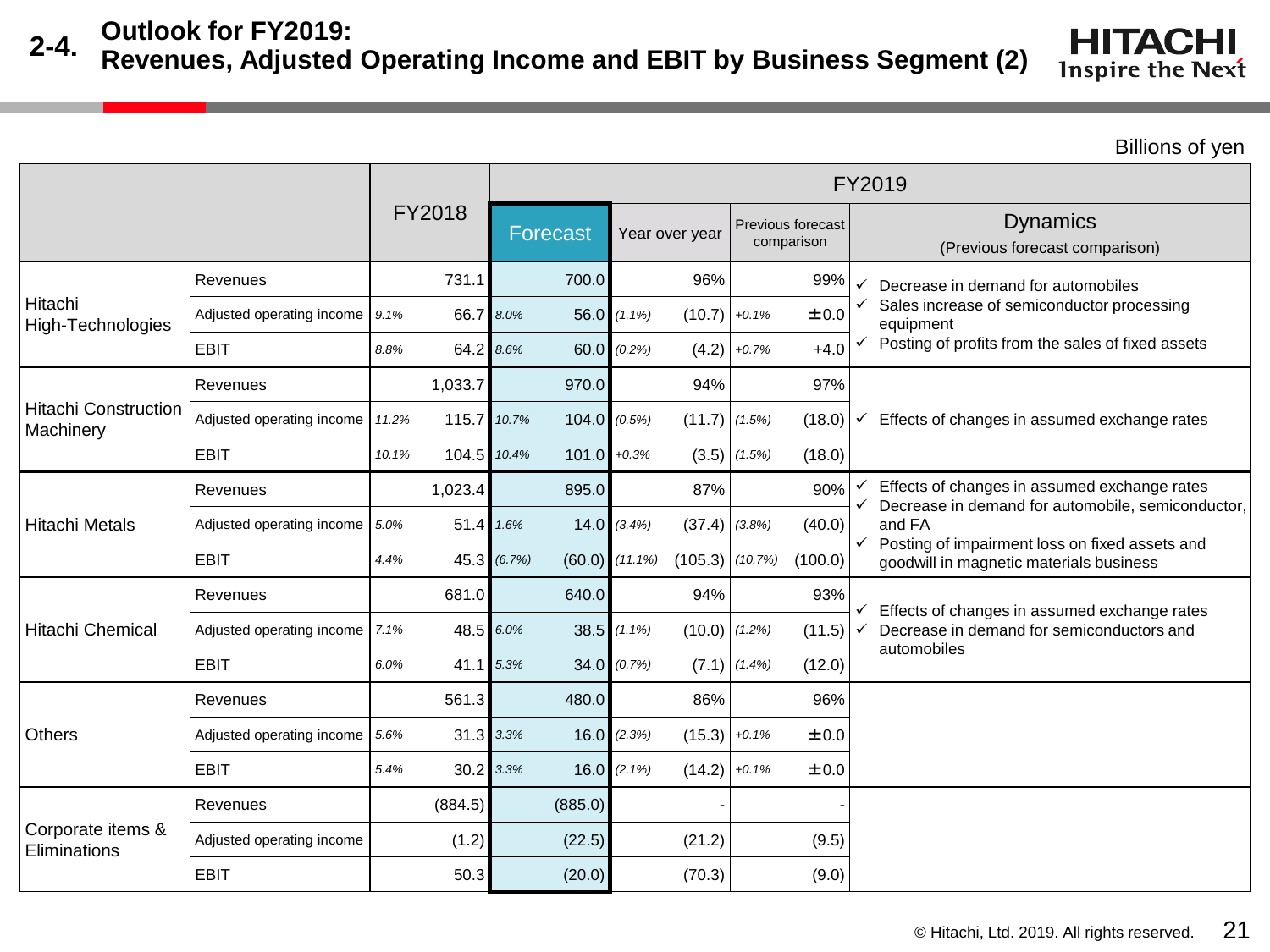

# **3-1. Supplemental Information: Financial Results of Q2 (Jul. – Sep.) FY2019**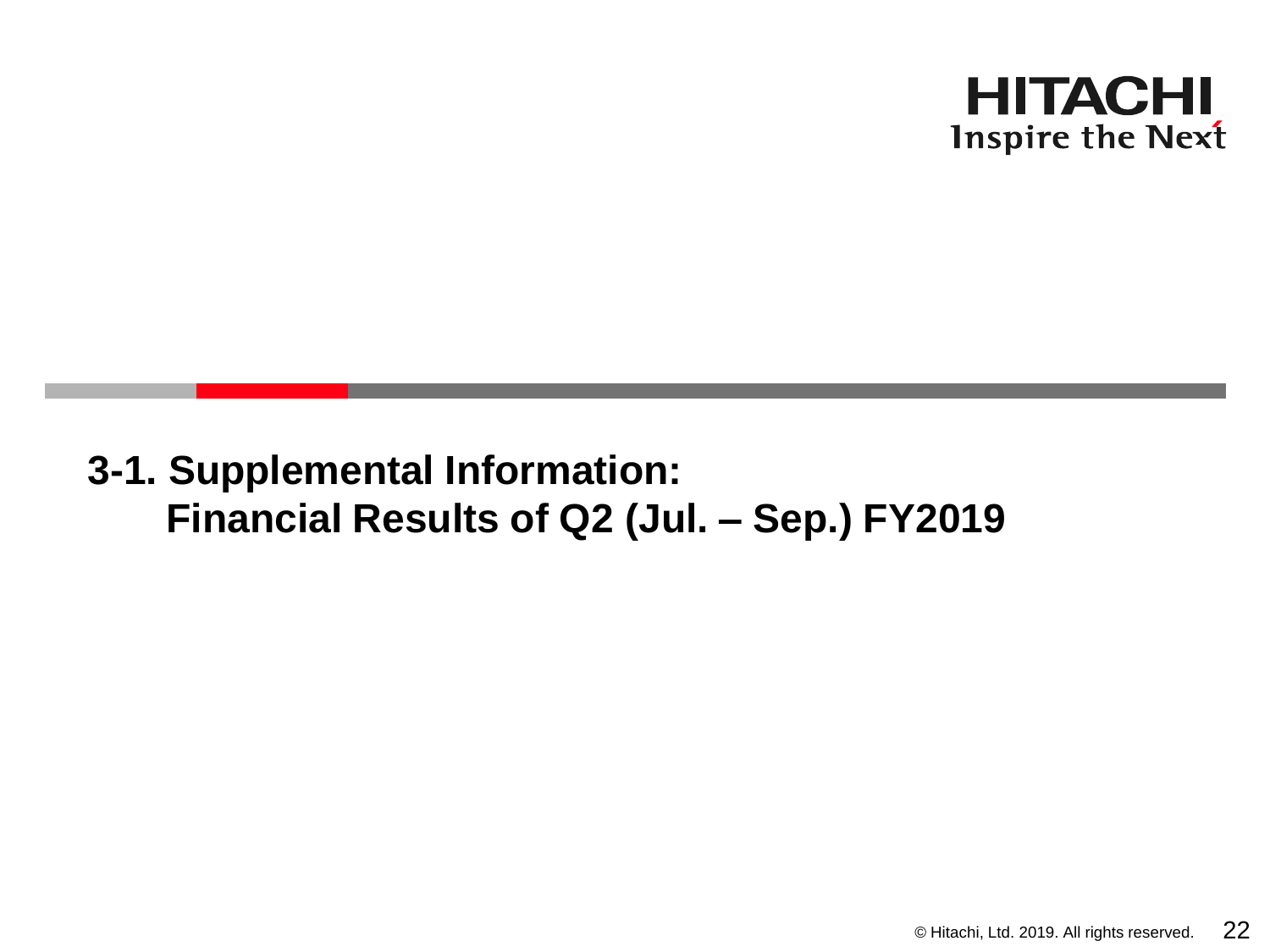|                                                           | Q2 FY2018 | <b>Q2 FY2019</b> | Year over year   |
|-----------------------------------------------------------|-----------|------------------|------------------|
| <b>Revenues</b>                                           | 2,325.9   | 2,188.7          | (137.1)<br>[94%] |
| Adjusted operating income ratio                           | 8.4%      | 7.9%             | (0.5%)           |
| Adjusted operating income                                 | 196.4     | 172.8            | (23.6)           |
| EBIT ratio                                                | 7.4%      | 4.9%             | (2.5%)           |
| <b>EBIT</b>                                               | 171.8     | 108.0            | (63.8)           |
| Income from continuing operations,<br>before income taxes | 172.4     | 107.1            | (65.3)           |
| Income taxes                                              | (43.8)    | (49.4)           | (5.5)            |
| Income from continuing operations                         | 128.6     | 57.6             | (70.9)           |
| Loss from discontinued operations                         | (9.8)     | (0.3)            | $+9.4$           |
| Net income                                                | 118.7     | 57.2             | (61.4)           |
| Net income attributable to<br>Hitachi, Ltd. stockholders  | 87.7      | 68.9             | (18.7)           |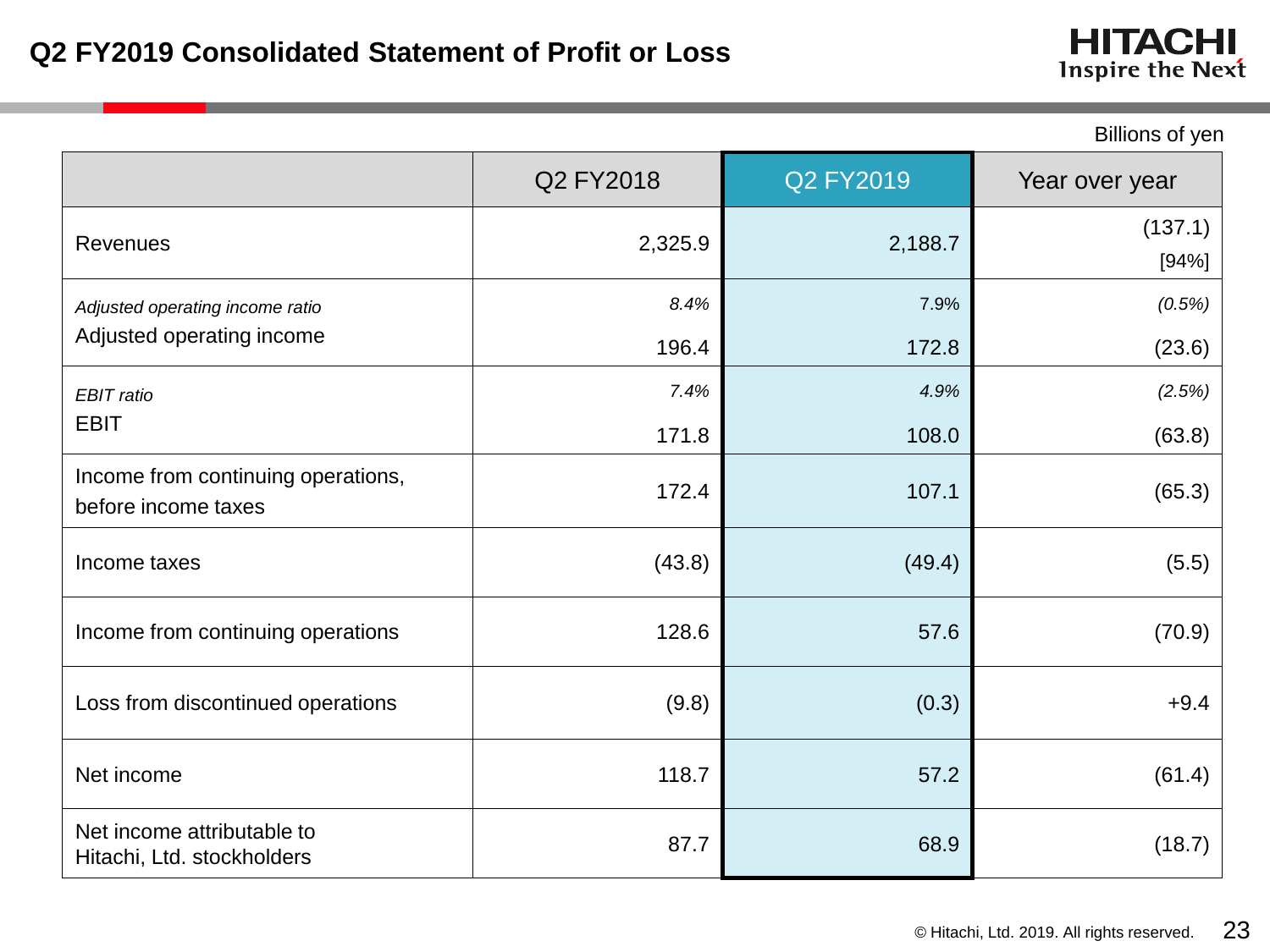Billions of yen

|                                                                        |                                                          |      | Q2 FY2018 <sup>*3</sup> |           | Q2 FY2019 <sup>*3</sup> |            | Year over year |
|------------------------------------------------------------------------|----------------------------------------------------------|------|-------------------------|-----------|-------------------------|------------|----------------|
|                                                                        | Revenues                                                 |      | 1,451.1                 |           | 1,374.5                 |            | 95%            |
| Five sectors total*1,2<br>(IT/Energy/Industry/                         | Adjusted operating income                                | 8.4% | 121.2                   | 9.1%      | 124.4                   | $+0.7%$    | $+3.1$         |
| Mobility/ Smart Life)                                                  | <b>EBIT</b>                                              | 7.0% | 101.6                   | 9.1%      | 125.0                   | $+2.1%$    | $+23.4$        |
|                                                                        | Net income attributable to<br>Hitachi, Ltd. stockholders |      | 63.0                    |           | 88.2                    |            | $+25.2$        |
|                                                                        | Revenues                                                 |      | 874.8                   |           | 814.2                   |            | 93%            |
| Listed subsidiaries total <sup>*1</sup><br>(Hitachi High-Technologies/ | Adjusted operating income                                | 8.6% | 75.1                    | 5.9%      | 48.4                    | (2.7%)     | (26.7)         |
| Hitachi Construction Machinery/<br>Hitachi Metals/ Hitachi Chemical)   | <b>EBIT</b>                                              | 8.0% | 70.2                    | $(2.1\%)$ | (17.0)                  | $(10.1\%)$ | (87.3)         |
|                                                                        | Net income attributable to<br>Hitachi, Ltd. stockholders |      | 24.7                    |           | (19.2)                  |            | (44.0)         |

\*1 Business segment changed on the beginning of FY2019, and figures for Q2 FY2018 using the new segment classification are shown.

\*2 "Five sectors total" is presented as the financial results subtracted listed subsidiaries total from consolidated total. It includes others and corporate items & eliminations. \*3 Figures of percentage indicate adjusted operating income ratio or EBIT ratio.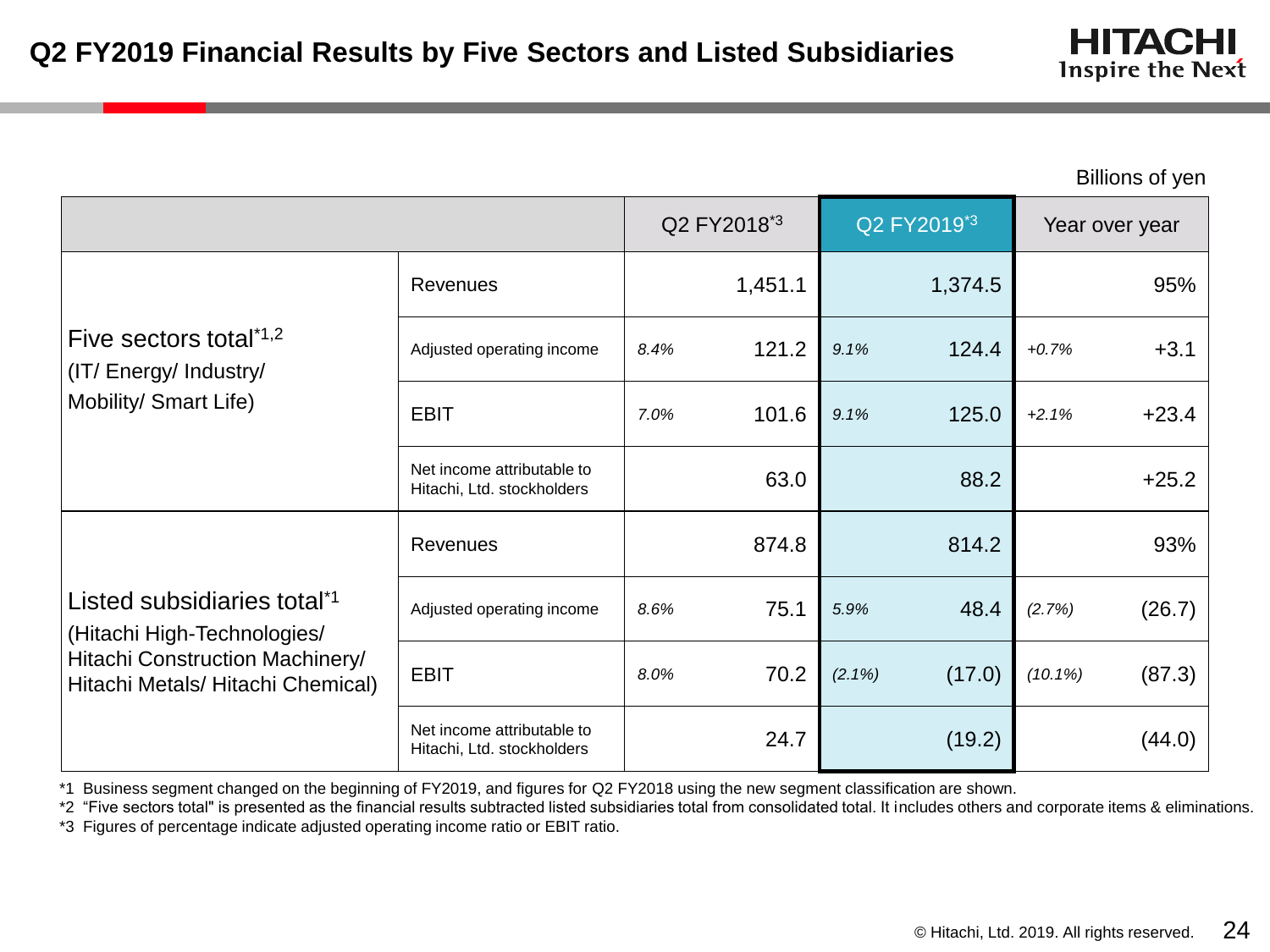### **Q2 FY2019 Factors Affecting Changes in Revenues and Adjusted Operating Income (Year over Year)**

HITACHI **Inspire the Next** 



- - Divestitures on automotive systems business

Impact of reorganization  $[ ]:$ Adjusted operating income ratio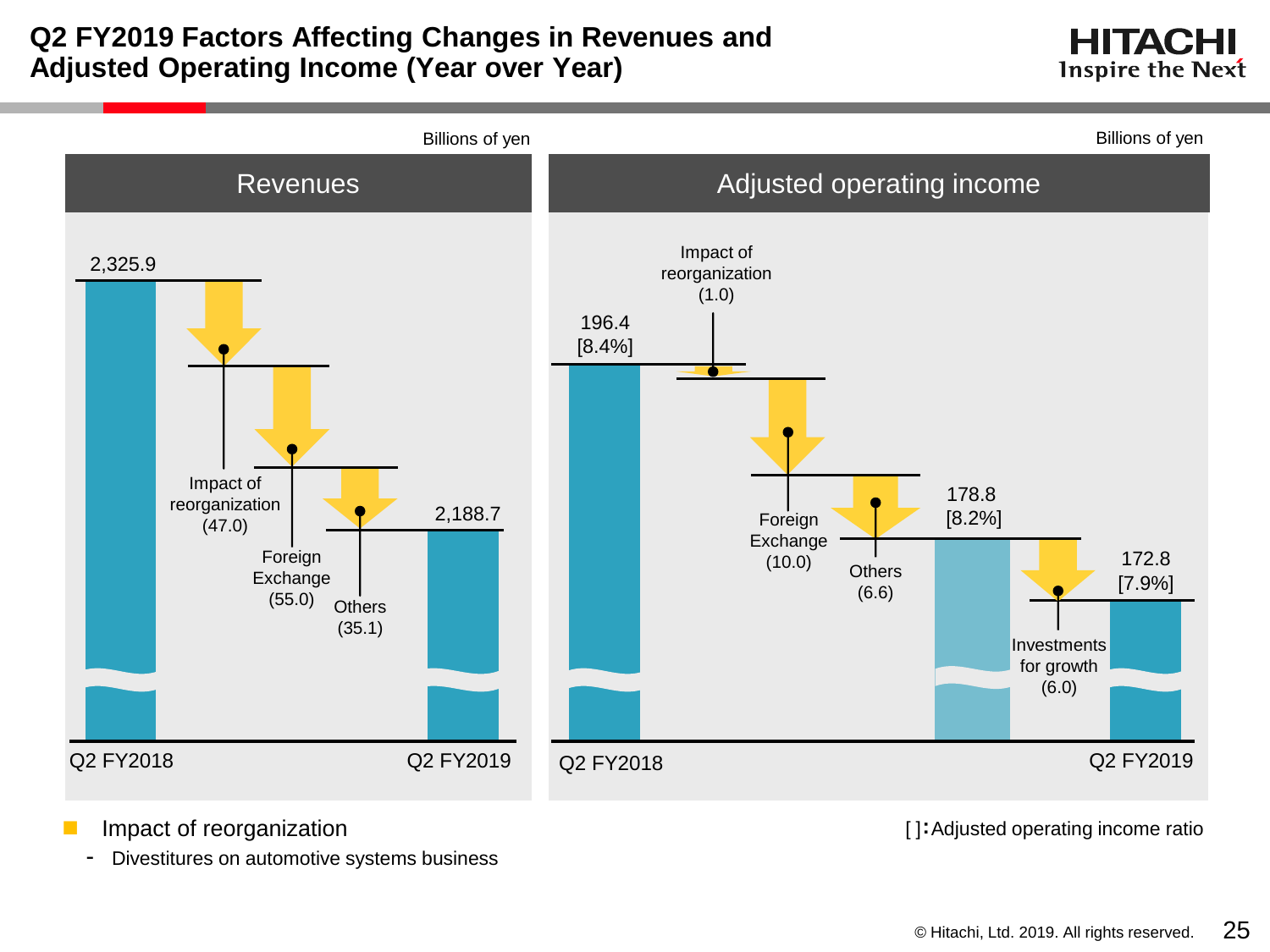### **Q2 FY2019 Revenues by Market and Summary of Consolidated Statements of Cash Flows**

### **Revenues by Market Community Community** Revenues by Market Community Community Revenues of yen

|                           | Q2 FY2018 |       | Q2 FY2019 |              | Year over year |
|---------------------------|-----------|-------|-----------|--------------|----------------|
|                           |           | Ratio |           | <b>Ratio</b> |                |
| Japan                     | 1,140.4   | 49%   | 1,159.5   | 53%          | 102%           |
| Outside Japan             | 1,185.4   | 51%   | 1,029.1   | 47%          | 87%            |
| Asia                      | 511.2     | 22%   | 433.8     | 20%          | 85%            |
| China                     | 257.7     | 11%   | 212.6     | 10%          | 83%            |
| ASEAN, India, other areas | 253.5     | 11%   | 221.1     | 10%          | 87%            |
| <b>North America</b>      | 295.9     | 13%   | 280.3     | 13%          | 95%            |
| Europe                    | 246.1     | 10%   | 206.3     | 9%           | 84%            |
| <b>Other Areas</b>        | 132.1     | 6%    | 108.5     | 5%           | 82%            |
| Total                     | 2,325.9   | 100%  | 2,188.7   | 100%         | 94%            |
|                           |           |       |           |              |                |

### ■ Summary of Consolidated Statements of Cash Flows **Billions** of yen

|                                      | Q2 FY2018 | Q2 FY2019 | Year over year |
|--------------------------------------|-----------|-----------|----------------|
| Cash flows from operating activities | 77.6      | 126.8     | $+49.1$        |
| Cash flows from investing activities | (38.5)    | (101.9)   | (63.4)         |
| Free cash flows                      | 39.1      | 24.8      | (14.2)         |

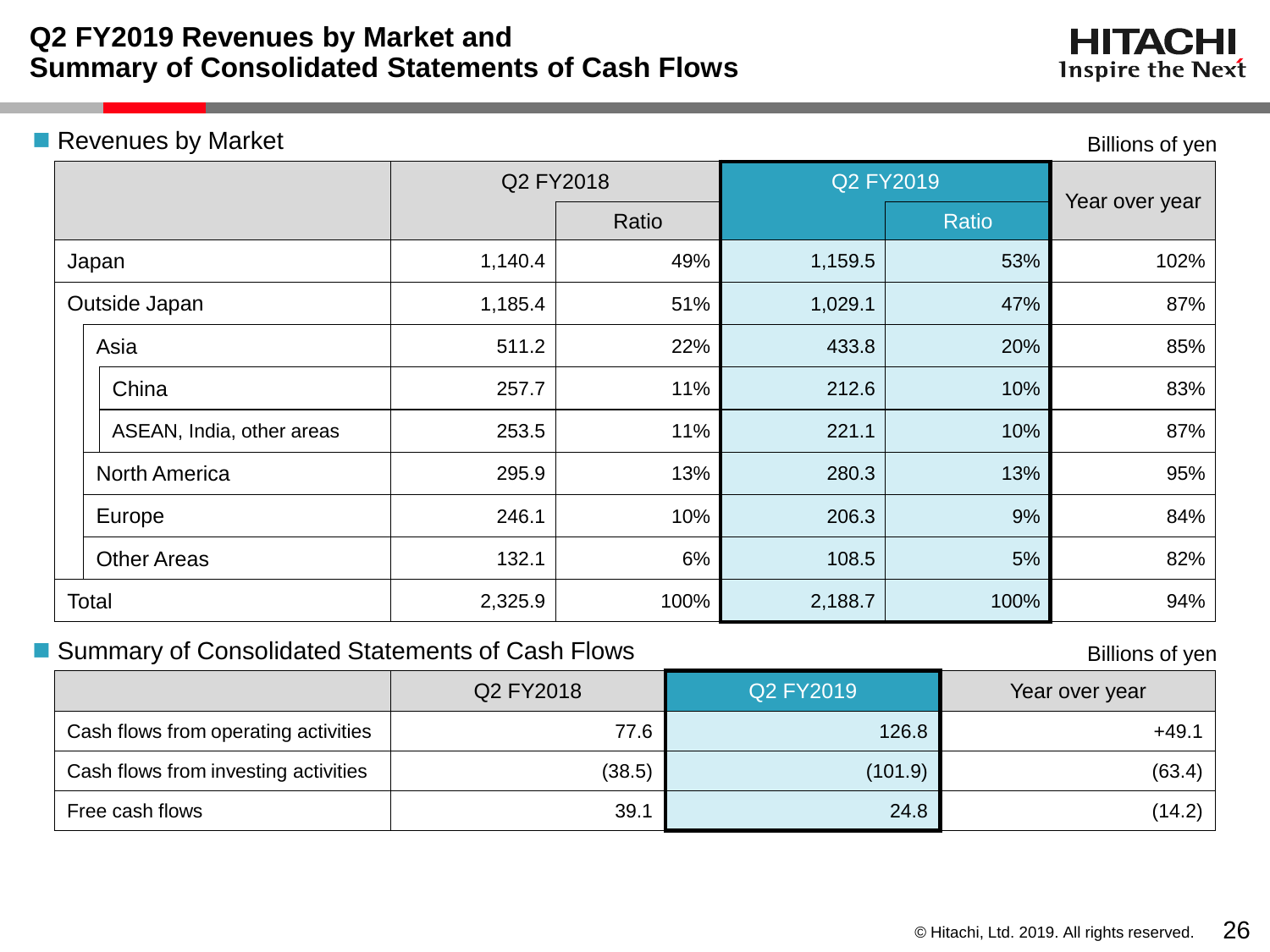Billions of yen

|                   |                           |        | Q2 FY2018 <sup>*2</sup> | Q2 FY2019 <sup>*2</sup> |         |                   | .<br>Year over year |
|-------------------|---------------------------|--------|-------------------------|-------------------------|---------|-------------------|---------------------|
|                   | Revenues                  |        | 2,325.9                 |                         | 2,188.7 |                   | 94%                 |
| Total             | Adjusted operating income | 8.4%   | 196.4 7.9%              |                         |         | $172.8$ $(0.5%)$  | (23.6)              |
|                   | <b>EBIT</b>               | 7.4%   | 171.8 4.9%              |                         |         | $108.0$ (2.5%)    | (63.8)              |
|                   | Revenues                  |        | 527.1                   |                         | 532.3   |                   | 101%                |
| IT                | Adjusted operating income | 12.0%  |                         | 63.1 12.9%              |         | $68.8 + 0.9%$     | $+5.7$              |
|                   | <b>EBIT</b>               | 11.1%  |                         | 58.4 11.7%              |         | $62.3 + 0.6%$     | $+3.9$              |
|                   | Revenues                  |        | 94.9                    |                         | 89.5    |                   | 94%                 |
| Energy            | Adjusted operating income | 4.1%   |                         | 3.9(0.3%)               |         | $(0.2)$ $(4.4\%)$ | (4.2)               |
|                   | <b>EBIT</b>               | 5.0%   |                         | $4.7$ (5.8%)            |         | $(5.2)$ $(10.8%)$ | (9.9)               |
|                   | Revenues                  |        | 198.9                   |                         | 206.5   |                   | 104%                |
| Industry          | Adjusted operating income | 5.9%   |                         | 11.7 6.0%               |         | $12.4 + 0.1%$     | $+0.7$              |
|                   | <b>EBIT</b>               | 5.9%   |                         | 11.6 8.9%               |         | $18.4 + 3.0\%$    | $+6.7$              |
|                   | Revenues                  |        | 298.4                   |                         | 249.6   |                   | 84%                 |
| <b>Mobility</b>   | Adjusted operating income | 7.0%   |                         | 20.8 7.5%               |         | $18.6 + 0.5%$     | (2.1)               |
|                   | <b>EBIT</b>               | 6.3%   |                         | 18.8 8.5%               |         | $21.3 + 2.2%$     | $+2.4$              |
|                   | Revenues                  |        | 413.8                   |                         | 371.3   |                   | 90%                 |
| <b>Smart Life</b> | Adjusted operating income | 2.9%   |                         | 12.0 5.3%               |         | $19.6 + 2.4%$     | $+7.5$              |
|                   | <b>EBIT</b>               | (2.2%) |                         | $(9.1) 5.0\%$           |         | $18.4$ +7.2%      | $+27.6$             |

\*1 Business segment changed on the beginning of FY2019, and figures for Q2 FY2018 using the new segment classification are shown.

\*2 Figures of percentage indicate adjusted operating income ratio or EBIT ratio.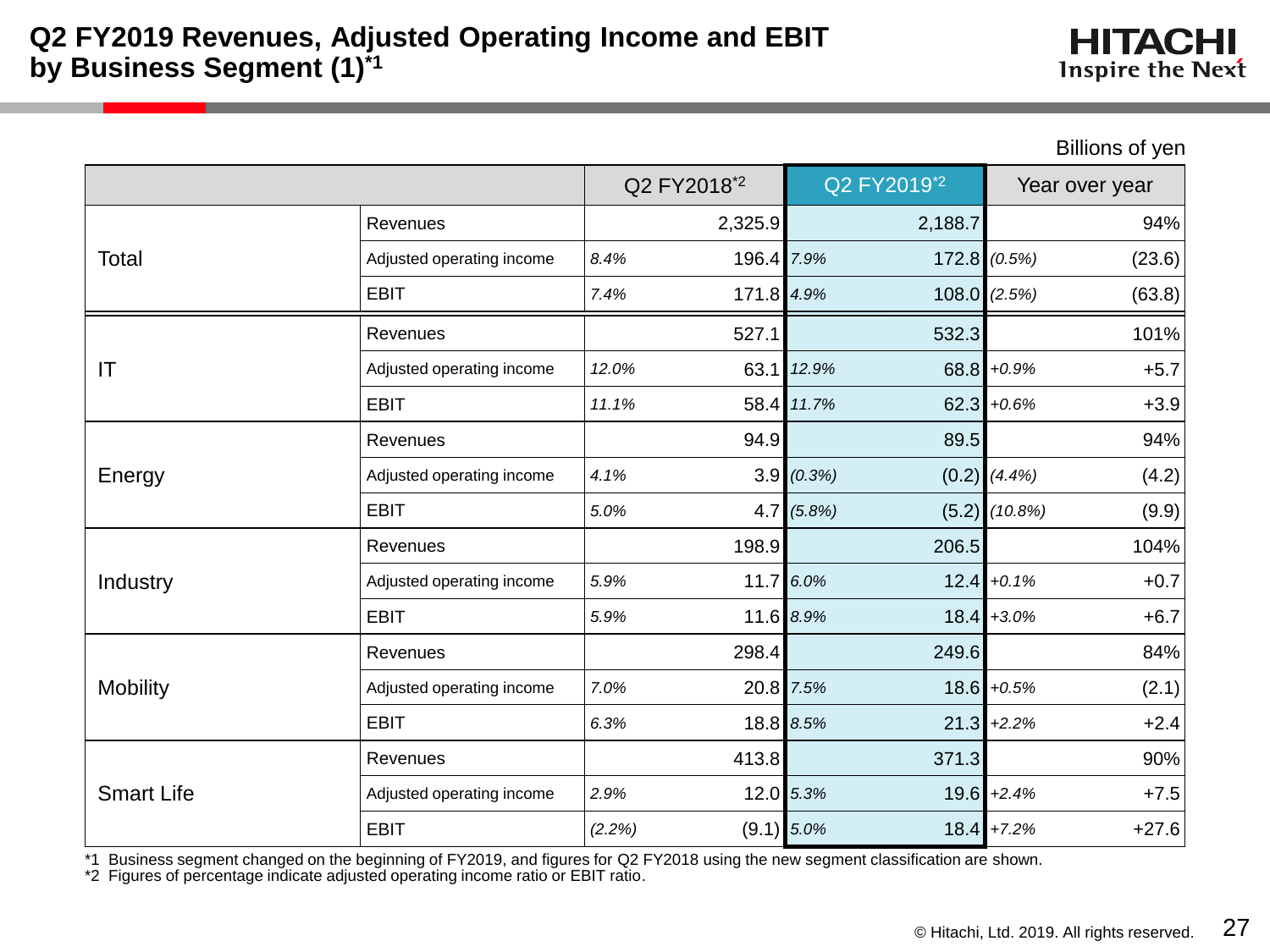| <b>HITACHI</b>   |  |
|------------------|--|
| Inspire the Next |  |

Billions of yen

Q2 FY2018 Q2 FY2019 Year over year Hitachi High-Technologies Revenues 190.0 190.0 184.7 Adjusted operating income *10.2%* 19.4 *9.1%* 16.7 *(1.1%)* (2.7) EBIT *9.5%* 17.9 *8.8%* 16.3 *(0.7%)* (1.6) Hitachi Construction **Machinery** Revenues  $250.2$  245.8 98% Adjusted operating income *10.2%* 25.5 *8.9%* 21.7 *(1.3%)* (3.7) EBIT *9.6%* 24.0 *8.3%* 20.3 *(1.3%)* (3.7) Hitachi Metals Revenues 259.9 259.9 222.9 Adjusted operating income *6.6%* 17.0 *0.2%* 0.4 *(6.4%)* (16.6) EBIT *6.2%* 16.1 *(27.6%)* (61.4) *(33.8%)* (77.6) Hitachi Chemical Revenues  $174.5$  174.5 160.6 Adjusted operating income *7.5%* 13.1 *5.9%* 9.4 *(1.6%)* (3.6) EBIT *6.9%* 12.0 *4.8%* 7.6 *(2.1%)* (4.3) **Others** Revenues 141.3 128.8 91% Adjusted operating income *6.0%* 8.4 *6.7%* 8.5 *+0.7%* +0.1 EBIT *5.9%* 8.3 *7.4%* 9.5 *+1.5%* +1.2 Corporate items & **Eliminations** Revenues (223.5) (223.5) (203.6) Adjusted operating income  $(4.5)$ EBIT  $8.7$  0.2 (8.5)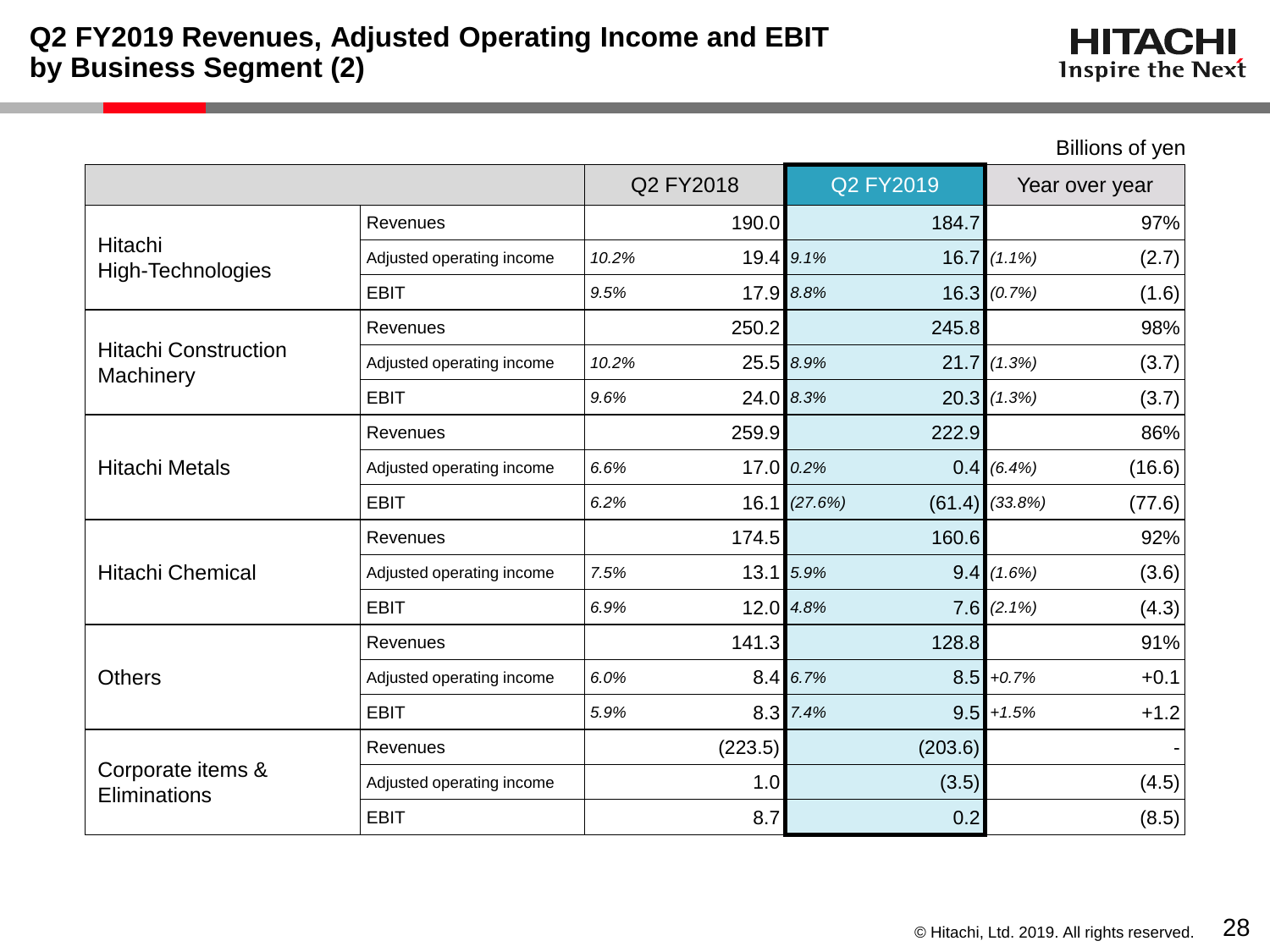

# **3-2. Supplemental Information: Detailed Information by Business Segments**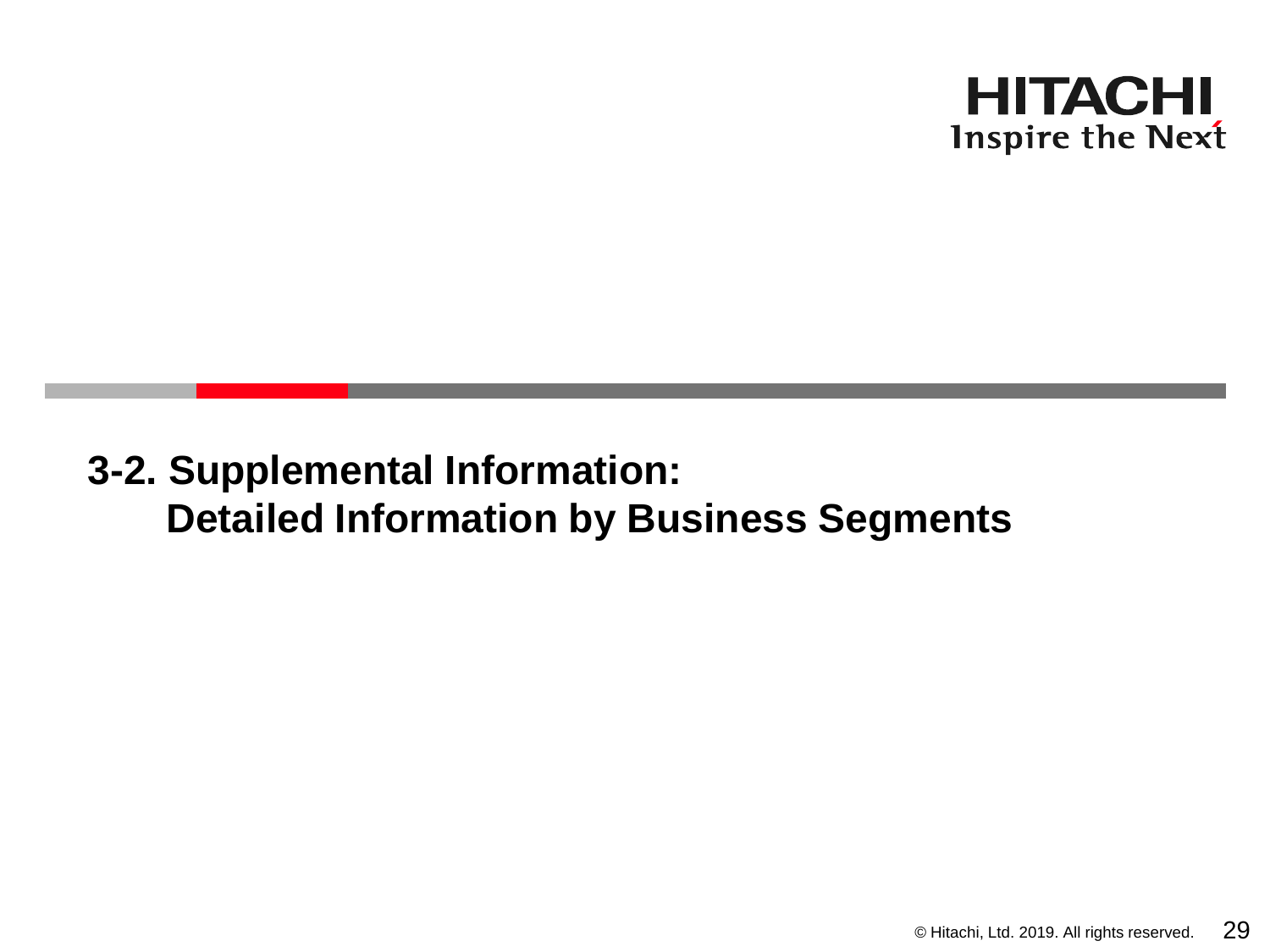| Revenues, Adjusted Operating Income and $EBIT*1,2$<br>Billions of yen |       |                      |              |       |                   |       |                      |         |                         |                                                  |  |
|-----------------------------------------------------------------------|-------|----------------------|--------------|-------|-------------------|-------|----------------------|---------|-------------------------|--------------------------------------------------|--|
|                                                                       |       | FY2018 <sup>*5</sup> |              |       |                   |       | FY2019 <sup>*5</sup> |         |                         |                                                  |  |
|                                                                       |       |                      |              |       | Q2                | H1    |                      |         | <b>Total (Forecast)</b> |                                                  |  |
|                                                                       | Q2    | H1                   | <b>Total</b> |       | Year over<br>Year |       | Year over<br>Year    |         | Year over<br>year       | Previous<br>forecast <sup>*6</sup><br>comparison |  |
| Revenues                                                              | 527.1 | 976.1                | 2,121.6      | 532.3 | 101%              | 995.2 | 102%                 | 2,060.0 | 97%                     | 100%                                             |  |
| Front Business <sup>*3</sup>                                          | 353.5 | 649.5                | 1,393.0      | 367.4 | 104%              | 667.9 | 103%                 | 1,376.0 | 99%                     | 101%                                             |  |
| Services & Platforms*4                                                | 200.8 | 377.3                | 817.6        | 194.6 | 97%               | 378.8 | 100%                 | 806.0   | 99%                     | 99%                                              |  |
| Adjusted operating income                                             | 12.0% | 10.1%                | 10.8%        | 12.9% | $+0.9%$           | 11.0% | $+0.9%$              | 10.7%   | $(0.1\%)$               | $±0.0\%$                                         |  |
|                                                                       | 63.1  | 98.2                 | 230.1        | 68.8  | $+5.7$            | 109.1 | $+10.8$              | 220.0   | (10.1)                  | ±0.0                                             |  |
| <b>Front Business</b>                                                 | 11.7% | 9.5%                 | 11.2%        | 12.6% | $+0.9%$           | 10.5% | $+1.0%$              | 10.8%   | (0.4%                   | $+0.3%$                                          |  |
|                                                                       | 41.5  | 61.5                 | 155.3        | 46.3  | $+4.7$            | 69.8  | $+8.2$               | 148.0   | (7.3)                   | $+5.0$                                           |  |
|                                                                       | 9.5%  | 8.7%                 | 9.3%         | 9.0%  | (0.5%)            | 7.9%  | (0.8%)               | 7.9%    | $(1.4\%)$               | $+0.1%$                                          |  |
| Services & Platforms                                                  | 19.1  | 32.7                 | 76.2         | 17.4  | (1.6)             | 29.7  | (2.9)                | 64.0    | (12.2)                  | ±0.0                                             |  |
|                                                                       | 11.1% | 9.0%                 | 10.0%        | 11.7% | $+0.6%$           | 10.6% | $+1.6%$              | 10.2%   | $+0.2%$                 | $±0.0\%$                                         |  |
| <b>EBIT</b>                                                           | 58.4  | 88.3                 | 212.6        | 62.3  | $+3.9$            | 105.8 | $+17.5$              | 210.0   | (2.6)                   | ±0.0                                             |  |
|                                                                       | 11.4% | 9.2%                 | 9.4%         | 12.4% | $+1.0%$           | 10.3% | $+1.1%$              | 10.3%   | $+0.9%$                 | $(0.1\%)$                                        |  |
| <b>Front Business</b>                                                 | 40.2  | 59.4                 | 131.4        | 45.5  | $+5.2$            | 68.8  | $+9.3$               | 142.0   | $+10.5$                 | $+1.0$                                           |  |
|                                                                       | 7.9%  | 6.9%                 | 10.7%        | 6.0%  | (1.9%)            | 7.6%  | $+0.7%$              | 6.7%    | $(4.0\%)$               | $+0.1%$                                          |  |
| Services & Platforms                                                  | 15.9  | 25.8                 | 87.2         | 11.6  | (4.3)             | 28.9  | $+3.0$               | 54.0    | (33.2)                  | ±0.0                                             |  |

\*1 Business segment changed on the beginning of FY2019, and figures for FY2018 using the new segment classification are shown.

\*2 Figures for each subsegment include intersegment transactions.

\*3 System integration, sales, maintenance and related services of software and hardware for financial, public, enterprise and social infrastructure (power, rail, telecommunication, etc.) sectors, consulting, etc.

\*4 Sales, maintenance and services of control systems, server, storage, related software, etc.

\*5 Figures of percentage indicate adjusted operating income ratio or EBIT ratio.

\*6 Announced on July 29, 2019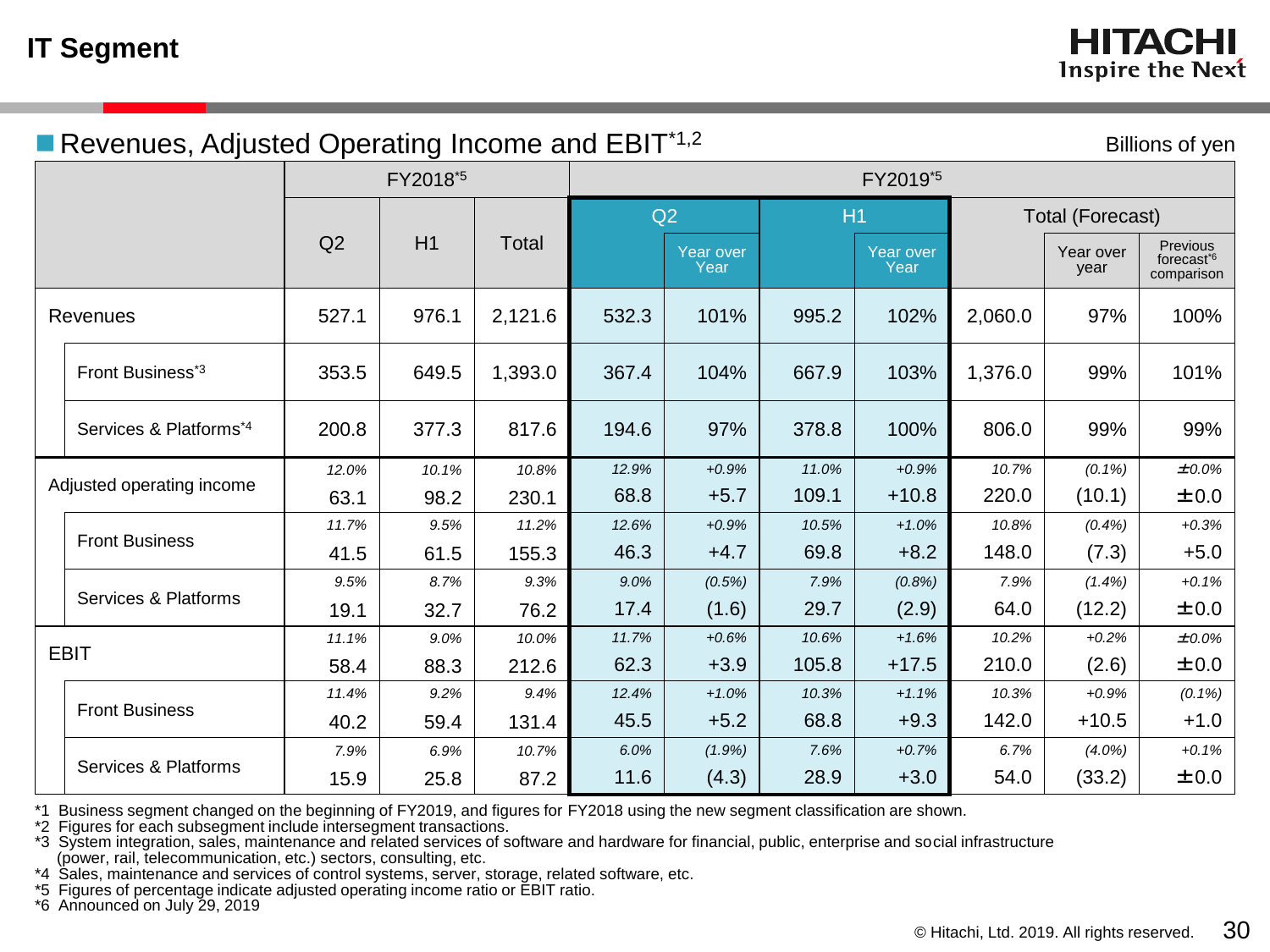### Revenues, Adjusted Operating Income and EBIT<sup>\*1</sup>

Billions of yen

|          | ت-                              |      |        |         |        |                   |       |                   |                         |                   |                                    |  |  |
|----------|---------------------------------|------|--------|---------|--------|-------------------|-------|-------------------|-------------------------|-------------------|------------------------------------|--|--|
|          |                                 |      | FY2018 |         |        |                   |       | FY2019            |                         |                   |                                    |  |  |
|          |                                 |      |        | Total   |        | Q2                | H1    |                   | <b>Total (Forecast)</b> |                   |                                    |  |  |
|          |                                 | Q2   | H1     |         |        | Year over<br>Year |       | Year over<br>Year |                         | Year over<br>year | Previous<br>forecast<br>comparison |  |  |
| Revenues |                                 | 94.9 | 177.1  | 453.9   | 89.5   | 94%               | 161.6 | 91%               | 370.0                   | 81%               | 100%                               |  |  |
|          | Nuclear Energy BU <sup>*2</sup> | 35.0 | 56.9   | 171.6   | 30.4   | 87%               | 50.7  | 89%               | 153.0                   | 89%               | 100%                               |  |  |
|          | Energy BU <sup>*2</sup>         | 63.5 | 127.4  | 304.2   | 61.8   | 97%               | 113.1 | 89%               | 246.9                   | 81%               | 100%                               |  |  |
|          |                                 | 4.1% | 3.0%   | 7.5%    | (0.3%) | (4.4%)            | 0.1%  | (2.9%)            | 6.2%                    | (1.3%)            | $±0.0\%$                           |  |  |
|          | Adjusted operating income       | 3.9  | 5.3    | 34.0    | (0.2)  | (4.2)             | 0.2   | (5.1)             | 23.0                    | (11.0)            | ±0.0                               |  |  |
|          |                                 | 5.0% | (2.7%) | (65.6%) | (5.8%) | (10.8%)           | 0.7%  | $+3.4%$           | 7.3%                    | $+72.9%$          | $±0.0\%$                           |  |  |
|          | <b>EBIT</b>                     | 4.7  | (4.7)  | (298.0) | (5.2)  | (9.9)             | 1.0   | $+5.8$            | 27.0                    | $+325.0$          | ±0.0                               |  |  |

\*1 Figures for each subsegment include intersegment transactions.

\*2 Figures for each BU include control systems business, which is posted in IT segment.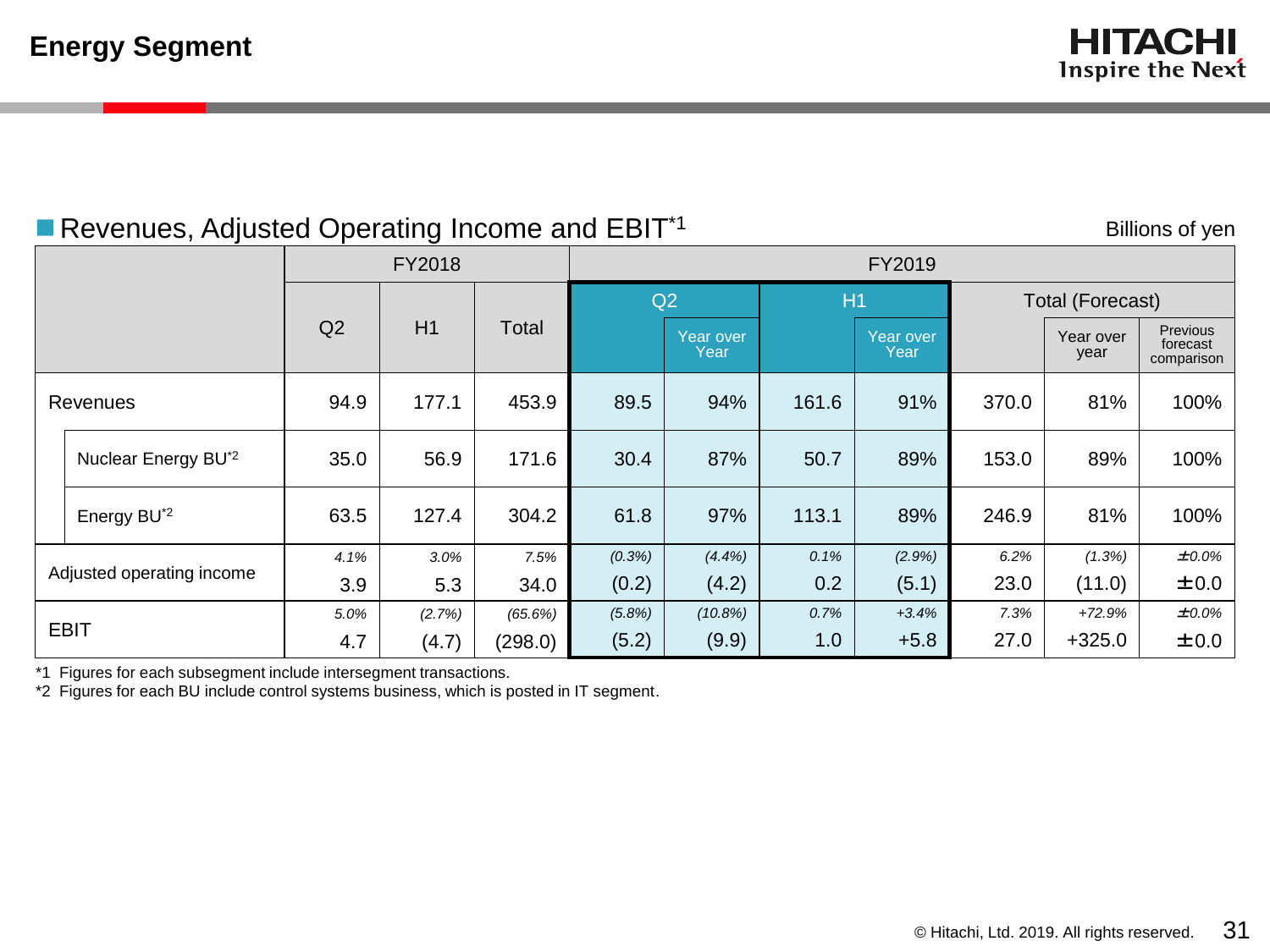|  | Revenues, Adjusted Operating Income and EBIT <sup>*1</sup><br>Billions of yen |       |        |        |       |                   |        |                   |       |                         |                                    |  |  |
|--|-------------------------------------------------------------------------------|-------|--------|--------|-------|-------------------|--------|-------------------|-------|-------------------------|------------------------------------|--|--|
|  |                                                                               |       | FY2018 |        |       |                   |        |                   |       |                         |                                    |  |  |
|  |                                                                               |       |        |        |       | Q2<br>H1          |        |                   |       | <b>Total (Forecast)</b> |                                    |  |  |
|  |                                                                               | Q2    | H1     | Total  |       | Year over<br>Year |        | Year over<br>Year |       | Year over<br>year       | Previous<br>forecast<br>comparison |  |  |
|  | Revenues                                                                      | 198.9 | 359.9  | 895.4  | 206.5 | 104%              | 366.7  | 102%              | 800.0 | 89%                     | 100%                               |  |  |
|  | Industry & Distribution BU <sup>*2</sup>                                      | 65.6  | 114.6  | 331.6  | 66.2  | 101%              | 115.7  | 101%              | 234.5 | 71%                     | 100%                               |  |  |
|  | Water & Environment BU <sup>*2</sup>                                          | 35.3  | 59.9   | 169.1  | 40.0  | 113%              | 66.0   | 110%              | 171.2 | 101%                    | 100%                               |  |  |
|  | <b>Industrial Products Business</b>                                           | 101.5 | 192.3  | 419.8  | 104.6 | 103%              | 192.6  | 100%              | 432.9 | 103%                    | 100%                               |  |  |
|  |                                                                               | 5.9%  | 3.8%   | 2.3%   | 6.0%  | $+0.1%$           | 3.8%   | ±0.0%             | 7.0%  | $+4.7%$                 | $±0.0\%$                           |  |  |
|  | Adjusted operating income                                                     | 11.7  | 13.6   | 20.6   | 12.4  | $+0.7$            | 13.8   | $+0.2$            | 56.0  | $+35.3$                 | ±0.0                               |  |  |
|  | Industry & Distribution BU <sup>*2</sup>                                      | 7.1%  | 2.9%   | (6.5%) | 6.1%  | $(1.0\%)$         | 3.9%   | $+1.0%$           | 6.0%  | $+12.5%$                | $±0.0\%$                           |  |  |
|  |                                                                               | 4.6   | 3.3    | (21.5) | 4.0   | (0.6)             | 4.5    | $+1.2$            | 14.0  | $+35.5$                 | ±0.0                               |  |  |
|  |                                                                               | 3.7%  | 0.0%   | 7.5%   | 3.8%  | $+0.1%$           | (0.6%) | (0.6%)            | 7.1%  | (0.4%)                  | ±0.0%                              |  |  |
|  | Water & Environment BU <sup>*2</sup>                                          | 1.3   | 0.0    | 12.7   | 1.5   | $+0.2$            | (0.4)  | (0.4)             | 12.1  | (0.6)                   | ±0.0                               |  |  |
|  | <b>Industrial Products Business</b>                                           | 7.3%  | 5.7%   | 7.8%   | 7.1%  | (0.2%)            | 5.2%   | (0.5%)            | 7.7%  | $(0.1\%)$               | $±0.0\%$                           |  |  |
|  |                                                                               | 7.4   | 11.0   | 32.9   | 7.4   | $+0.0$            | 10.0   | (1.0)             | 33.2  | $+0.3$                  | ±0.0                               |  |  |
|  | <b>EBIT</b>                                                                   | 5.9%  | 4.2%   | 2.1%   | 8.9%  | $+3.0%$           | 5.6%   | $+1.4%$           | 5.9%  | $+3.8%$                 | ±0.0%                              |  |  |
|  |                                                                               | 11.6  | 15.2   | 19.1   | 18.4  | $+6.7$            | 20.6   | $+5.4$            | 47.0  | $+27.8$                 | ±0.0                               |  |  |
|  |                                                                               | 6.0%  | 2.1%   | (7.5%) | 14.9% | $+8.9%$           | 8.5%   | $+6.4%$           | 4.5%  | $+12.0%$                | ±0.0%                              |  |  |
|  | Industry & Distribution BU <sup>*2</sup>                                      | 3.9   | 2.4    | (24.8) | 9.8   | $+5.9$            | 9.8    | $+7.5$            | 10.5  | $+35.3$                 | ±0.0                               |  |  |
|  | Water & Environment BU <sup>*2</sup>                                          | 5.5%  | 2.5%   | 8.6%   | 3.5%  | $(2.0\%)$         | (0.6%) | $(3.1\%)$         | 7.3%  | (1.3%)                  | $±0.0\%$                           |  |  |
|  |                                                                               | 1.9   | 1.5    | 14.5   | 1.4   | (0.5)             | (0.4)  | (1.9)             | 12.5  | (2.0)                   | ±0.0                               |  |  |
|  | <b>Industrial Products Business</b>                                           | 7.3%  | 6.2%   | 7.8%   | 7.5%  | $+0.2%$           | 6.0%   | (0.2%)            | 6.5%  | (1.3%)                  | $±0.0\%$                           |  |  |
|  |                                                                               | 7.4   | 11.9   | 32.9   | 7.8   | $+0.4$            | 11.5   | (0.3)             | 28.2  | (4.8)                   | ±0.0                               |  |  |

\*1 Figures for each subsegment include intersegment transactions.

\*2 Figures for each BU include control systems business, which is posted in IT segment.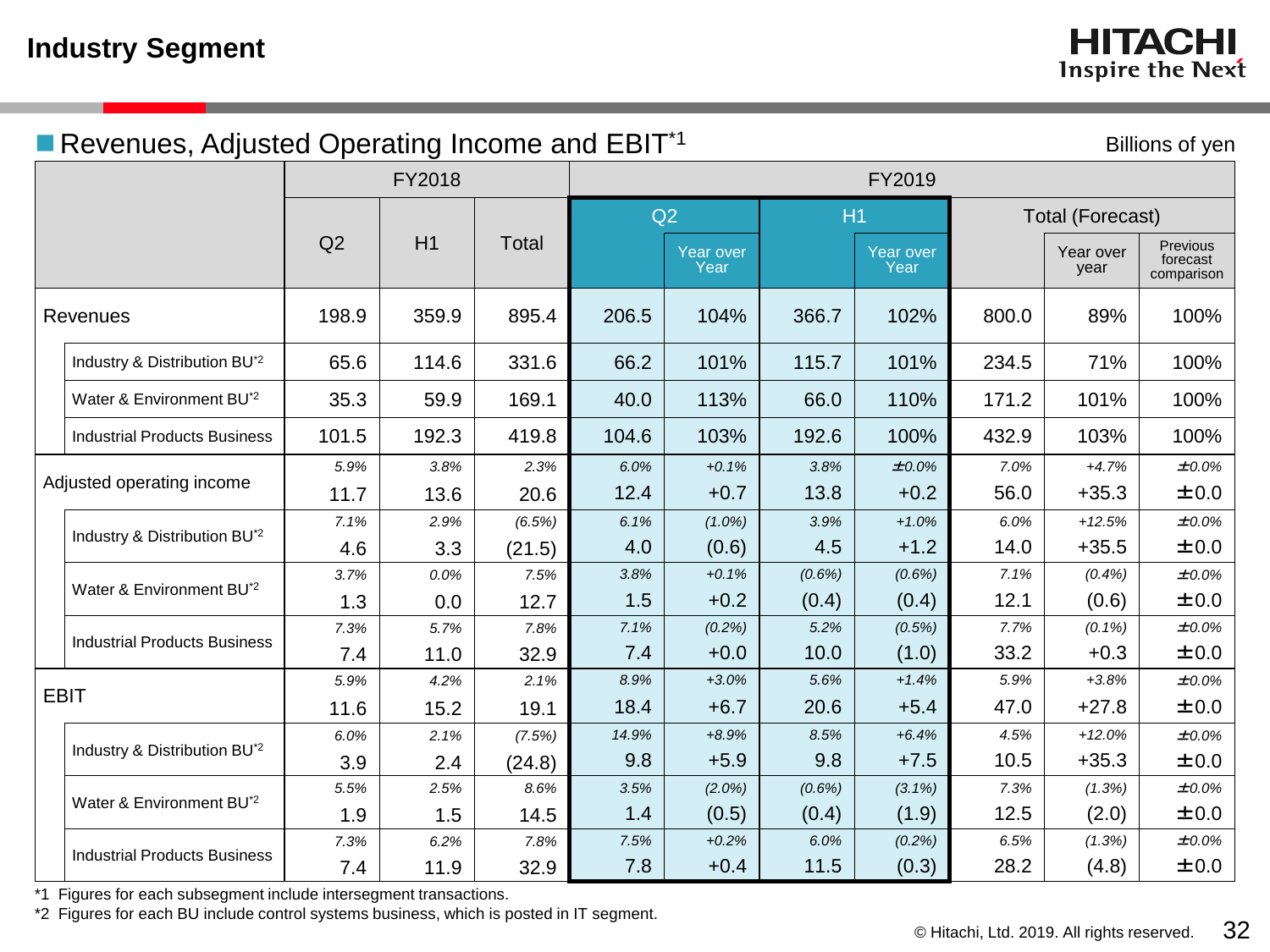| Revenues, Adjusted Operating Income and EBIT <sup>*1</sup><br>Billions of yen |       |        |         |       |                   |       |                   |         |                         |                                    |  |
|-------------------------------------------------------------------------------|-------|--------|---------|-------|-------------------|-------|-------------------|---------|-------------------------|------------------------------------|--|
|                                                                               |       | FY2018 |         |       |                   |       | FY2019            |         |                         |                                    |  |
|                                                                               |       |        |         |       | Q2                | H1    |                   |         | <b>Total (Forecast)</b> |                                    |  |
|                                                                               | Q2    | H1     | Total   |       | Year over<br>Year |       | Year over<br>Year |         | Year over<br>year       | Previous<br>forecast<br>comparison |  |
| Revenues                                                                      | 298.4 | 581.0  | 1,214.1 | 249.6 | 84%               | 529.9 | 91%               | 1,130.0 | 93%                     | 100%                               |  |
| <b>Building Systems BU</b>                                                    | 156.0 | 303.7  | 621.6   | 137.5 | 88%               | 284.9 | 94%               | 585.0   | 94%                     | 100%                               |  |
| Railway Systems BU <sup>*2</sup>                                              | 145.5 | 282.3  | 616.5   | 117.8 | 81%               | 254.1 | 90%               | 570.0   | 92%                     | 100%                               |  |
|                                                                               | 7.0%  | 6.6%   | 7.6%    | 7.5%  | $+0.5%$           | 7.3%  | $+0.7%$           | 8.1%    | $+0.5%$                 | $(0.1\%)$                          |  |
| Adjusted operating income                                                     | 20.8  | 38.5   | 92.6    | 18.6  | (2.1)             | 38.6  | $+0.0$            | 92.0    | (0.6)                   | (1.0)                              |  |
| <b>Building Systems BU</b>                                                    | 7.9%  | 8.1%   | 8.7%    | 11.5% | $+3.6%$           | 9.8%  | $+1.7%$           | 9.4%    | $+0.7%$                 | ±0.0%                              |  |
|                                                                               | 12.3  | 24.6   | 54.0    | 15.8  | $+3.4$            | 27.8  | $+3.2$            | 55.1    | $+1.1$                  | $+0.1$                             |  |
|                                                                               | 6.3%  | 5.4%   | 7.5%    | 3.6%  | (2.7%)            | 5.0%  | (0.4%)            | 7.2%    | (0.3%)                  | $±0.0\%$                           |  |
| Railway Systems BU <sup>*2</sup>                                              | 9.2   | 15.3   | 46.3    | 4.2   | (5.0)             | 12.7  | (2.6)             | 41.2    | (5.1)                   | ±0.0                               |  |
|                                                                               | 6.3%  | 6.1%   | 10.5%   | 8.5%  | $+2.2%$           | 12.1% | $+6.0%$           | 9.5%    | $(1.0\%)$               | (0.2%)                             |  |
| <b>EBIT</b>                                                                   | 18.8  | 35.1   | 127.4   | 21.3  | $+2.4$            | 63.9  | $+28.7$           | 107.0   | (20.4)                  | (3.0)                              |  |
|                                                                               | 7.7%  | 8.2%   | 8.7%    | 11.6% | $+3.9%$           | 9.5%  | $+1.3%$           | 9.1%    | $+0.4%$                 | (0.3%)                             |  |
| <b>Building Systems BU</b>                                                    | 12.0  | 24.9   | 54.3    | 15.9  | $+3.9$            | 27.2  | $+2.3$            | 53.0    | (1.3)                   | (2.0)                              |  |
|                                                                               | 5.2%  | 4.1%   | 13.1%   | 5.7%  | $+0.5%$           | 15.2% | $+11.1%$          | 10.2%   | (2.9%)                  | $±0.0\%$                           |  |
| Railway Systems BU <sup>*2</sup>                                              | 7.5   | 11.7   | 80.8    | 6.7   | (0.8)             | 38.7  | $+27.0$           | 57.9    | (22.9)                  | ±0.0                               |  |

\*1 Figures for each subsegment include intersegment transactions.

\*2 Figures for Railway Systems BU include control systems business, which is posted in IT segment.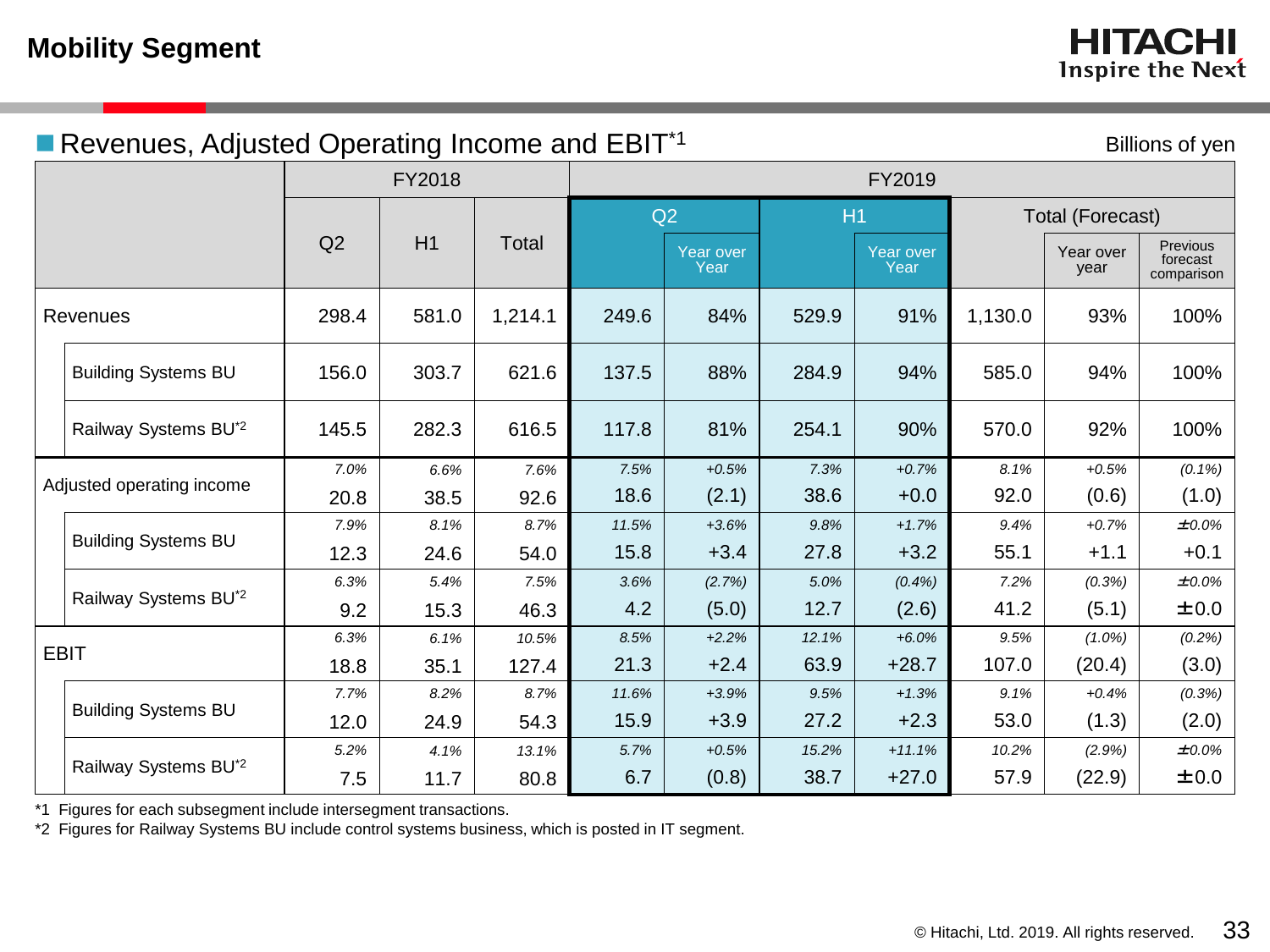|                                                     | Revenues, Adjusted Operating Income and EBIT*<br>Billions of yen |           |         |       |                   |       |                   |         |                         |                                    |  |  |  |
|-----------------------------------------------------|------------------------------------------------------------------|-----------|---------|-------|-------------------|-------|-------------------|---------|-------------------------|------------------------------------|--|--|--|
|                                                     |                                                                  | FY2018    |         |       |                   |       | FY2019            |         |                         |                                    |  |  |  |
|                                                     |                                                                  |           |         | Q2    |                   | H1    |                   |         | <b>Total (Forecast)</b> |                                    |  |  |  |
|                                                     | Q2                                                               | H1        | Total   |       | Year over<br>Year |       | Year over<br>Year |         | Year over<br>year       | Previous<br>forecast<br>comparison |  |  |  |
| Revenues                                            | 413.8                                                            | 806.8     | 1,649.3 | 371.3 | 90%               | 708.9 | 88%               | 1,540.0 | 93%                     | 99%                                |  |  |  |
| Healthcare BU                                       | 40.8                                                             | 76.9      | 176.1   | 49.0  | 120%              | 81.9  | 106%              | 183.5   | 104%                    | 98%                                |  |  |  |
| Smart Life & Ecofriendly<br><b>Systems Business</b> | 128.6                                                            | 243.0     | 485.0   | 126.1 | 98%               | 241.6 | 99%               | 490.7   | 101%                    | 98%                                |  |  |  |
| <b>Automotive Systems</b><br><b>Business</b>        | 240.4                                                            | 479.0     | 971.0   | 192.2 | 80%               | 377.6 | 79%               | 845.0   | 87%                     | 100%                               |  |  |  |
| Adjusted operating income                           | 2.9%                                                             | 2.3%      | 3.9%    | 5.3%  | $+2.4%$           | 4.1%  | $+1.8%$           | 5.7%    | $+1.8%$                 | $±0.0\%$                           |  |  |  |
|                                                     | 12.0                                                             | 18.4      | 64.9    | 19.6  | $+7.5$            | 28.8  | $+10.3$           | 88.0    | $+23.0$                 | ±0.0                               |  |  |  |
| Healthcare BU                                       | 3.3%                                                             | (0.2%)    | 2.4%    | 7.0%  | $+3.7%$           | 3.2%  | $+3.4%$           | 6.4%    | $+4.0%$                 | $+0.2%$                            |  |  |  |
|                                                     | 1.3                                                              | (0.1)     | 4.3     | 3.4   | $+2.1$            | 2.6   | $+2.8$            | 11.7    | $+7.4$                  | ±0.0                               |  |  |  |
| Smart Life & Ecofriendly                            | 4.8%                                                             | 3.7%      | 4.6%    | 6.3%  | $+1.5%$           | 5.5%  | $+1.8%$           | 5.6%    | $+1.0%$                 | $+0.1%$                            |  |  |  |
| <b>Systems Business</b>                             | 6.2                                                              | 8.8       | 22.4    | 8.0   | $+1.8$            | 13.4  | $+4.5$            | 27.7    | $+5.2$                  | ±0.0                               |  |  |  |
| <b>Automotive Systems</b>                           | 1.9%                                                             | 2.1%      | 3.9%    | 5.0%  | $+3.1%$           | 3.9%  | $+1.8%$           | 6.1%    | $+2.2%$                 | $±0.0\%$                           |  |  |  |
| <b>Business</b>                                     | 4.5                                                              | 9.8       | 38.0    | 9.6   | $+5.0$            | 14.6  | $+4.8$            | 51.3    | $+13.3$                 | ±0.0                               |  |  |  |
| <b>EBIT</b>                                         | (2.2%)                                                           | 0.1%      | 7.1%    | 5.0%  | $+7.2%$           | 3.9%  | $+3.8%$           | 5.4%    | (1.7%)                  | (0.4%)                             |  |  |  |
|                                                     | (9.1)                                                            | 1.1       | 116.9   | 18.4  | $+27.6$           | 27.9  | $+26.8$           | 83.0    | (33.9)                  | (7.0)                              |  |  |  |
|                                                     | 1.0%                                                             | $(2.1\%)$ | 0.9%    | 5.7%  | $+4.7%$           | 2.1%  | $+4.2%$           | 4.5%    | $+3.6%$                 | $+0.1%$                            |  |  |  |
| Healthcare BU                                       | 0.4                                                              | (1.6)     | 1.6     | 2.8   | $+2.4$            | 1.7   | $+3.4$            | 8.2     | $+6.6$                  | ±0.0                               |  |  |  |
| Smart Life & Ecofriendly                            | 6.4%                                                             | 6.6%      | 6.1%    | 7.4%  | $+1.0%$           | 7.6%  | $+1.0%$           | 7.6%    | $+1.5%$                 | $+0.1%$                            |  |  |  |
| <b>Systems Business</b>                             | 8.2                                                              | 15.9      | 29.5    | 9.3   | $+1.0$            | 18.4  | $+2.4$            | 37.5    | $+7.9$                  | ±0.0                               |  |  |  |
| Automotive Systems                                  | (7.6%)                                                           | (2.9%)    | 8.8%    | 4.1%  | $+11.7%$          | 2.7%  | $+5.6%$           | 4.8%    | $(4.0\%)$               | $(0.9\%)$                          |  |  |  |
| <b>Business</b>                                     | (18.2)                                                           | (13.7)    | 85.3    | 8.0   | $+26.2$           | 10.1  | $+23.9$           | 40.8    | (44.6)                  | (7.0)                              |  |  |  |

\* Figures for each subsegment include intersegment transactions.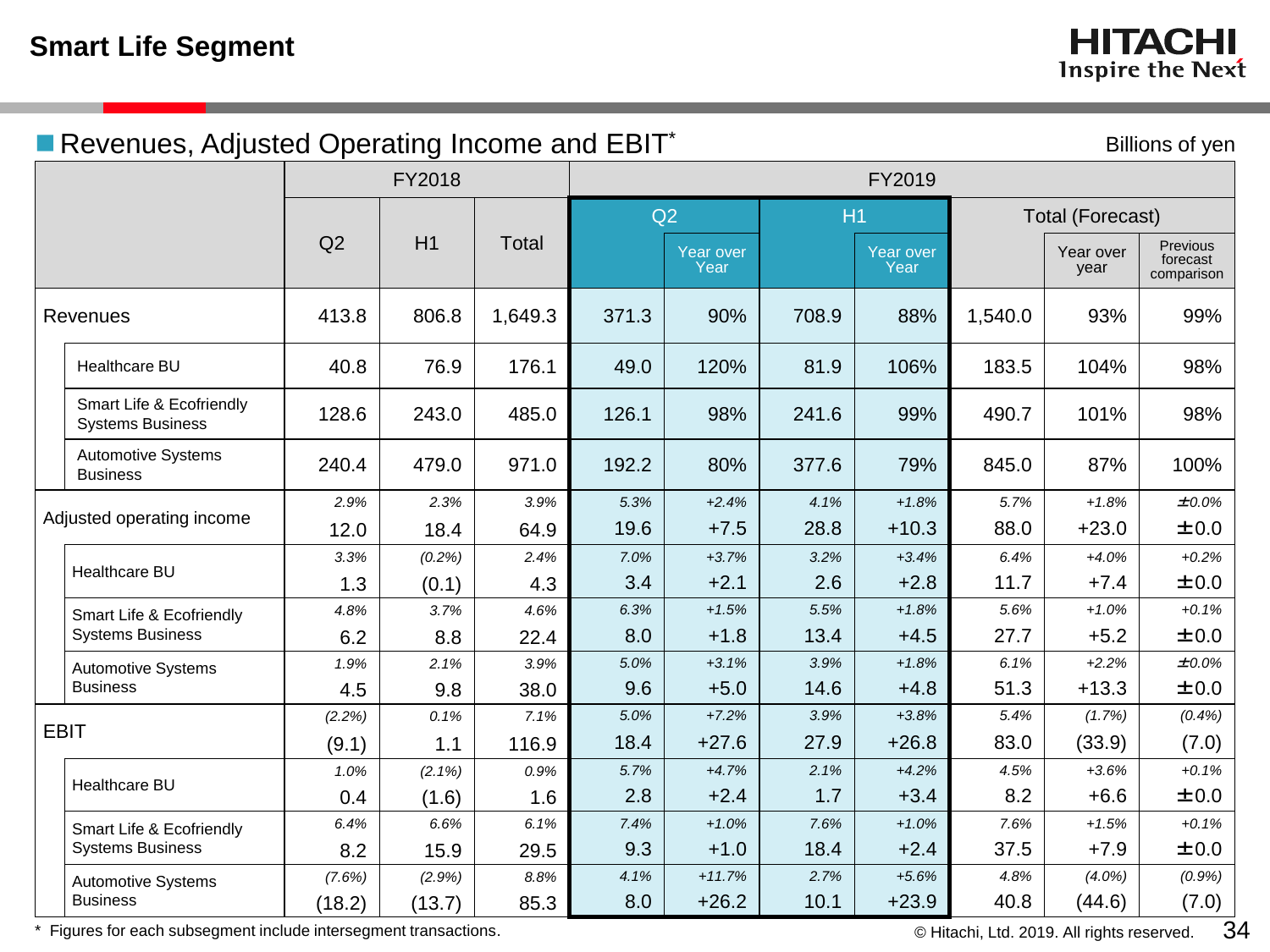| <b>HITACHI</b>   |  |  |
|------------------|--|--|
| Inspire the Next |  |  |

Billions of yen

|                                 |        |       | IT    |                   |        |                   |      |        |      | Energy            |        |                   |
|---------------------------------|--------|-------|-------|-------------------|--------|-------------------|------|--------|------|-------------------|--------|-------------------|
|                                 | FY2018 |       |       |                   | FY2019 |                   |      | FY2018 |      |                   | FY2019 |                   |
|                                 |        |       | Q2    |                   |        | H1                |      |        | Q2   |                   | H1     |                   |
|                                 | Q2     | H1    |       | Year over<br>year |        | Year over<br>year | Q2   | H1     |      | Year over<br>year |        | Year over<br>year |
| Japan                           | 375.3  | 687.0 | 395.1 | 105%              | 720.7  | 105%              | 85.1 | 156.2  | 77.8 | 91%               | 141.5  | 91%               |
| Outside<br>Japan                | 151.7  | 289.1 | 137.2 | 90%               | 274.4  | 95%               | 9.7  | 20.8   | 11.6 | 119%              | 20.0   | 96%               |
| China                           | 14.3   | 29.0  | 13.6  | 95%               | 27.6   | 95%               | 1.5  | 3.1    | 2.4  | 151%              | 4.8    | 153%              |
| ASEAN,<br>India, other<br>areas | 31.7   | 57.5  | 29.9  | 94%               | 59.7   | 104%              | 3.9  | 8.9    | 5.4  | 136%              | 7.8    | 87%               |
| <b>North</b><br>America         | 51.2   | 98.3  | 46.2  | 90%               | 94.6   | 96%               | 2.1  | 3.7    | 1.6  | 80%               | 3.5    | 95%               |
| Europe                          | 43.6   | 83.5  | 37.4  | 86%               | 73.8   | 88%               | 1.4  | 3.0    | 0.9  | 66%               | 2.0    | 67%               |
| Other<br>Areas                  | 10.8   | 20.5  | 9.8   | 92%               | 18.5   | 90%               | 0.6  | 2.0    | 1.1  | 190%              | 1.8    | 92%               |
| Total                           | 527.1  | 976.1 | 532.3 | 101%              | 995.2  | 102%              | 94.9 | 177.1  | 89.5 | 94%               | 161.6  | 91%               |

\* Business segment changed on the beginning of FY2019, and figures for FY2018 using the new segment classification are shown.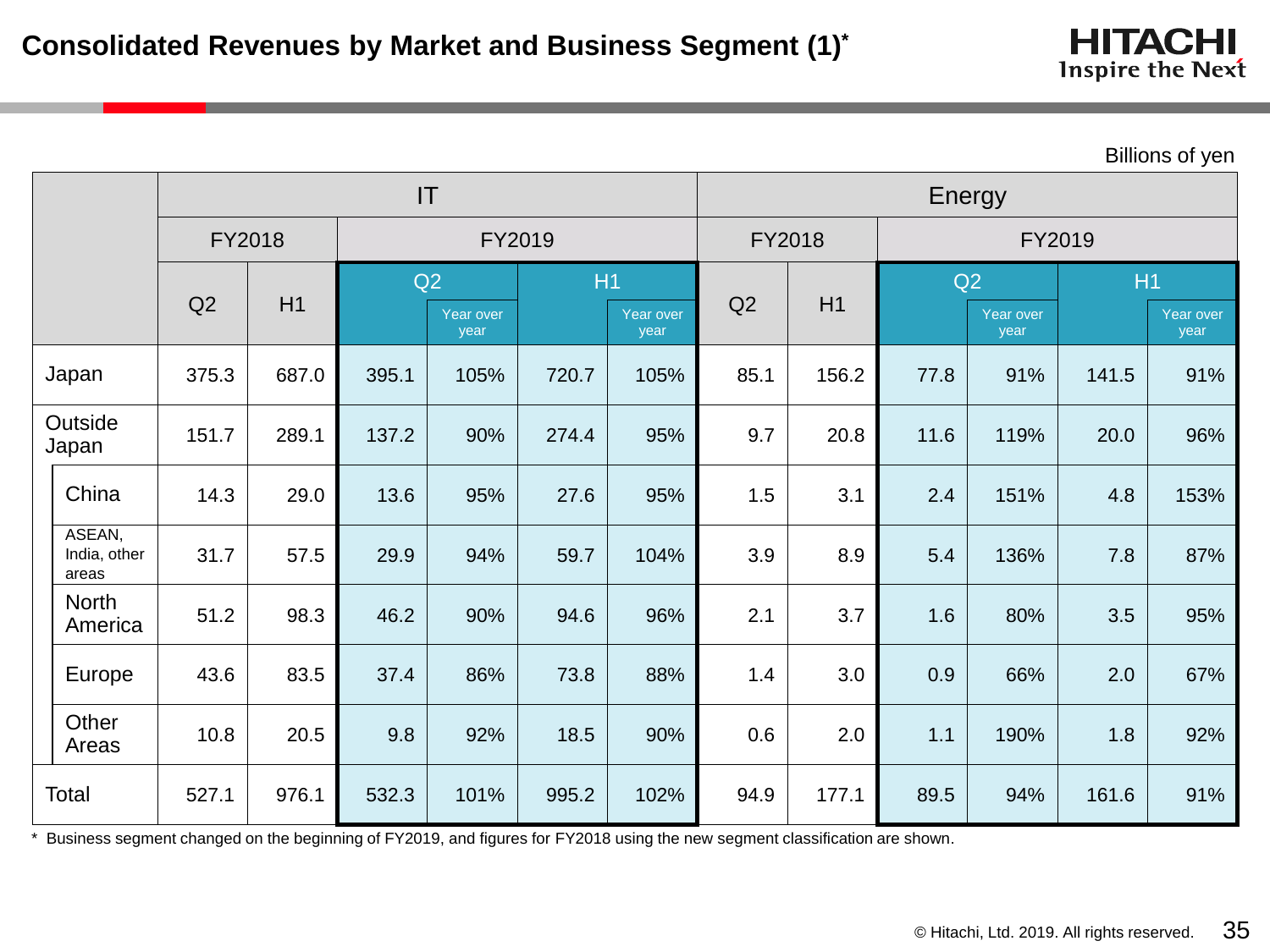| <b>HITACHI</b>   |  |
|------------------|--|
| Inspire the Next |  |

| <b>Billions of yen</b> |  |  |  |  |
|------------------------|--|--|--|--|
|------------------------|--|--|--|--|

|       |                                 |        |       |       | Industry          |        |                   | <b>Mobility</b> |       |        |                   |       |                   |  |  |
|-------|---------------------------------|--------|-------|-------|-------------------|--------|-------------------|-----------------|-------|--------|-------------------|-------|-------------------|--|--|
|       |                                 | FY2018 |       |       |                   | FY2019 |                   | FY2018          |       | FY2019 |                   |       |                   |  |  |
|       |                                 |        | H1    |       | Q2                | H1     |                   |                 | H1    |        | Q2                | H1    |                   |  |  |
|       |                                 | Q2     |       |       | Year over<br>year |        | Year over<br>year | Q2              |       |        | Year over<br>year |       | Year over<br>year |  |  |
|       | Japan                           | 148.7  | 266.1 | 161.6 | 109%              | 281.4  | 106%              | 84.1            | 155.1 | 84.6   | 101%              | 161.0 | 104%              |  |  |
|       | Outside<br>Japan                | 50.1   | 93.7  | 44.8  | 89%               | 85.3   | 91%               | 214.2           | 425.8 | 164.9  | 77%               | 368.8 | 87%               |  |  |
|       | China                           | 13.3   | 25.3  | 10.7  | 80%               | 22.2   | 88%               | 87.5            | 172.9 | 65.8   | 75%               | 149.8 | 87%               |  |  |
|       | ASEAN,<br>India, other<br>areas | 11.6   | 20.8  | 12.2  | 106%              | 21.4   | 103%              | 10.5            | 23.4  | 15.2   | 145%              | 31.7  | 135%              |  |  |
|       | <b>North</b><br>America         | 12.8   | 26.8  | 12.9  | 101%              | 25.1   | 94%               | 13.5            | 26.4  | 10.7   | 79%               | 19.6  | 74%               |  |  |
|       | Europe                          | 3.4    | 7.0   | 2.9   | 87%               | 5.3    | 76%               | 91.7            | 183.5 | 63.2   | 69%               | 147.6 | 80%               |  |  |
|       | Other<br>Areas                  | 8.8    | 13.6  | 5.9   | 67%               | 11.1   | 82%               | 10.7            | 19.4  | 9.7    | 90%               | 20.0  | 103%              |  |  |
| Total |                                 | 198.9  | 359.9 | 206.5 | 104%              | 366.7  | 102%              | 298.4           | 581.0 | 249.6  | 84%               | 529.9 | 91%               |  |  |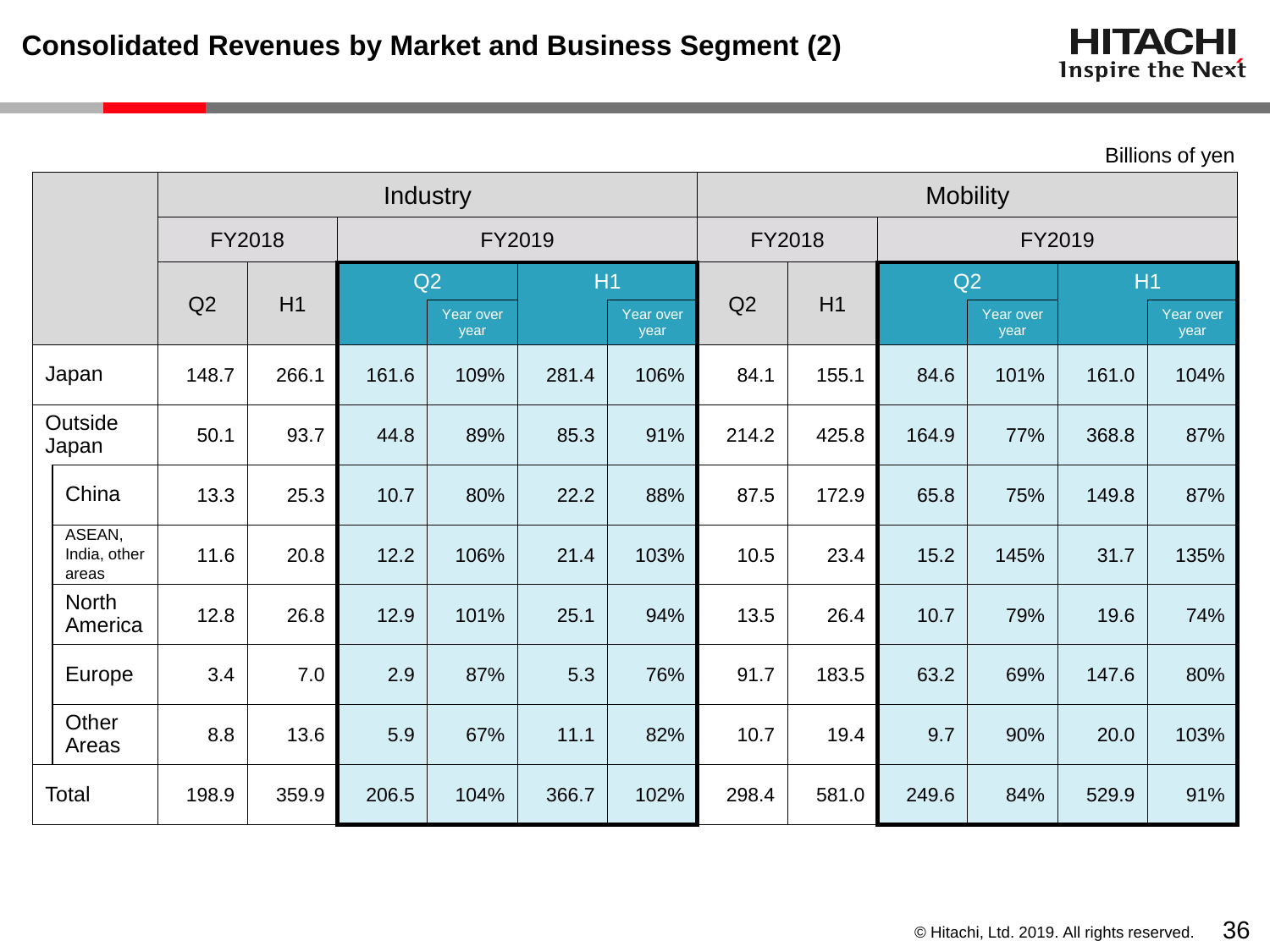|       |                                 |        |       |       | <b>Smart Life</b> |        |                   | Hitachi High-Technologies |       |        |                   |                |                   |  |  |
|-------|---------------------------------|--------|-------|-------|-------------------|--------|-------------------|---------------------------|-------|--------|-------------------|----------------|-------------------|--|--|
|       |                                 | FY2018 |       |       |                   | FY2019 |                   | FY2018                    |       | FY2019 |                   |                |                   |  |  |
|       |                                 |        | H1    |       | Q2                | H1     |                   |                           | H1    |        | Q2                | H <sub>1</sub> |                   |  |  |
|       |                                 | Q2     |       |       | Year over<br>year |        | Year over<br>year | Q2                        |       |        | Year over<br>year |                | Year over<br>year |  |  |
|       | Japan                           | 235.9  | 443.5 | 224.6 | 95%               | 416.9  | 94%               | 70.9                      | 133.4 | 72.5   | 102%              | 127.8          | 96%               |  |  |
|       | Outside<br>Japan                | 177.8  | 363.3 | 146.6 | 82%               | 292.0  | 80%               | 119.0                     | 229.6 | 112.2  | 94%               | 218.4          | 95%               |  |  |
|       | China                           | 35.1   | 75.0  | 30.2  | 86%               | 58.6   | 78%               | 26.1                      | 46.2  | 27.2   | 104%              | 50.1           | 108%              |  |  |
|       | ASEAN,<br>India, other<br>areas | 32.9   | 63.1  | 26.4  | 80%               | 53.3   | 85%               | 45.5                      | 92.0  | 29.7   | 65%               | 56.8           | 62%               |  |  |
|       | <b>North</b><br>America         | 68.7   | 144.6 | 56.5  | 82%               | 113.2  | 78%               | 14.6                      | 27.8  | 30.9   | 212%              | 56.4           | 202%              |  |  |
|       | Europe                          | 21.8   | 43.2  | 19.8  | 91%               | 38.9   | 90%               | 22.5                      | 46.7  | 20.7   | 92%               | 46.0           | 98%               |  |  |
|       | Other<br>Areas                  | 19.2   | 37.2  | 13.6  | 71%               | 27.7   | 75%               | 10.2                      | 16.5  | 3.5    | 35%               | 8.9            | 54%               |  |  |
| Total |                                 | 413.8  | 806.8 | 371.3 | 90%               | 708.9  | 88%               | 190.0                     | 363.0 | 184.7  | 97%               | 346.3          | 95%               |  |  |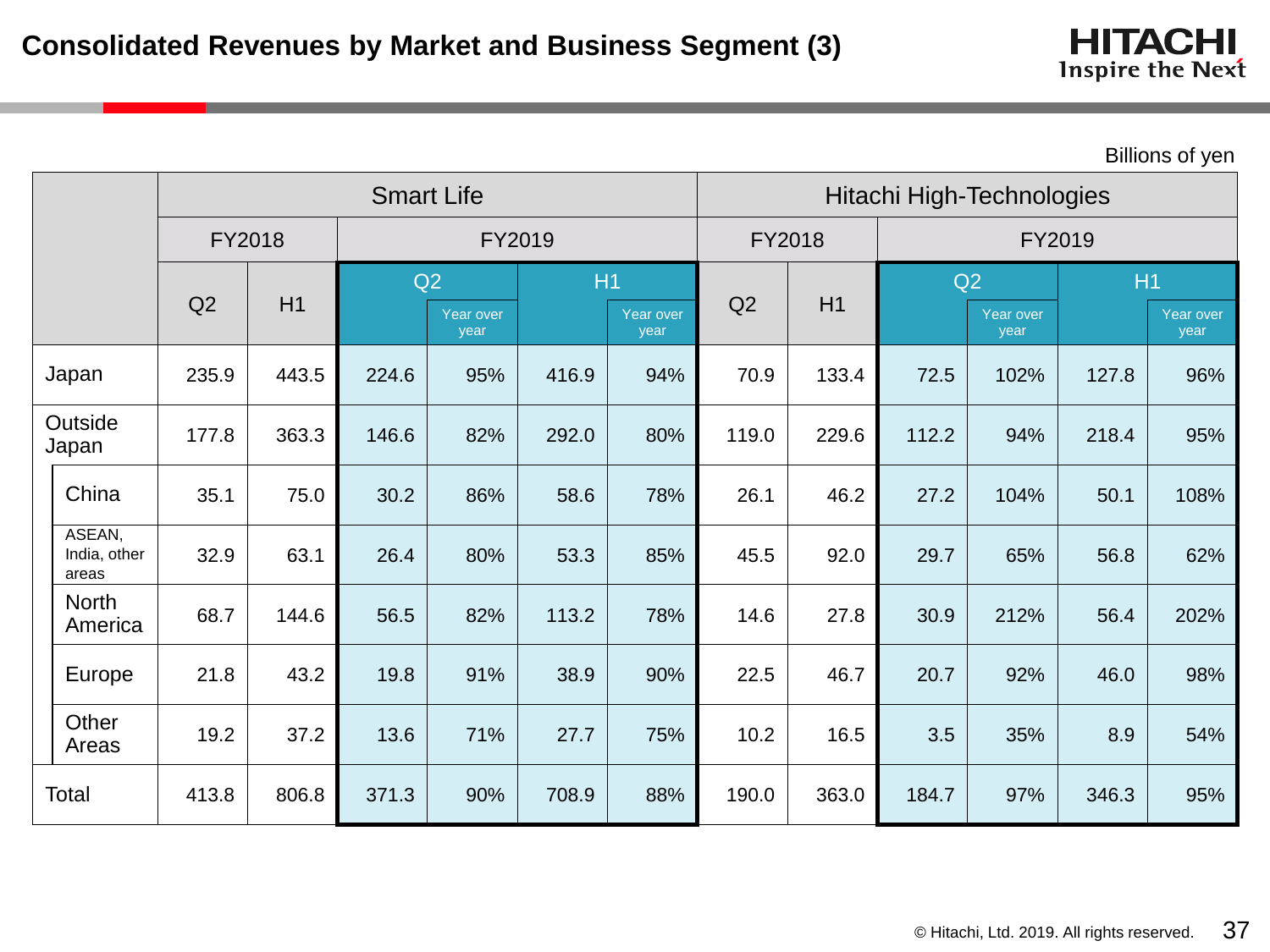|       |                                 |        |       |       | <b>Hitachi Construction Machinery</b> |        |                   | <b>Hitachi Metals</b> |        |       |                   |        |                   |  |  |
|-------|---------------------------------|--------|-------|-------|---------------------------------------|--------|-------------------|-----------------------|--------|-------|-------------------|--------|-------------------|--|--|
|       |                                 | FY2018 |       |       |                                       | FY2019 |                   |                       | FY2018 |       |                   | FY2019 |                   |  |  |
|       |                                 |        | H1    |       | Q2                                    | H1     |                   |                       | H1     | Q2    |                   | H1     |                   |  |  |
|       |                                 | Q2     |       |       | Year over<br>year                     |        | Year over<br>year | Q2                    |        |       | Year over<br>year |        | Year over<br>year |  |  |
|       | Japan                           | 50.2   | 89.7  | 59.0  | 117%                                  | 99.9   | 111%              | 114.3                 | 226.7  | 103.0 | 90%               | 207.6  | 92%               |  |  |
|       | Outside<br>Japan                | 199.9  | 400.6 | 186.8 | 93%                                   | 380.6  | 95%               | 145.5                 | 292.2  | 119.8 | 82%               | 249.2  | 85%               |  |  |
|       | China                           | 24.7   | 56.9  | 16.6  | 67%                                   | 43.0   | 76%               | 20.5                  | 40.9   | 16.2  | 79%               | 32.3   | 79%               |  |  |
|       | ASEAN,<br>India, other<br>areas | 36.6   | 71.4  | 35.2  | 96%                                   | 65.4   | 92%               | 31.8                  | 63.3   | 26.3  | 83%               | 53.3   | 84%               |  |  |
|       | <b>North</b><br>America         | 40.9   | 79.2  | 45.0  | 110%                                  | 92.1   | 116%              | 77.0                  | 155.7  | 61.3  | 80%               | 130.4  | 84%               |  |  |
|       | Europe                          | 33.4   | 68.3  | 35.5  | 106%                                  | 73.8   | 108%              | 13.0                  | 26.5   | 10.8  | 83%               | 22.5   | 85%               |  |  |
|       | Other<br>Areas                  | 64.0   | 124.7 | 54.4  | 85%                                   | 106.1  | 85%               | 3.0                   | 5.6    | 5.1   | 170%              | 10.5   | 188%              |  |  |
| Total |                                 | 250.2  | 490.4 | 245.8 | 98%                                   | 480.5  | 98%               | 259.9                 | 518.9  | 222.9 | 86%               | 456.8  | 88%               |  |  |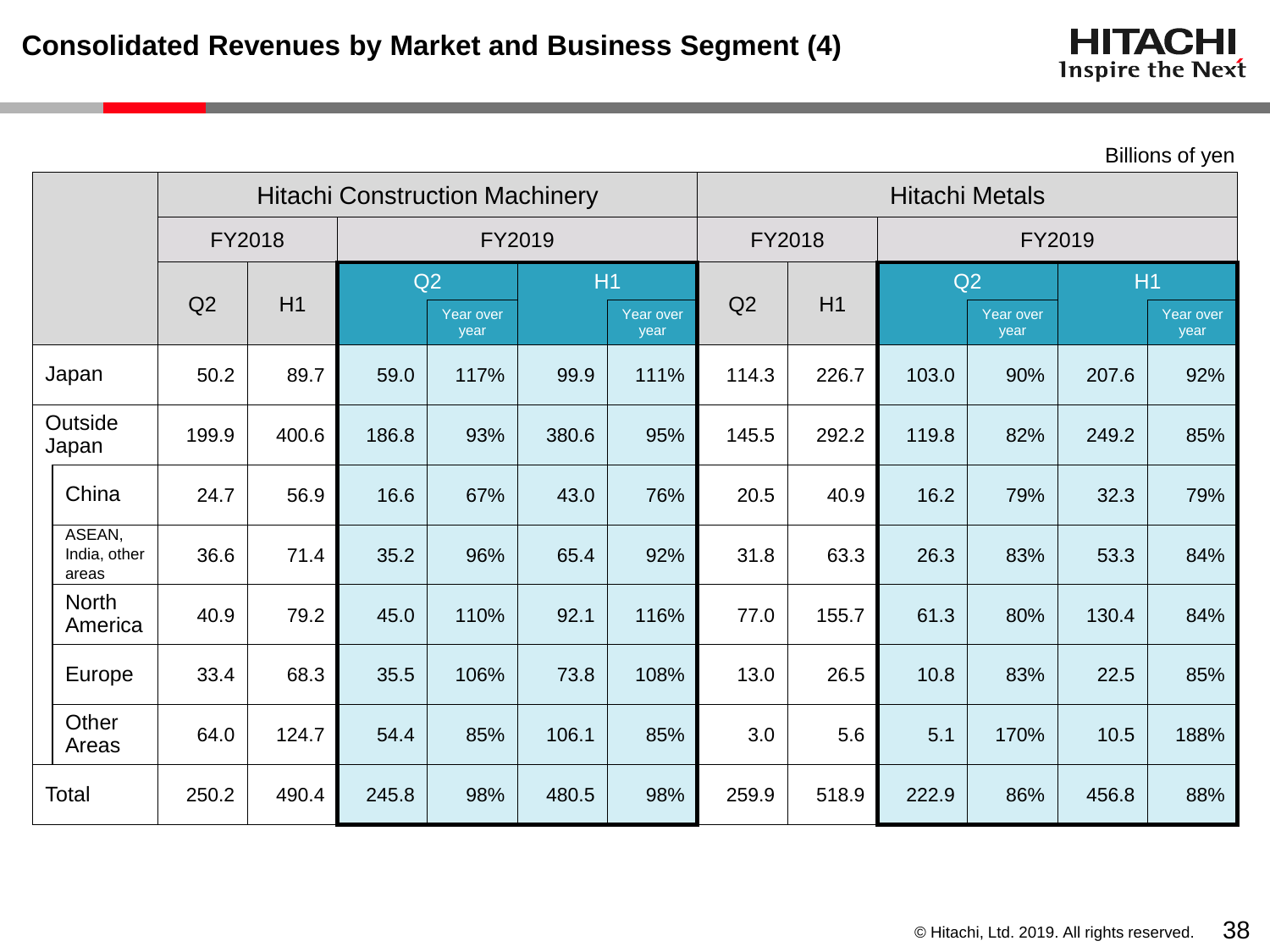| <b>Billions of yen</b> |  |
|------------------------|--|
|------------------------|--|

|                                 |        |       |       | <b>Hitachi Chemical</b> |       |                      | <b>Consolidated Revenues</b> |         |         |                      |         |                      |         |                      |  |  |
|---------------------------------|--------|-------|-------|-------------------------|-------|----------------------|------------------------------|---------|---------|----------------------|---------|----------------------|---------|----------------------|--|--|
|                                 | FY2018 |       |       | FY2019                  |       |                      | FY2018                       |         |         |                      | FY2019  |                      |         |                      |  |  |
|                                 | Q2     | H1    |       | Q2                      | H1    |                      | Q2                           |         | Q2      |                      | H1      |                      |         | Total<br>(Forecast)  |  |  |
|                                 |        |       |       | Year<br>over<br>year    |       | Year<br>over<br>year |                              | H1      |         | Year<br>over<br>year |         | Year<br>over<br>year |         | Year<br>over<br>year |  |  |
| Japan                           | 63.2   | 123.2 | 58.6  | 93%                     | 115.4 | 94%                  | 1,140.4                      | 2,121.8 | 1,159.5 | 102%                 | 2,125.9 | 100%                 | 4,390.0 | 94%                  |  |  |
| Outside<br>Japan                | 111.3  | 220.2 | 102.0 | 92%                     | 201.2 | 91%                  | 1,185.4                      | 2,369.9 | 1,029.1 | 87%                  | 2,095.3 | 88%                  | 4,310.0 | 89%                  |  |  |
| China                           | 30.0   | 57.9  | 26.4  | 88%                     | 52.2  | 90%                  | 257.7                        | 519.1   | 212.6   | 83%                  | 446.6   | 86%                  |         |                      |  |  |
| ASEAN,<br>India, other<br>areas | 48.4   | 95.5  | 43.0  | 89%                     | 84.7  | 89%                  | 253.5                        | 512.4   | 221.1   | 87%                  | 429.7   | 84%                  |         |                      |  |  |
| <b>North</b><br>America         | 12.2   | 24.5  | 12.2  | 100%                    | 24.1  | 98%                  | 295.9                        | 595.5   | 280.3   | 95%                  | 563.0   | 95%                  |         |                      |  |  |
| Europe                          | 16.8   | 34.7  | 15.4  | 92%                     | 30.8  | 89%                  | 246.1                        | 494.2   | 206.3   | 84%                  | 440.8   | 89%                  |         |                      |  |  |
| Other<br>Areas                  | 3.7    | 7.4   | 4.8   | 130%                    | 9.2   | 124%                 | 132.1                        | 248.6   | 108.5   | 82%                  | 214.9   | 86%                  |         |                      |  |  |
| Total                           | 174.5  | 343.5 | 160.6 | 92%                     | 316.6 | 92%                  | 2,325.9                      | 4,491.8 | 2,188.7 | 94%                  | 4,221.3 | 94%                  | 8,700.0 | 92%                  |  |  |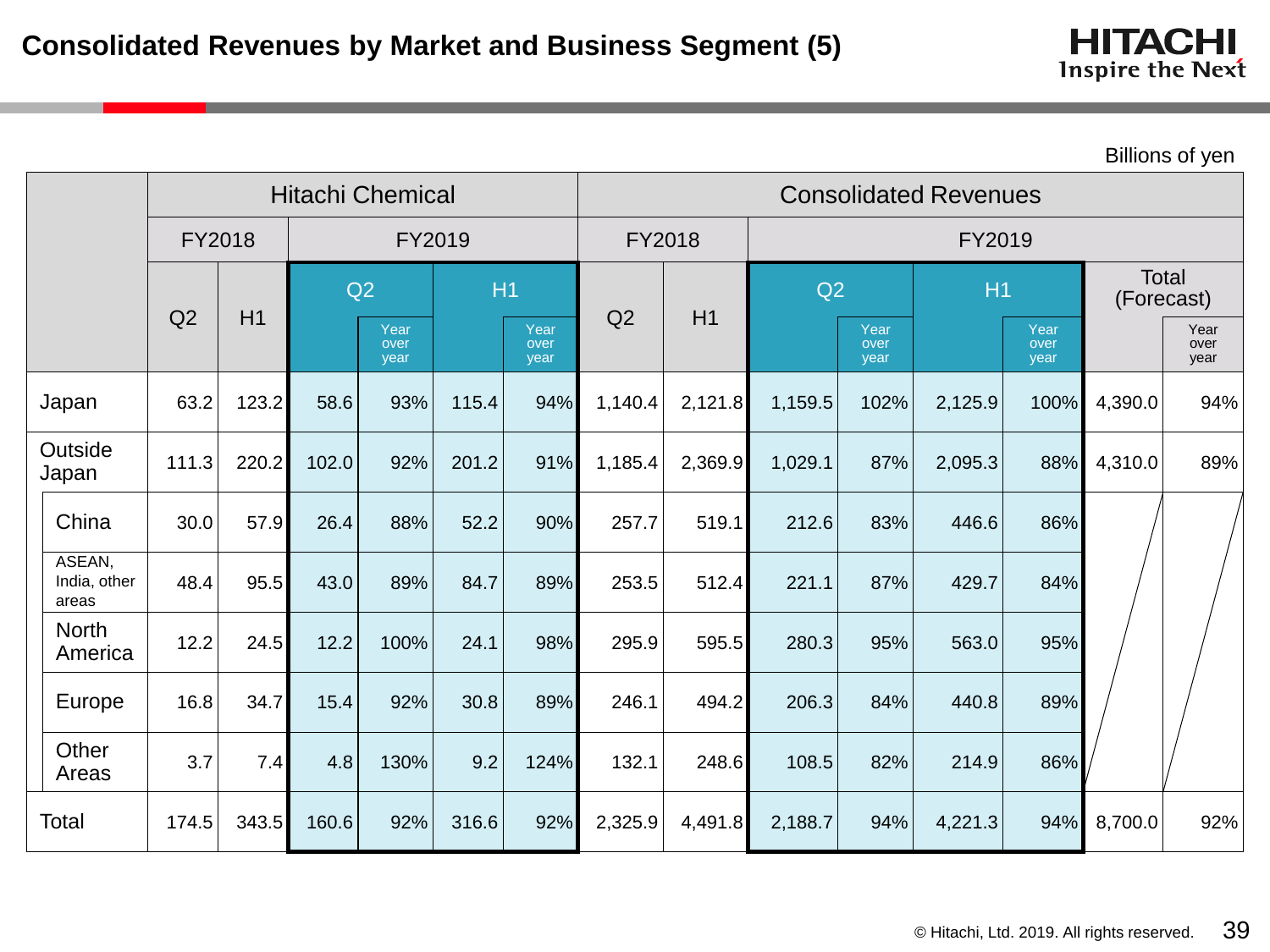#### **HITACHI Consolidated Capital Expenditure by Business Segment (Completion basis)**

Inspire the Next

|                                       |      | FY2018 | FY2019 |                   |       |                   |       |                   |  |  |
|---------------------------------------|------|--------|--------|-------------------|-------|-------------------|-------|-------------------|--|--|
|                                       |      |        |        | Q2                | H1    |                   |       | Total (Forecast)  |  |  |
|                                       | Q2   | H1     |        | Year over<br>year |       | Year over<br>year |       | Year over<br>year |  |  |
| IT                                    | 6.8  | 18.3   | 14.4   | 210%              | 27.5  | 150%              |       |                   |  |  |
| Energy                                | 14.5 | 25.6   | 1.5    | 11%               | 3.9   | 16%               |       |                   |  |  |
| Industry                              | 2.3  | 3.7    | 2.2    | 97%               | 3.9   | 107%              |       |                   |  |  |
| <b>Mobility</b>                       | 3.1  | 7.0    | 3.5    | 113%              | 7.4   | 106%              |       |                   |  |  |
| <b>Smart Life</b>                     | 19.3 | 39.9   | 22.7   | 117%              | 40.7  | 102%              |       |                   |  |  |
| Hitachi High-Technologies             | 3.8  | 7.9    | 3.6    | 96%               | 8.6   | 109%              |       |                   |  |  |
| <b>Hitachi Construction Machinery</b> | 7.4  | 12.1   | 11.6   | 156%              | 19.7  | 162%              |       |                   |  |  |
| <b>Hitachi Metals</b>                 | 21.2 | 43.6   | 13.3   | 63%               | 24.4  | 56%               |       |                   |  |  |
| Hitachi Chemical                      | 13.0 | 24.2   | 11.1   | 86%               | 20.0  | 83%               |       |                   |  |  |
| <b>Others</b>                         | 2.7  | 5.0    | 8.7    | 325%              | 15.3  | 304%              |       |                   |  |  |
| Corporate items                       | 0.5  | 0.8    | 6.3    | 1,165%            | 7.3   | 849%              |       |                   |  |  |
| Total                                 | 95.0 | 188.6  | 99.3   | 105%              | 179.2 | 95%               | 400.0 | 96%               |  |  |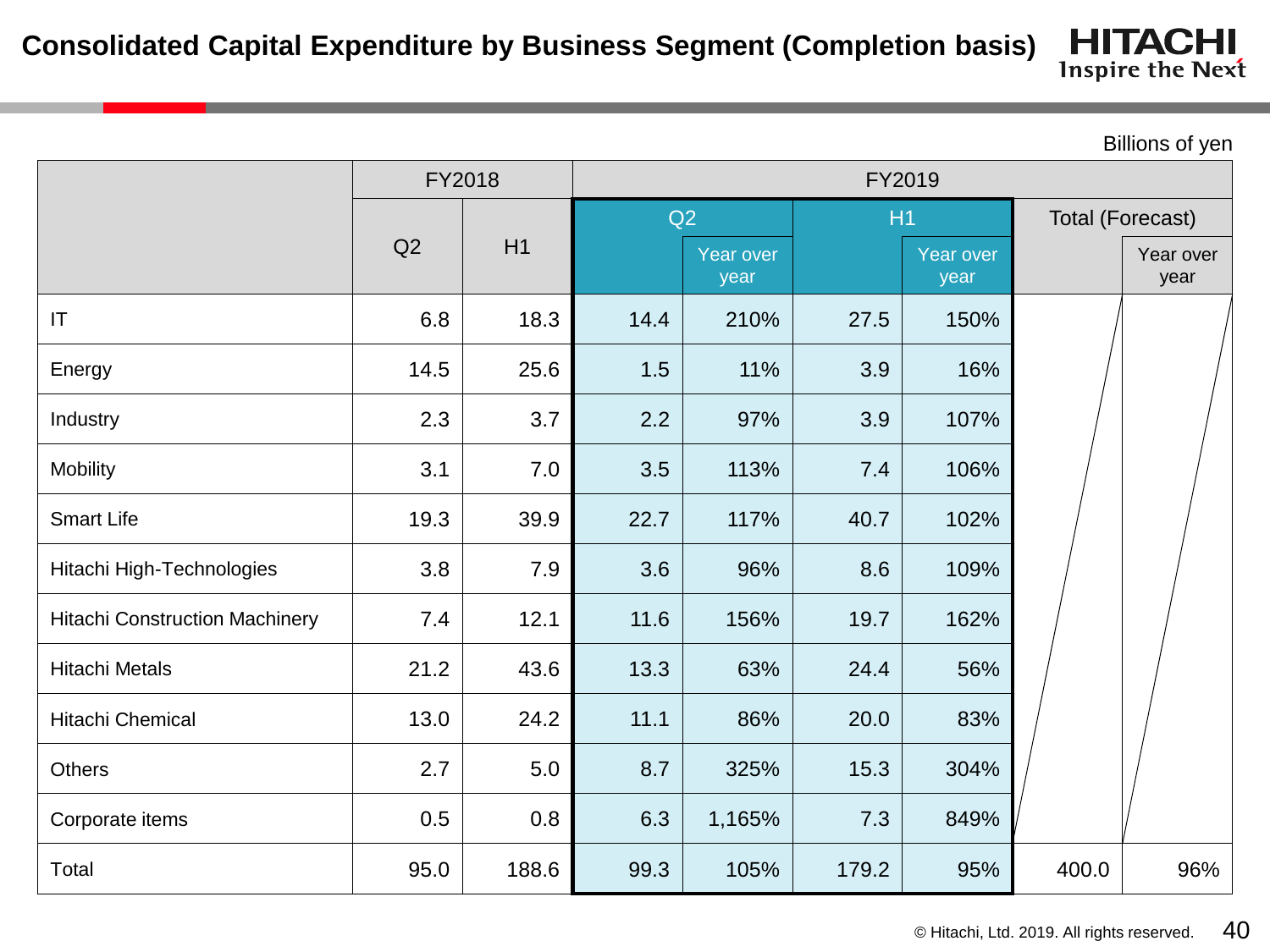|                                       |        |       |      |                   |       |                   |                         | Billions of yen   |  |  |
|---------------------------------------|--------|-------|------|-------------------|-------|-------------------|-------------------------|-------------------|--|--|
|                                       | FY2018 |       |      |                   |       | FY2019            |                         |                   |  |  |
|                                       |        |       |      | Q2                | H1    |                   | <b>Total (Forecast)</b> |                   |  |  |
|                                       | Q2     | H1    |      | Year over<br>year |       | Year over<br>year |                         | Year over<br>year |  |  |
| IT                                    | 10.6   | 22.8  | 17.4 | 164%              | 34.4  | 151%              |                         |                   |  |  |
| Energy                                | 0.9    | 1.7   | 0.8  | 99%               | 1.7   | 98%               |                         |                   |  |  |
| Industry                              | 2.3    | 4.7   | 3.0  | 128%              | 6.2   | 132%              |                         |                   |  |  |
| <b>Mobility</b>                       | 3.8    | 7.8   | 4.7  | 121%              | 9.3   | 119%              |                         |                   |  |  |
| <b>Smart Life</b>                     | 14.0   | 28.6  | 13.6 | 97%               | 27.3  | 96%               |                         |                   |  |  |
| Hitachi High-Technologies             | 2.4    | 4.9   | 3.1  | 126%              | 6.1   | 126%              |                         |                   |  |  |
| <b>Hitachi Construction Machinery</b> | 7.7    | 15.5  | 9.6  | 124%              | 19.3  | 124%              |                         |                   |  |  |
| <b>Hitachi Metals</b>                 | 11.4   | 22.5  | 13.0 | 114%              | 25.8  | 115%              |                         |                   |  |  |
| Hitachi Chemical                      | 8.0    | 16.1  | 9.4  | 116%              | 18.7  | 116%              |                         |                   |  |  |
| <b>Others</b>                         | 3.4    | 6.9   | 6.1  | 177%              | 12.2  | 177%              |                         |                   |  |  |
| Corporate items                       | 0.9    | 1.8   | 2.6  | 290%              | 5.3   | 286%              |                         |                   |  |  |
| Total                                 | 65.9   | 133.7 | 83.6 | 127%              | 166.8 | 125%              | 310.0                   | 114%              |  |  |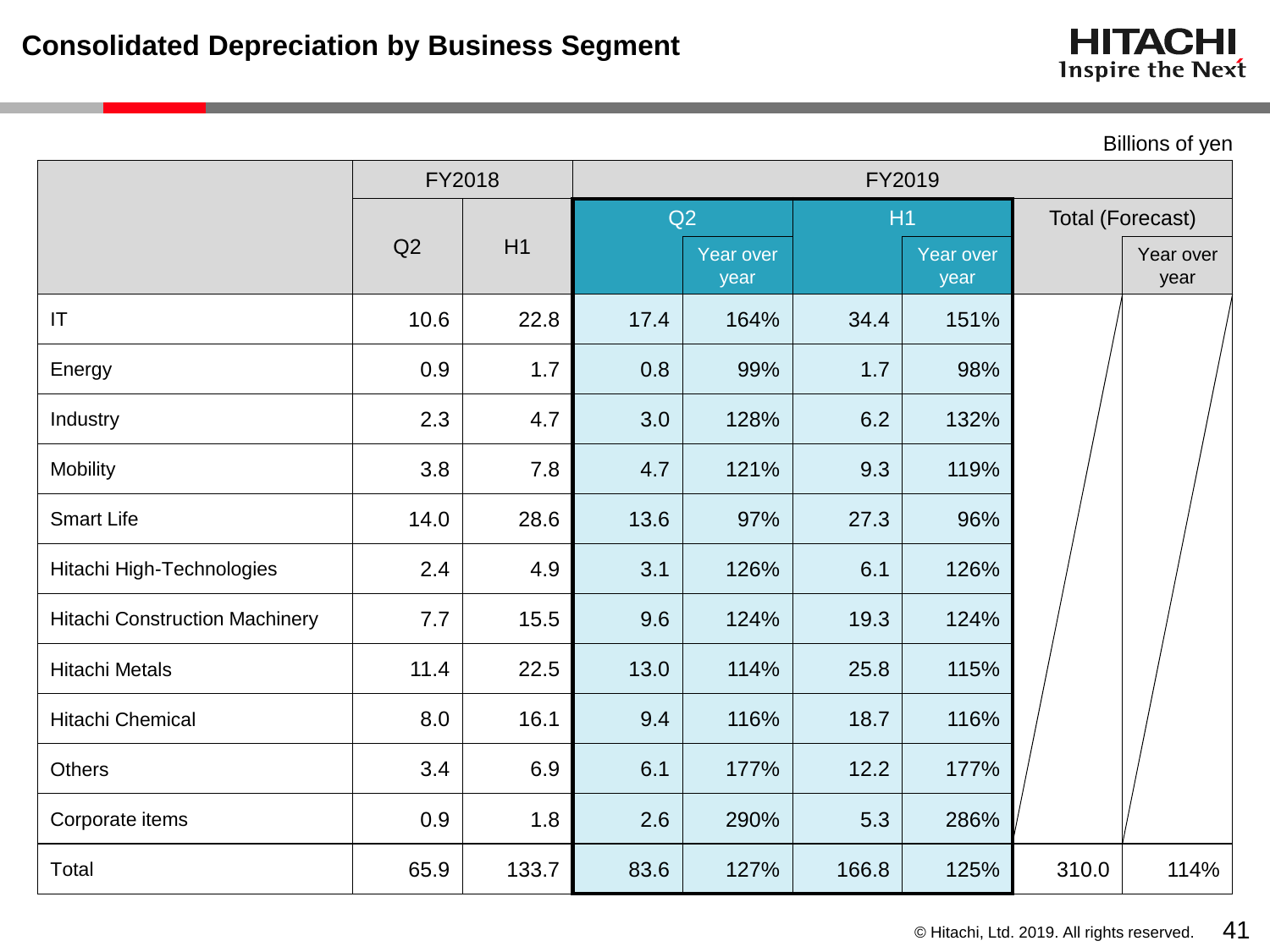| Billions of yen                       |        |       |        |                   |       |                          |                  |                   |  |
|---------------------------------------|--------|-------|--------|-------------------|-------|--------------------------|------------------|-------------------|--|
|                                       | FY2018 |       | FY2019 |                   |       |                          |                  |                   |  |
|                                       |        |       | Q2     |                   | H1    |                          | Total (Forecast) |                   |  |
|                                       | Q2     | H1    |        | Year over<br>year |       | <b>Year over</b><br>year |                  | Year over<br>year |  |
| $\mathsf{I}\mathsf{T}$                | 12.5   | 24.7  | 13.2   | 106%              | 25.5  | 103%                     |                  |                   |  |
| Energy                                | 2.2    | 4.1   | 2.2    | 97%               | 3.7   | 90%                      |                  |                   |  |
| Industry                              | 2.6    | 5.0   | 2.8    | 109%              | 5.6   | 113%                     |                  |                   |  |
| <b>Mobility</b>                       | 8.4    | 15.9  | 7.4    | 89%               | 14.4  | 91%                      |                  |                   |  |
| <b>Smart Life</b>                     | 21.1   | 42.6  | 15.1   | 72%               | 30.0  | 70%                      |                  |                   |  |
| Hitachi High-Technologies             | 8.5    | 14.9  | 8.7    | 102%              | 15.3  | 102%                     |                  |                   |  |
| <b>Hitachi Construction Machinery</b> | 6.4    | 12.0  | 6.3    | 97%               | 12.3  | 103%                     |                  |                   |  |
| <b>Hitachi Metals</b>                 | 4.8    | 9.3   | 4.2    | 88%               | 8.2   | 88%                      |                  |                   |  |
| Hitachi Chemical                      | 8.2    | 16.1  | 8.0    | 98%               | 16.1  | 100%                     |                  |                   |  |
| <b>Others</b>                         | 0.7    | 0.9   | 0.5    | 73%               | 0.8   | 86%                      |                  |                   |  |
| Corporate items                       | 5.2    | 10.6  | 5.0    | 96%               | 9.9   | 93%                      |                  |                   |  |
| Total                                 | 81.1   | 156.5 | 73.9   | 91%               | 142.2 | 91%                      | 320.0            | 99%               |  |
| Percentage of revenues (%)            | 3.5    | 3.5   | 3.4    |                   | 3.4   |                          | 3.7              |                   |  |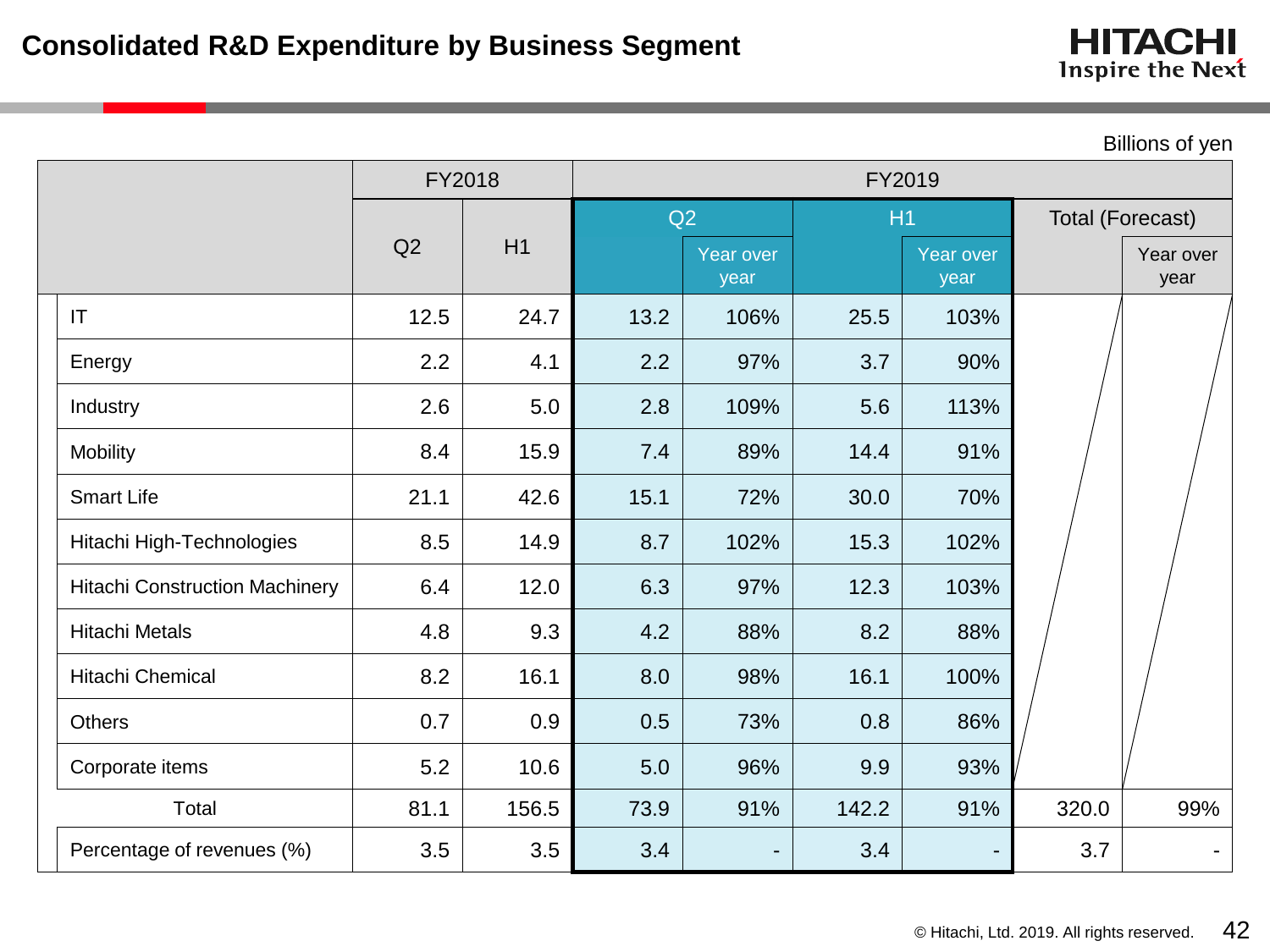### **Reference**

**HITACHI** Inspire the Next

■ Average Foreign Exchange Rate<sup>\*1</sup> Average Sensitivity<sup>\*2,3</sup>

| Yen            |     |     |        |       |     |       |                  |                            |             |          | Billions of yen     |
|----------------|-----|-----|--------|-------|-----|-------|------------------|----------------------------|-------------|----------|---------------------|
| FY2018         |     |     | FY2019 |       |     |       |                  |                            | Adjusted    |          |                     |
|                | Q2  | H1  | H2     | Total | Q2  | $H_1$ | H2<br>(Forecast) | <b>Total</b><br>(Forecast) |             | Revenues | operating<br>income |
| U.S.<br>dollar | 111 | 110 | 112    | 111   | 107 | 109   | 105              | 107                        | U.S. dollar | 9.0      | 1.5                 |
| Euro           | 130 | 130 | 127    | 128   | 119 | 121   | 115              | 118                        | Euro        | 3.0      | 0.5                 |

### ■ Number of Employees and Consolidated Subsidiaries

|                                     |               | As of March 31, 2019 | As of September 30, 2019 |  |
|-------------------------------------|---------------|----------------------|--------------------------|--|
| Number of employees                 |               | 295,941              | 298,088                  |  |
|                                     | Japan         | 162,083              | 164,272                  |  |
|                                     | Outside Japan | 133,858              | 133,816                  |  |
| Number of consolidated subsidiaries |               | 803                  | 793                      |  |
|                                     | Japan         | 181                  | 175                      |  |
|                                     | Outside Japan | 622                  | 618                      |  |

\*1 Exchange rate applied for calculating profits and losses of overseas companies (average rate for the period)

\*2 Impact of exchange rate fluctuation H2 FY2019 impact by one yen depreciation from H2 forecast rate

\*3 Figures here represent information voluntarily prepared by the company.